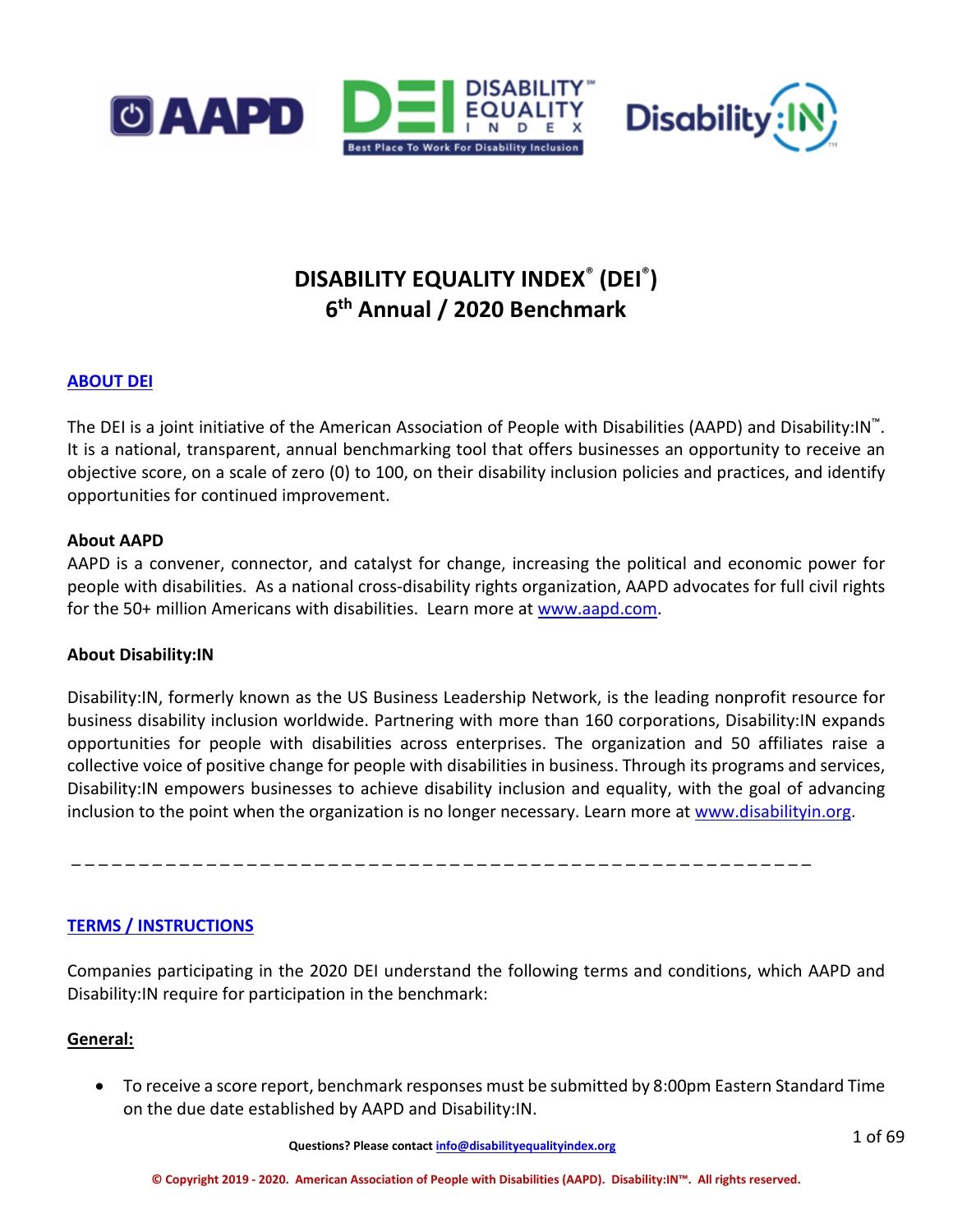



- All DEI benchmark questions, weighted and non-weighted, must be answered. The purpose of nonweighted questions is to gather further information and/or to gauge where companies are holistically on a topic. Non-weighted questions may become weighted questions in future versions of the DEI benchmark.
- This benchmark will take an average of 30-40 hours to complete, including time to locate the required information. It may take more or less time depending on your answers. Typically, repeat participants report that the benchmark doesn't take as long as it did in their first year. Repeat participants are also given the option to import previous year's responses.
- Typically, one person acts as the official submitter of the benchmark and is responsible for obtaining information from multiple departments. However, representatives from the following departments may need to provide input to complete the benchmark:
	- o Human Resources (HR)
	- o Diversity & Inclusion
	- o Staffing / Recruitment
	- o Counsel / Legal
	- o Supplier Diversity
	- o Information Technology (IT)
	- o Marketing / Communications
	- o Corporate Giving / Corporate Foundation / Community Relations
- You can re-log into your benchmark any time during the benchmark period. Use the original link to re-access the benchmark at a later date.
- You may change your answers at any time before submitting your benchmark responses. However, once answers are submitted, they cannot be changed. The benchmark will be scored as submitted.
- Only one (1) benchmark may be submitted per company.

# **DEI Scoring Process:**

The score range for the DEI benchmark is zero (0) to 100, with 100 being the highest score.

As shown below, there are six (6) categories within the DEI benchmark. Five (5) of the six (6) categories are assigned a weight and the five (5) weighted categories total 100 points. Some of the five (5) weighted categories have subcategories. If applicable, a category total is the sum of its subcategories.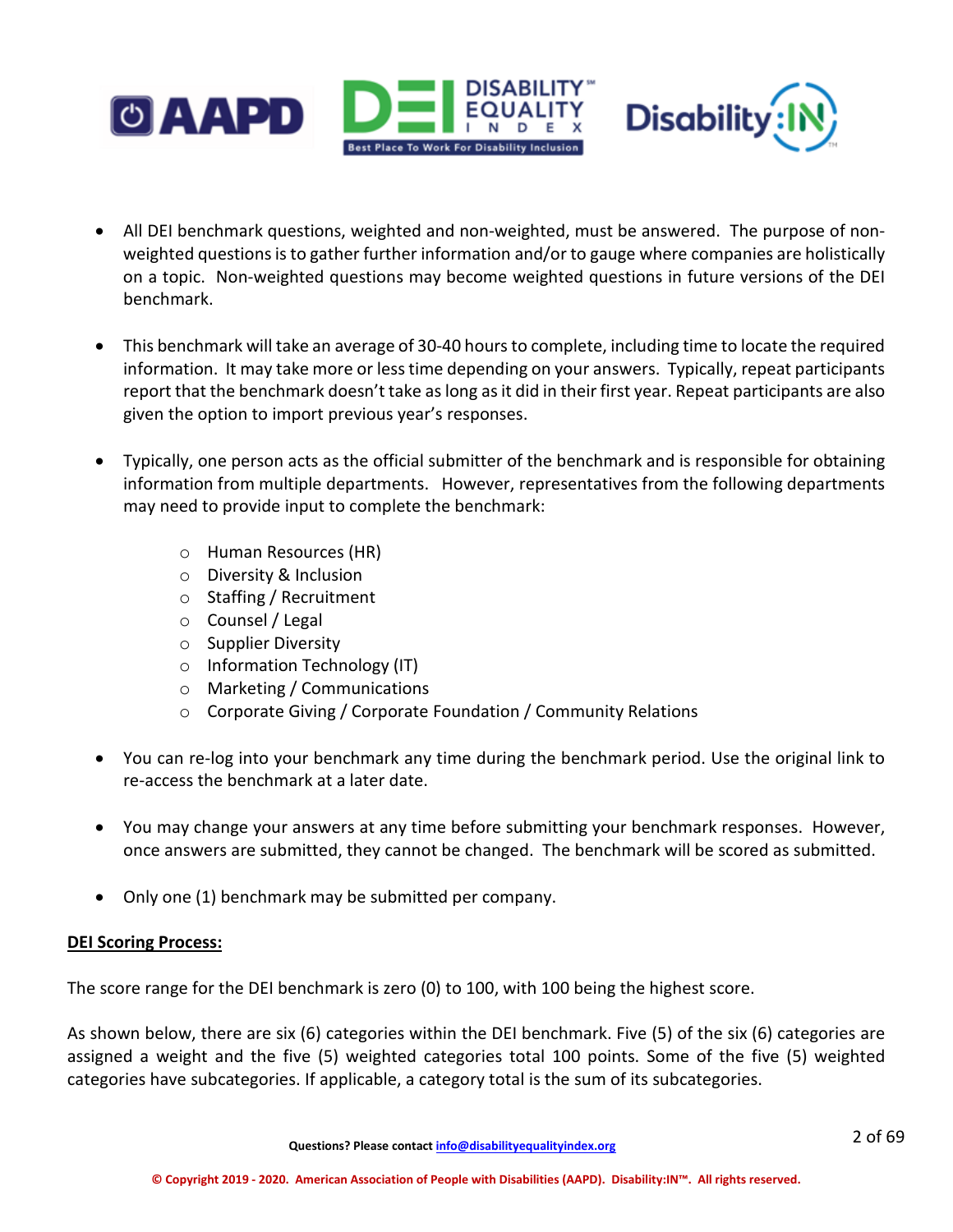



### o **Culture & Leadership = 30 points**

- $\blacksquare$  Culture = 20 points
- $\blacksquare$  Leadership = 10 points

### o **Enterprise-Wide Access = 10 points**

 $\blacksquare$  Enterprise-Wide Access = 10 points

### o **Employment Practices = 40 points**

- $\blacksquare$  Benefits = 10 points
- Recruitment =  $10$  points
- Employment, Education, Retention, & Advancement = 10 points
- Accommodations = 10 points

### o **Community Engagement = 10 points**

■ Community Engagement = 10 points

### o **Supplier Diversity = 10 points**

Supplier Diversity = 10 points

# o **Non-U.S. Operations = Non-Weighted**

To receive full credit for a subcategory, you must answer "yes" to the number of weighted question sets specified for that subcategory. You must also provide the required information in the affirmative for all weighted sub-questions within those question sets in order for them to count. Partial credit will not be granted. Responses of "no", "no, but plan to within the next year", and "do not know" do not count for credit.

### **Example:**

The "Culture" subcategory within the "Culture & Leadership" category is weighted 20 points. It has three (3) question sets. You must answer "yes" to at least two (2) of the three (3) question sets and provide the required information in the affirmative for all weighted sub-questions within those question sets in order to receive the 20 points.

The "Leadership" subcategory within the "Culture & Leadership" category is weighted 10 points. It has four (4) question sets. You must answer "yes" to at least two (2) of the four (4) question sets and provide the required information in the affirmative for all weighted sub-questions within those question sets in order to receive the 10 points.

Partial credit will not be granted. For example, if you meet the criteria for one (1) question set or less within the "Leadership" subcategory, no points will be granted because it requires at least two (2).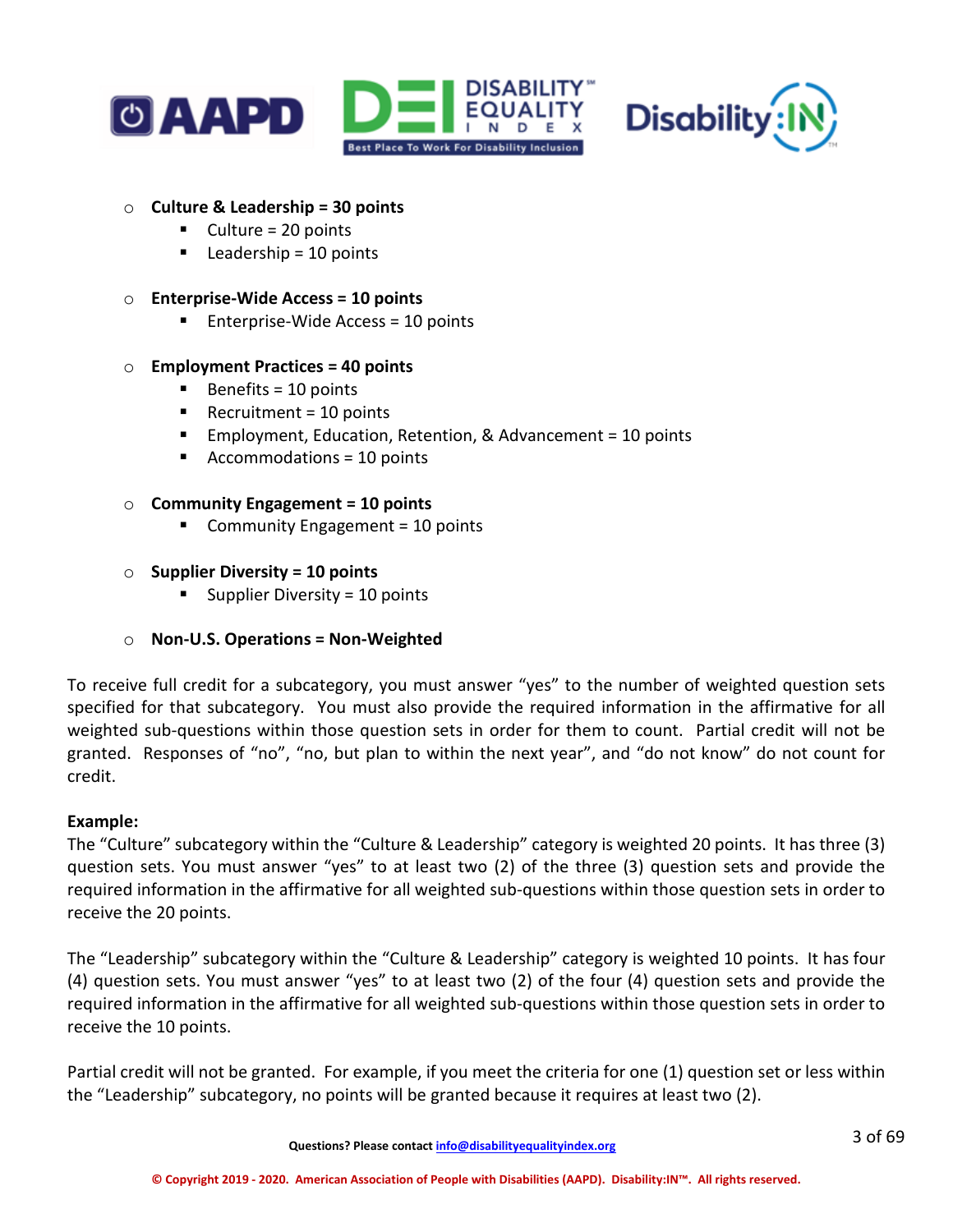

If you receive 20 out of 20 points for the "Culture" subcategory and zero (0) out of 10 points for the "Leadership" subcategory, your total for the "Culture & Leadership" category is 20 points out of 30 points possible.

# **Other DEI Response Information:**

- The DEI is a U.S. based benchmark; responses must consist of U.S. practices in order to receive credit.
	- $\circ$  The exception is the new Non-U.S. Operations benchmark section. Companies with Non-U.S. Operations will be directed to it. It does not impact score.
- "Company-wide" means company-wide in the U.S.
- Please use current information. "Current" means in place at the time of your submission and by no later than the benchmark due date.
	- $\circ$  The only exception is for questions that say "During the past year...", which specify the period January 1, 2019 – December 31, 2019.
- If a question requires supporting documentation, those materials must be submitted with this benchmark to receive credit for the question.
	- o Acceptable file formats include Rich Text Format (.rtf), Microsoft Word (.doc or .docx), Adobe Acrobat (.pdf), and compressed files (.zip) for multiple documents.
	- o Please only submit documentation pertaining to the question rather than a full summary plan document and/or information not related to the question.
- If a question requires submission of a website URL, please only submit a URL that contains the language requested. Please be sure that the URL is available to the public and is not an employee intranet site. (Note for repeat participants: As website contents may change year over year, please be sure to test a previously submitted URL for relevance and accuracy prior to re-submission on the current benchmark.)
- Please refrain from using acronyms in your answers, unless the full wording/meaning has been initially referenced.

### **Use of Company Information:**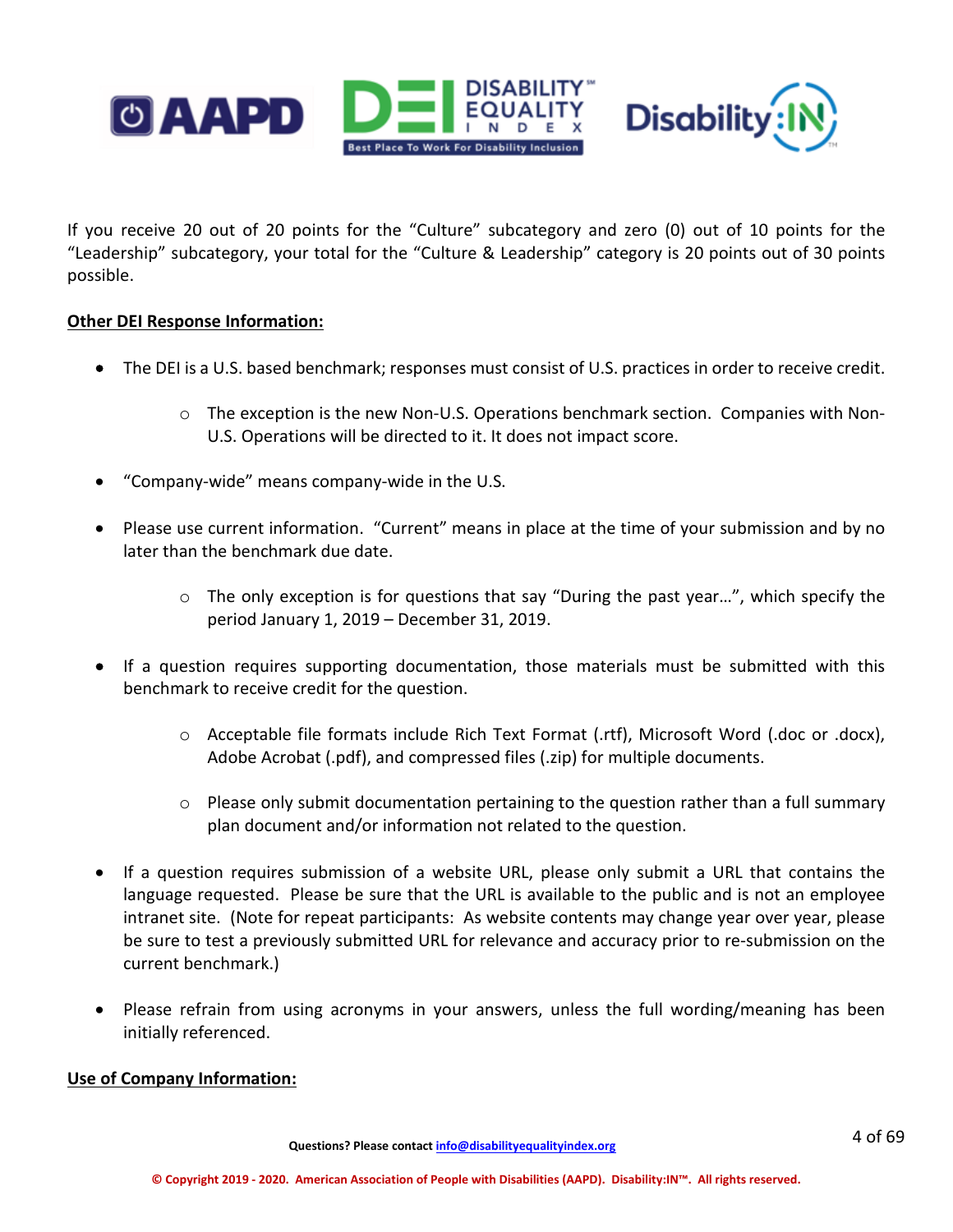

The score range for the DEI is zero (0) to 100, with 100 being the highest score possible. Scores are in increments of 10. Companies that score an 80 or above are considered top-scoring companies.

In general, any Confidential Information submitted in the DEI benchmark may be utilized for reporting purposes. However, it is important to note that individual company data is kept strictly confidential and individual company results are only reported as described below:

- DEI benchmark results are reported in aggregate and all company benchmark responses are used to report aggregate results regardless of benchmark score.
- Only companies with a score of 80 or above will be published.
	- $\circ$  Only the overall score is published. The breakdown of the score is not published. For example, if a company scores a 90, AAPD and Disability:IN state that the company scored 90. AAPD and Disability:IN do not state what category the 10 points were missed.
- Companies with a score of 80 or above may be recognized in several places, including the following: the DEI website, the DEI Annual Report, AAPD's DEI website landing page, Disability:IN's DEI website landing page, at an AAPD, Disability:IN, or DEI event, in press releases, and in other similar places.
- Companies with a score of 80 or above are recognized in a DEI Annual Report and may also be recognized in other similar DEI publications, which may be made publicly available. Specifically:
	- o Your company will be listed as a top-scoring company.
	- $\circ$  One or more of your company's innovative disability inclusion practices may be featured, at the joint discretion of AAPD and Disability:IN. In this case, your company name will be featured with the innovative practice(s).
		- Any specific information that is used will come from the "Best Practice" question that is at the end of each of the ten (10) benchmark subcategories and/or from Question 1 in the "Additional Information" section at the end of the DEI benchmark. These questions are marked accordingly within the benchmark.
			- "Best Practice" questions are optional and do not impact your DEI score.
			- Question 1 in the "Additional Information" section is optional and does not impact your DEI score.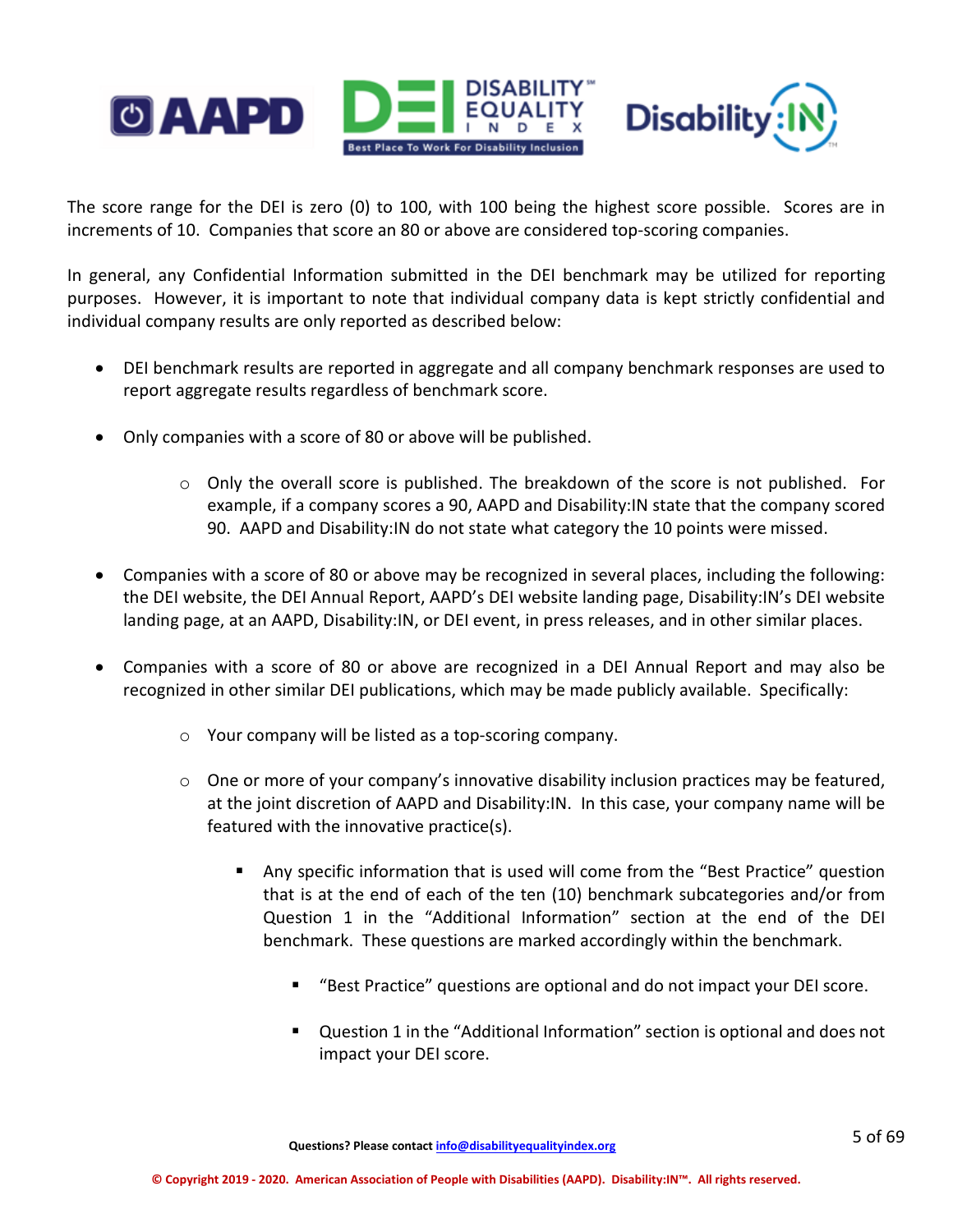

- Companies that score a 70 or below are kept confidential. AAPD and Disability:IN do not release the company's name, score information, or benchmark responses, and only release information directly back to representatives of the company.
	- $\circ$  AAPD's and Disability: IN's obligation to maintain confidentiality does not extend to information that (a) is part of the public domain at the time of the disclosure or thereafter becomes a part of the public domain through no act or omission of AAPD and Disability:IN; (b) is approved for release by written authorization of the participating company that provided the information; or (c) is lawfully obtained from third parties who are not bound to a confidentiality agreement with the participating company.
- There are very few questions within the DEI that require uploading of company documents. For questions that require the uploading of documents, companies have the option to "opt-in" to allow AAPD and Disability:IN the option to share the information, otherwise the document(s) are kept confidential. If a company (that scores 80 or above) opts-in to share the information, AAPD and Disability:IN may use the document(s) as an example to other companies of the type of information we are seeking for the benchmark and/or as an example of best practice.
- AAPD and Disability:IN shall not use the name, trademark, symbol, or other identifier of the disclosing company, except for purposes of the DEI.
- AAPD and Disability:IN shall use the Confidential Information only for purposes of the DEI, in accordance with the terms of this Agreement. AAPD and Disability:IN shall not, nor permit any agent or employee to, disclose, copy, reproduce, sell, assign, license, market, transfer or otherwise dispose of or gift the Confidential Information to any other person, firm, or corporation without the written permission of the disclosing company.

# **Security:**

The DEI Benchmark Tool is hosted by New Editions Consulting, Inc. New Editions' most important concern is the protection and reliability of customer data and uses industry standard techniques to secure data. New Editions' servers are protected by high-end firewall systems, and vulnerability scans are performed regularly. All services have quick failover points and redundant hardware, and complete backups are performed nightly. New Editions uses Transport Layer Security (TLS) and Secure Sockets Layer (SSL) encryption (also known as HTTPS) for all transmitted data. Each company's DEI benchmark tool responses are password protected to protect confidentiality. Participating companies determine who within their company has access to the DEI benchmark tool. All PII and financial records are encrypted using a 256-bit AES algorithm prior to storage. Data is hosted by a third-party data center that leverages an ITIL-based control environment validated for compliance against HIPAA, PCI DSS and SOC (formerly SAS 70) frameworks. The data centers are also 100% compliant against OCR and PCI Audit Protocols.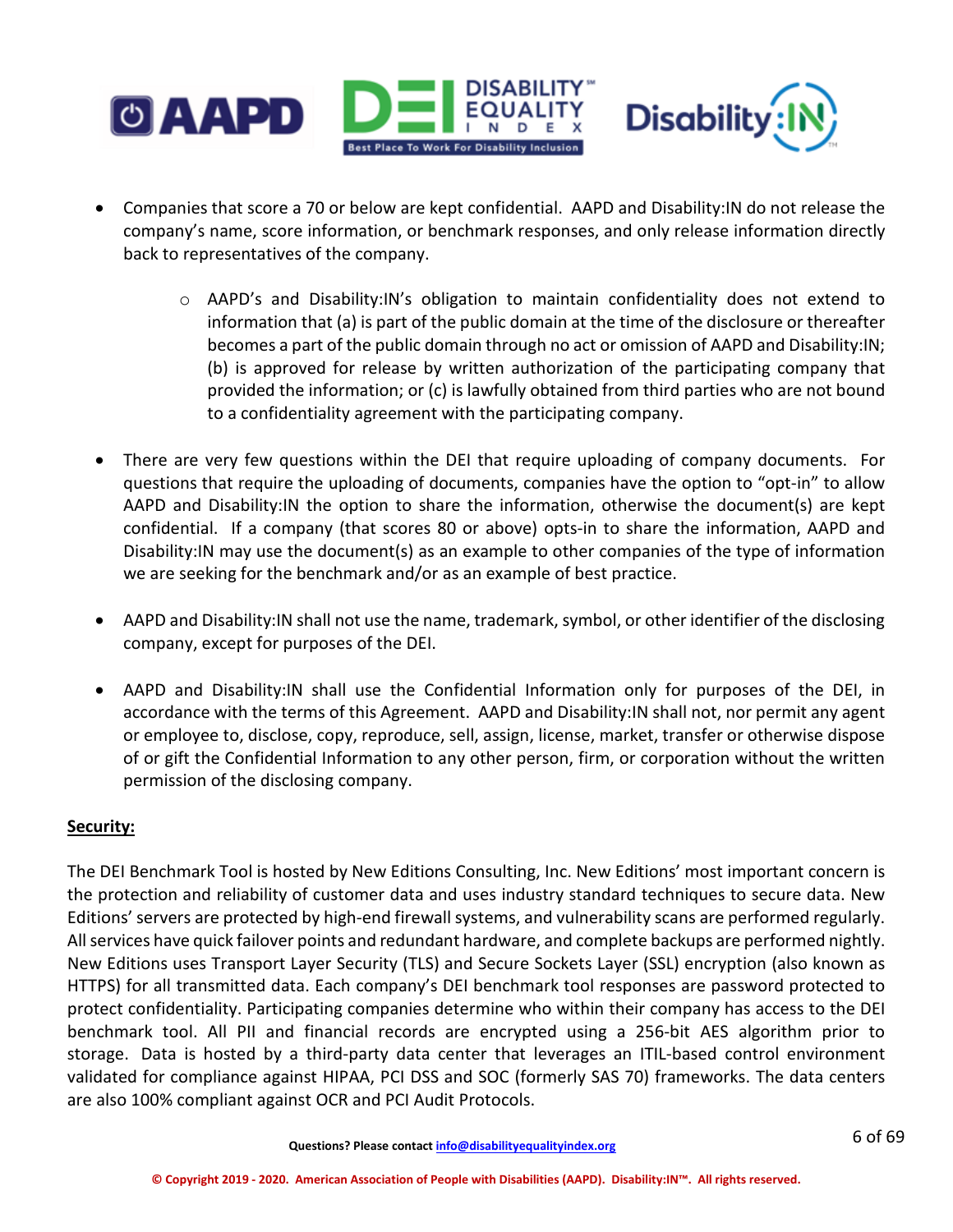



Do you accept the requirements listed above? (NOTE: A response of "yes" is required to move forward with/begin the DEI benchmark.)



 $0$  No $\_\_\_\_\_\$ 

**(\* indicates a required question / field)**

\_ \_ \_ \_ \_ \_ \_ \_ \_ \_ \_ \_ \_ \_ \_ \_ \_ \_ \_ \_ \_ \_ \_ \_ \_ \_ \_ \_ \_ \_ \_ \_ \_ \_ \_ \_ \_ \_ \_ \_ \_ \_ \_ \_ \_ \_ \_ \_ \_ \_ \_ \_ \_ \_ \_ \_ \_ \_

### **BUSINESS & CONTACT INFORMATION**

- 1. \*Primary Contact: (NOTE: Primary Contact will receive benchmark information and can address questions from DEI staff.)
	- a. \*First Name:
	- b. \*Last Name:
	- c. \*Job Title:
	- d. \*Address Line 1:
	- e. Address Line 2 (Suite, Building, Floor, etc.):
	- f. \*City / Town:
	- g. \*State:
	- h. \*Zip Code:
	- i. \*Department:
	- j. \*E-mail Address:
	- k. \*Phone Number (###-###-####):
	- l. Extension:

2. \*Secondary Contact: (NOTE: Secondary Contact may be copied on benchmark information and contacted if Primary Contact is not available.)

- a. \*First Name:
- b. \*Last Name:
- c. \*Job Title:
- d. \*Address Line 1:
- e. Address Line 2 (Suite, Building, Floor, etc.):
- f. \*City / Town:
- g. \*State:
- h. \*Zip Code:
- i. \*Department:
- j. \*E-mail Address: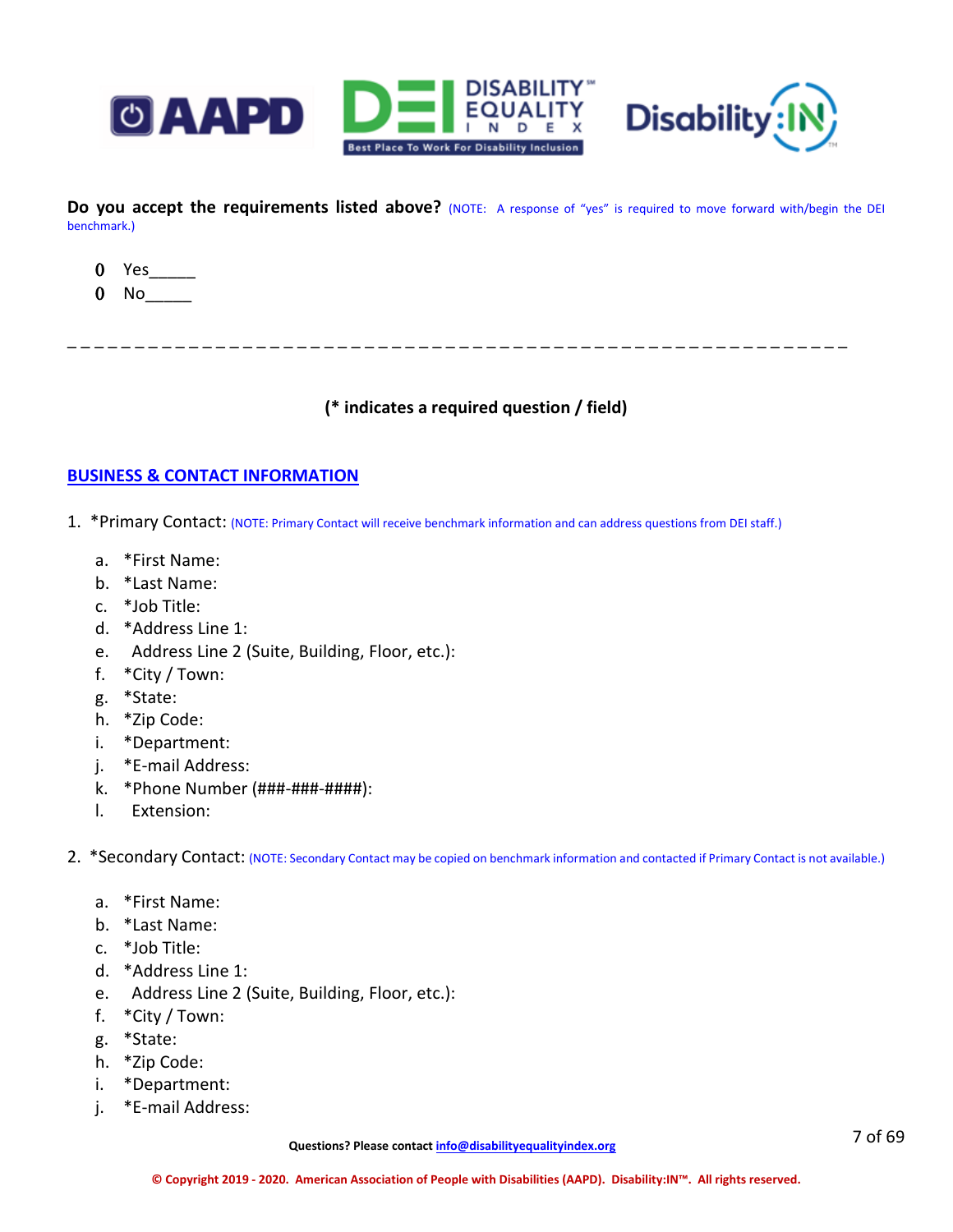



- k. \*Phone Number (###-###-####):
- l. Extension:

3. If you have a disability-related Employee Resource Group (ERG) or Business Diversity Resource Group (BRG), does it have an executive sponsor?

- 0 Yes\_\_\_\_\_\_
- 0 No\_\_\_\_\_
- 0 Not Applicable

3a. ERG or BRG Executive Sponsor Contact Information:

- a. \*First Name:
- b. \*Last Name:
- c. \*Job Title:
- d. \*Address Line 1:
- e. Address Line 2 (Suite, Building, Floor, etc.):
- f. \*City / Town:
- g. \*State:
- h. \*Zip Code:
- i. \*Department:
- j. \*E-mail Address:
- k. \*Phone Number (###-###-####):
- l. Extension:

4. \*Company Headquarters Information: (NOTE: If you score an 80 or above on the benchmark, what you enter for your Business Name is also what will be used when results are published.)

- a. \*Business Name (legal name including type of organization such as Corporation or LLP):
- b. \*Address Line 1:
- c. Address Line 2 (Suite, Building, Floor, etc.):
- d. \*City / Town:
- e. \*State:
- f. \*Zip Code:
- g. \*Company Website Address:
- h. \*Main Phone Number (###-###-####):

5. \*Total Number (as of  $12/31/19$ ) of U.S. Based Employees (e.g. 105,561):

(NOTE: Please provide the sum of full-time and part-time employees in the U.S. Answer must be numeric.)

6. \*Total Number (as of 12/31/19) of Full-Time U.S. Based Employees (e.g. 85,567):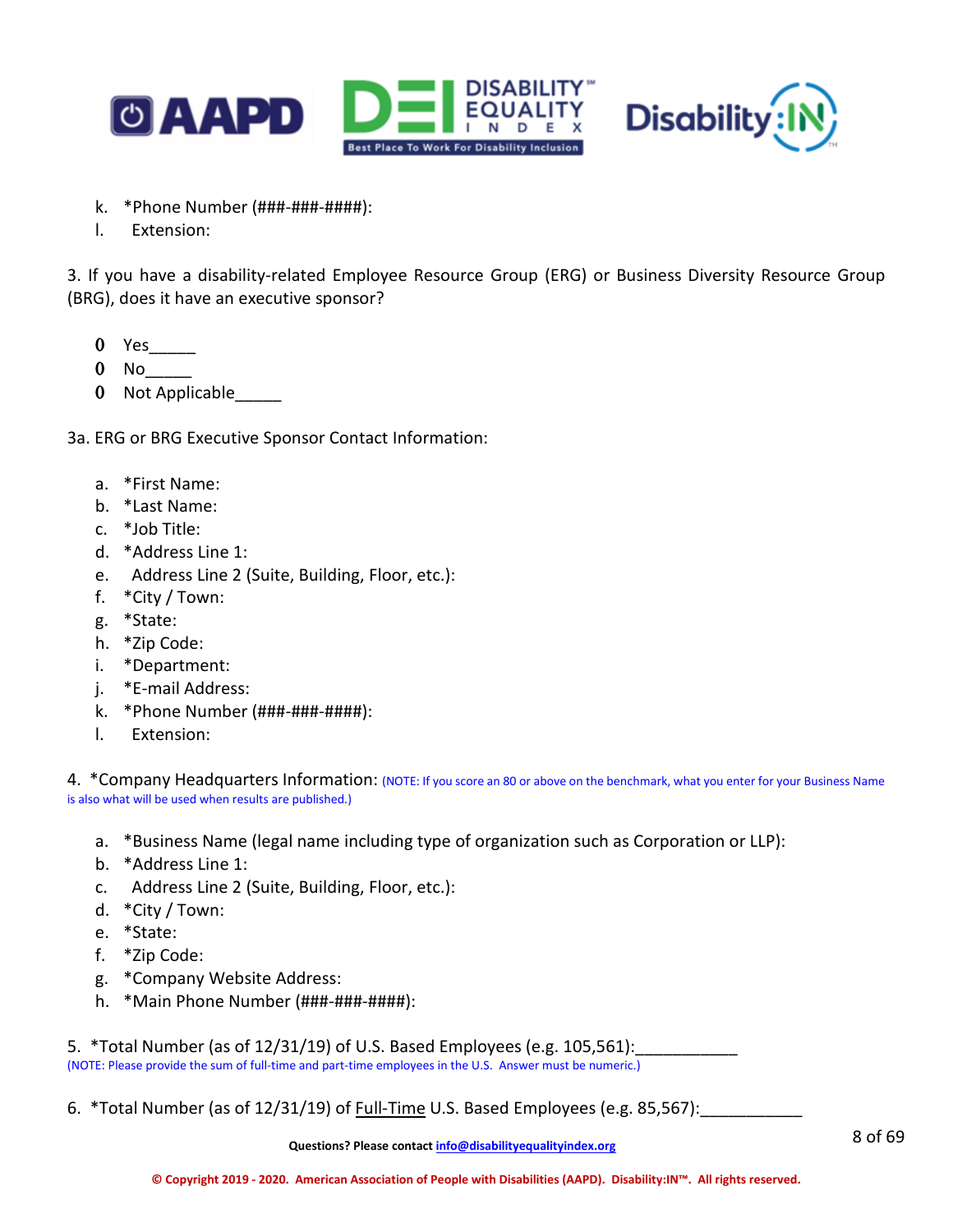



(NOTE: Employers not ranked in the Fortune 1000 or that are not an AmLaw200 firm must have at least 500 full-time employees based in the U.S. to be rated in the DEI. Answer must be numeric.)

- 7. \*Do you have operations outside of the United States?
	- $0$  Yes $\_\_$
	- 0 No\_\_\_\_\_

7a. \*If YES to Question 7, please indicate the total number of non-U.S.-based employees: (NOTE: Answer must be numeric. Remember, this question is not rated and is for informational purposes only.)

7b. \*If YES to Question 7, please indicate the city, country, and number of employees for up to five (5) non-U.S. locations: (If you have more than five non-U.S. locations, try to limit to those locations where your business has the most employees or where it has a significant community presence. Remember, this question is not rated and is for informational purposes only.)

- 0 Location 1 City
- 0 Location 1 Country
- 0 Location 1 Number of Employees
- 0 Location 2 City\_\_\_\_\_
- 0 Location 2 Country
- 0 Location 2 Number of Employees\_\_\_\_\_
- 0 Location 3 City
- 0 Location 3 Country
- 0 Location 3 Number of Employees\_\_\_\_\_
- 0 Location 4 City
- 0 Location 4 Country
- 0 Location 4 Number of Employees\_\_\_\_\_
- 0 Location 5 City
- 0 Location 5 Country
- 0 Location 5 Number of Employees

8. \*Is your business publicly traded? (NOTE: Publicly traded companies have a Stock Ticker Symbol. A publicly traded company, also called a public company or publicly held, is a company which has issued securities through an offering, and which is traded on the open market.)

- 0 Yes
- 0 No\_\_\_\_\_

8a. \*If YES to Question 8, please provide your Stock Ticker Symbol:<br>(NOTE: A Stock Ticker Symbol is a system of letters used to uniquely identify a stock or mutual fund. They are typically three (3) to five (5) letters in length.)

9.\*Primary Industry: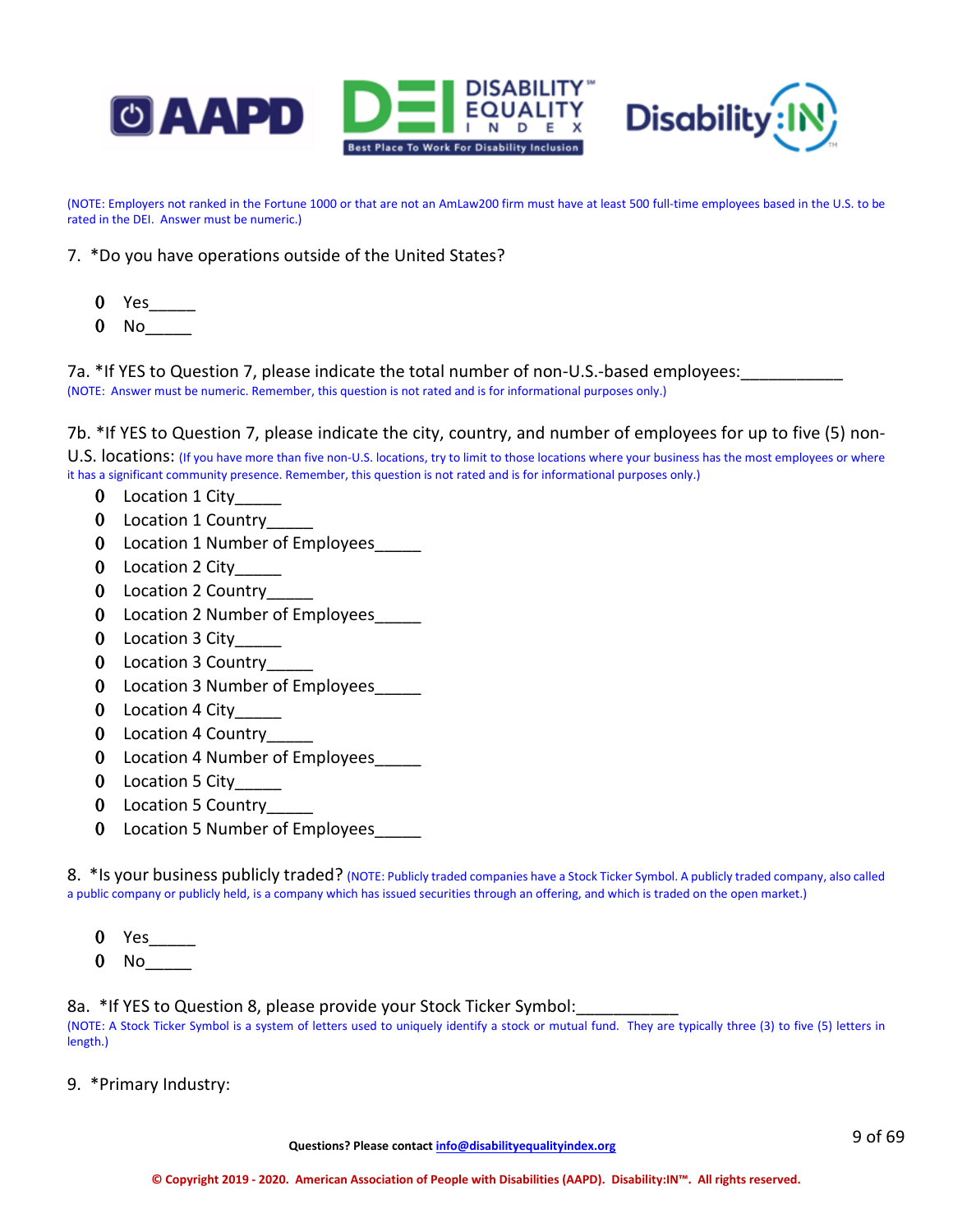



- 0 Advertising and Marketing
- 0 Aerospace and Defense
- 0 Agriculture
- 0 Airlines
- 0 Automotive
- 0 Banking
- 0 Chemical
- 0 Consumer Products
- 0 Energy and Utilities
- 0 Engineering and Construction
- 0 Entertainment and Leisure
- 0 Financial Services\_\_\_\_\_
- 0 Food, Beverage, and Grocery\_\_\_\_
- 0 Healthcare \_\_\_\_\_
- 0 Health Services
- 0 Hotels, Resorts, and Casinos
- 0 Information Services
- 0 Insurance\_\_\_\_\_
- 0 Law Firm\_\_\_\_\_
- 0 Mail and Freight Delivery
- 0 Manufacturing
- 0 Oil and Gas
- 0 Pharmaceuticals\_\_\_\_\_
- 0 Professional Services
- 0 Real Estate
- 0 Retail
- 0 Technology
- 0 Technology and Media\_\_\_\_\_
- 0 Telecommunications
- 0 Tobacco\_\_\_\_\_
- 0 Travel
- 0 Other

9a.\*If you selected "Other", please specify your Primary Industry:\_\_\_\_\_\_\_\_\_\_\_\_\_\_\_\_\_\_\_\_\_\_\_\_\_\_\_\_\_\_\_\_\_

9b. \* Is your business a Federal contractor? (NOTE: Federal contractors are employers who enter into a contract with the United States (any department or agency) to perform a specific job, supply labor and materials, or for sales of products or services.)

0 Yes\_\_\_\_\_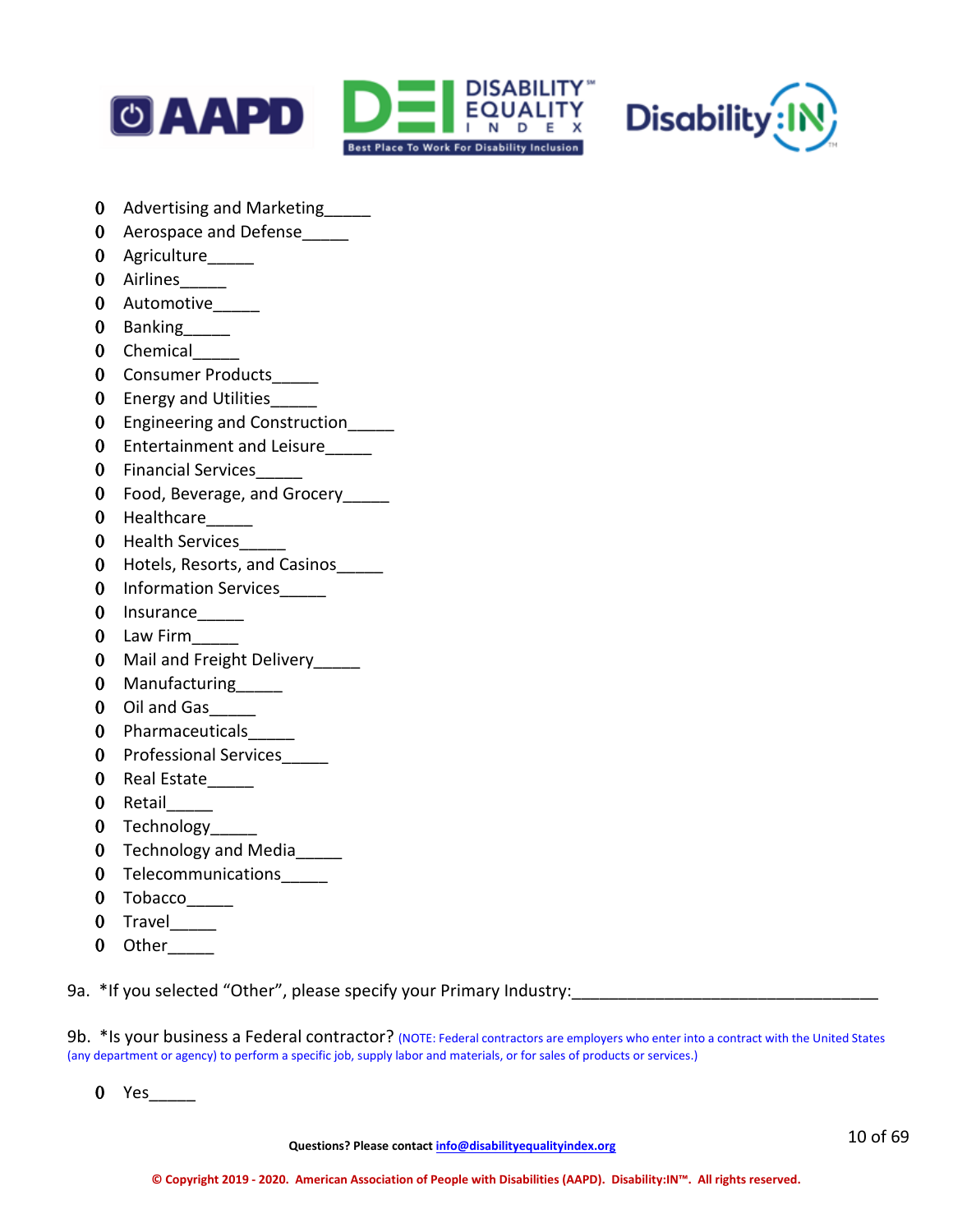



0 No<sub>\_\_\_</sub>

**Weighted = Weighted Question (\* indicates a required question / field)**

\_ \_ \_ \_ \_ \_ \_ \_ \_ \_ \_ \_ \_ \_ \_ \_ \_ \_ \_ \_ \_ \_ \_ \_ \_ \_ \_ \_ \_ \_ \_ \_ \_ \_ \_ \_ \_ \_ \_ \_ \_ \_ \_ \_ \_ \_ \_ \_ \_ \_ \_ \_ \_ \_ \_ \_ \_ \_

**CULTURE & LEADERSHIP (30 points)** 

**Culture (20 points)**

**Businesses commit to and demonstrate a sustained, visible cultural commitment to disability inclusion throughout the organization, including at least two (2) of the following three (3) elements:**

**(Must answer "yes" to at least two (2) of the three (3) weighted question sets and provide the required information in the affirmative for all weighted sub-questions within those question sets in order to receive 20 points for the Culture subcategory.)**

### **NOTE:**

- **The above is in reference to question sets 1-3.**
- **Question set 4 (Additional Questions) is required but non-weighted.**
- **Question 5 (Best Practice) is optional and non-weighted.**

1. \*Does your business have a company-wide written statement of commitment to Diversity & Inclusion? (NOTE: The written statement could be either a statement or a policy. We are seeking a Diversity & Inclusion statement. An Equal Employment Opportunity policy, Non-Discrimination/Non-Harassment policy or other compliance-related policy is not applicable for this question. Also, answer "No" if you have a statement of commitment to Diversity & Inclusion but it is not company-wide in the U.S.)

### **Weighted**

- 0 Yes, company-wide
- $0$  No
- 0 No, but plan to within the next year
- 0 Do Not Know\_\_\_\_\_

1a. \*If YES to Question 1, does the written statement of commitment to Diversity & Inclusion specifically mention disability?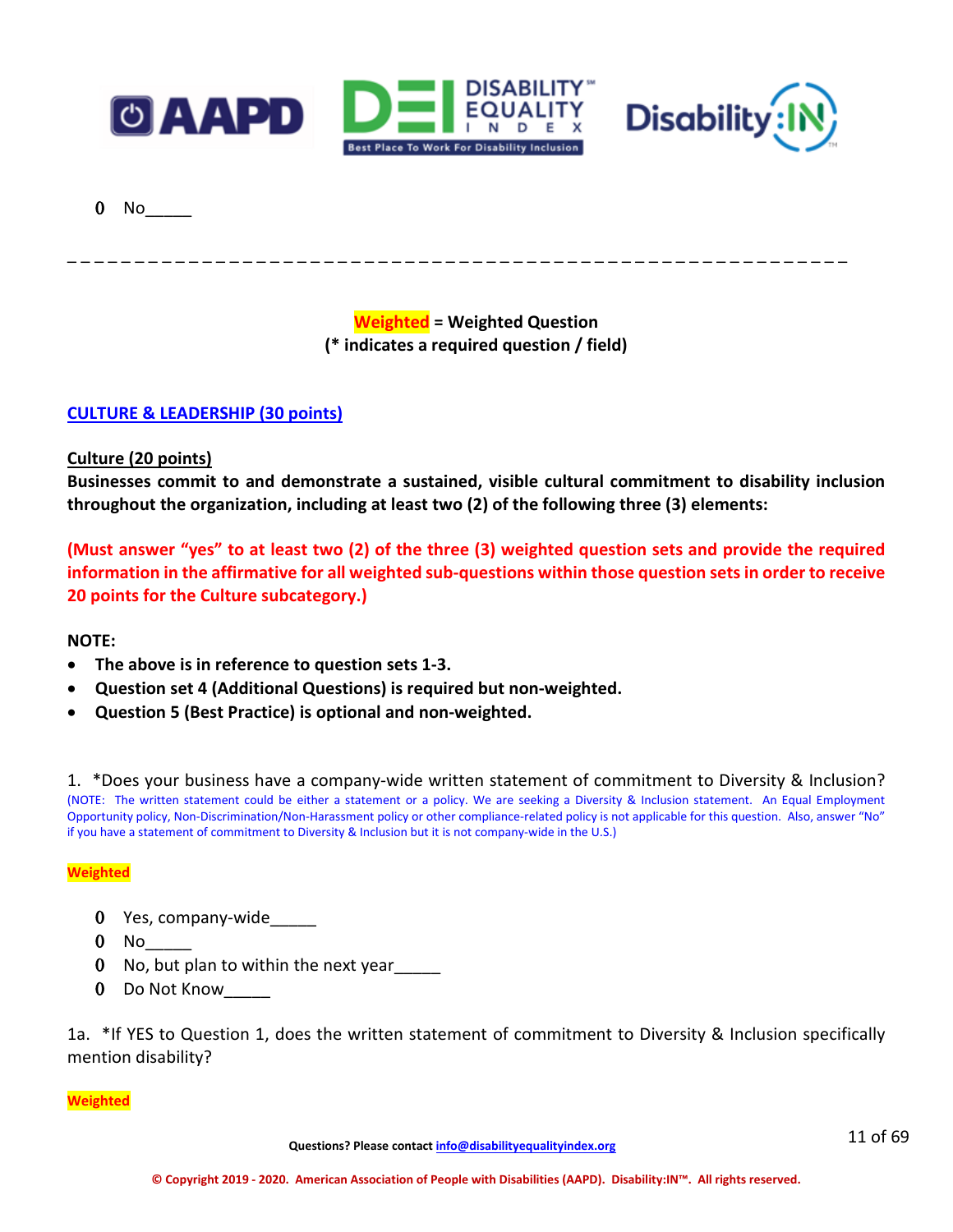



- 0 Yes\_\_\_\_\_
- 0 No<sub>\_\_</sub>
- 0 No, but plan to within the next year\_\_\_\_\_
- 0 Do Not Know\_\_\_\_\_

1b. \*If YES to Question 1a, is the statement of commitment posted externally on your public-facing company website?

### **Weighted**

- 0 Yes
- $0$  No
- 0 No, but plan to within the next year
- 0 Do Not Know

1c. \*If YES to Question 1b, please provide the specific web page address (URL) where the statement of commitment is displayed. (NOTE: Please provide a link to a page that has the statement of commitment language on it. Please also be sure that the URL is available to the public.)

### **Weighted**

0 URL Link: e.g. http://www.company.com/diversitystatement

1d. \*If you provided a URL Link for Question 1c, please copy and paste the paragraph/section of the statement within the website URL that specifically mentions disability. (REMINDER: The written statement could be either a statement or a policy. We are seeking a Diversity & Inclusion statement. An Equal Employment Opportunity policy, Non-Discrimination/Non-Harassment policy or other compliance-related policy is not applicable for this question.)

#### **Weighted**

0 Copy of wording:

2.\*Does your business have an officially recognized disability-focused Employee Resource Group (ERG) or

Affinity Group? (NOTE: An Employee Resource Group (ERG) or Affinity Group is an employee initiated and led group formed around common interests or background, which is open to all employees. For this particular question, we are seeking an officially recognized group of employees that is specifically focused on supporting and advocating for individuals with disabilities. A group of employees who focuses on broad diversity and inclusion topics, such as a Diversity Council, is not applicable for this question and is addressed in another part of the benchmark.)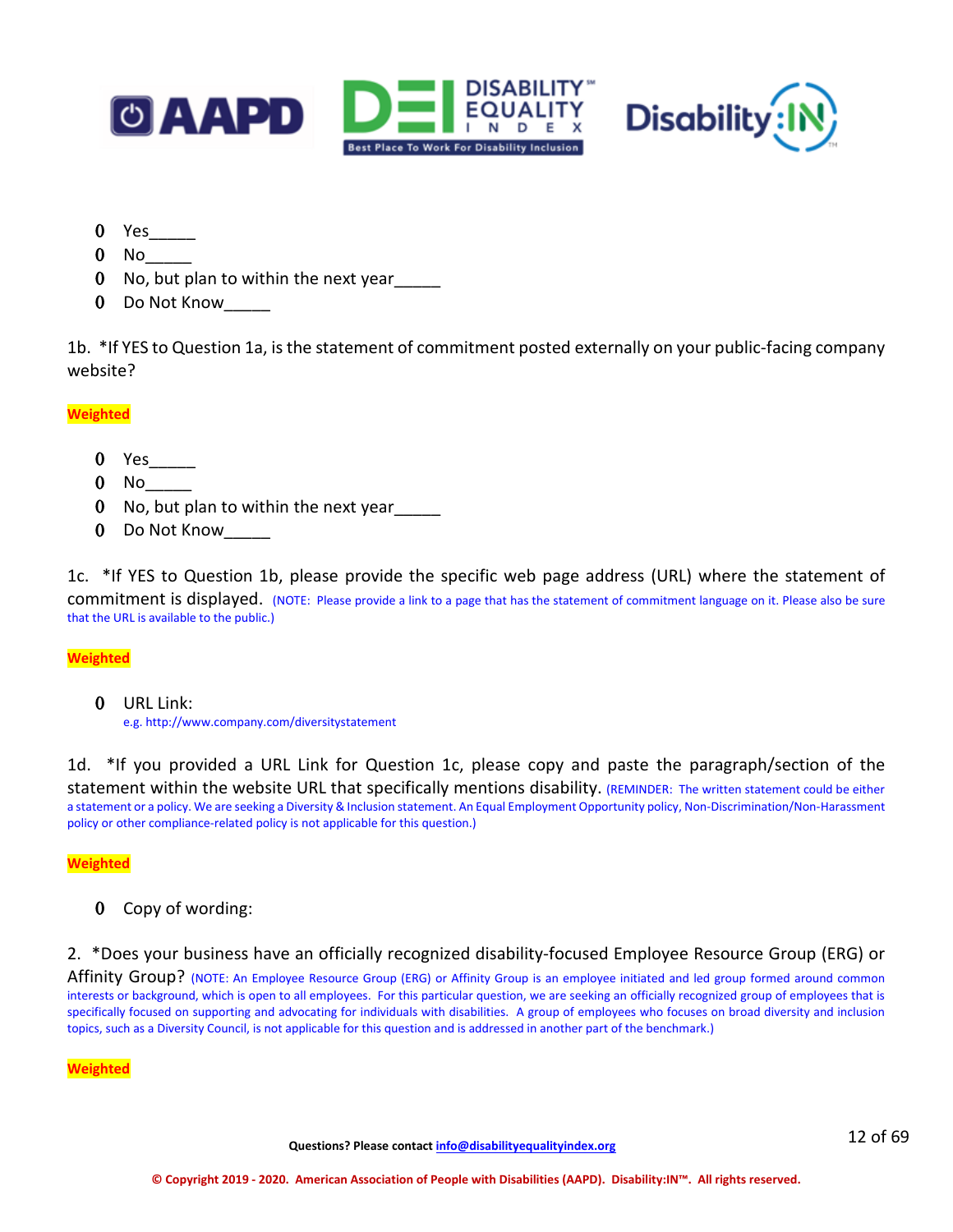



- 0 Yes\_\_\_\_\_
- $0$  No
- 0 No, but plan to within the next year
- 0 Do Not Know

2a. \*If YES to Question 2, please provide the name of the disability-focused Employee Resource Group or Affinity Group.

### **Weighted**

0 Disability-Focused Employee Resource Group or Affinity Group Name:

2b. \*If YES to Question 2, does the disability-focused Employee Resource Group or Affinity Group have a senior executive (Vice President or higher) champion or sponsor?

- 0 Yes
- 0 No, employee group does not have a champion or sponsor\_\_\_\_\_
- 0 No, the employee group champion / sponsor is below Vice President level\_\_\_\_\_
- 0 No, employee group does not have a champion or sponsor but plan to have senior executive champion / sponsor within the next year\_\_\_\_\_
- 0 No, the employee group champion / sponsor is below Vice President level, but plan to have senior executive champion / sponsor within the next year\_\_\_\_\_
- 0 Do Not Know

2c. \*If YES to Question 2b, please provide the title and department of the senior executive (Vice President or higher) champion or sponsor.

0  $*$  Job Title:<br>e.g. Vice President, Logistics 0 \*Department: e.g. Supply Chain / Operations

2d. \*If YES to Question 2, is the disability-focused Employee Resource Group or Affinity Group specifically mentioned externally on your public-facing company website? (NOTE: Answer "No" if the Employee Resource Group isn't specifically mentioned by name on your public-facing website.)

- 0 Yes\_\_\_\_\_
- $0$  No
- 0 No, but plan to within the next year
- 0 Do Not Know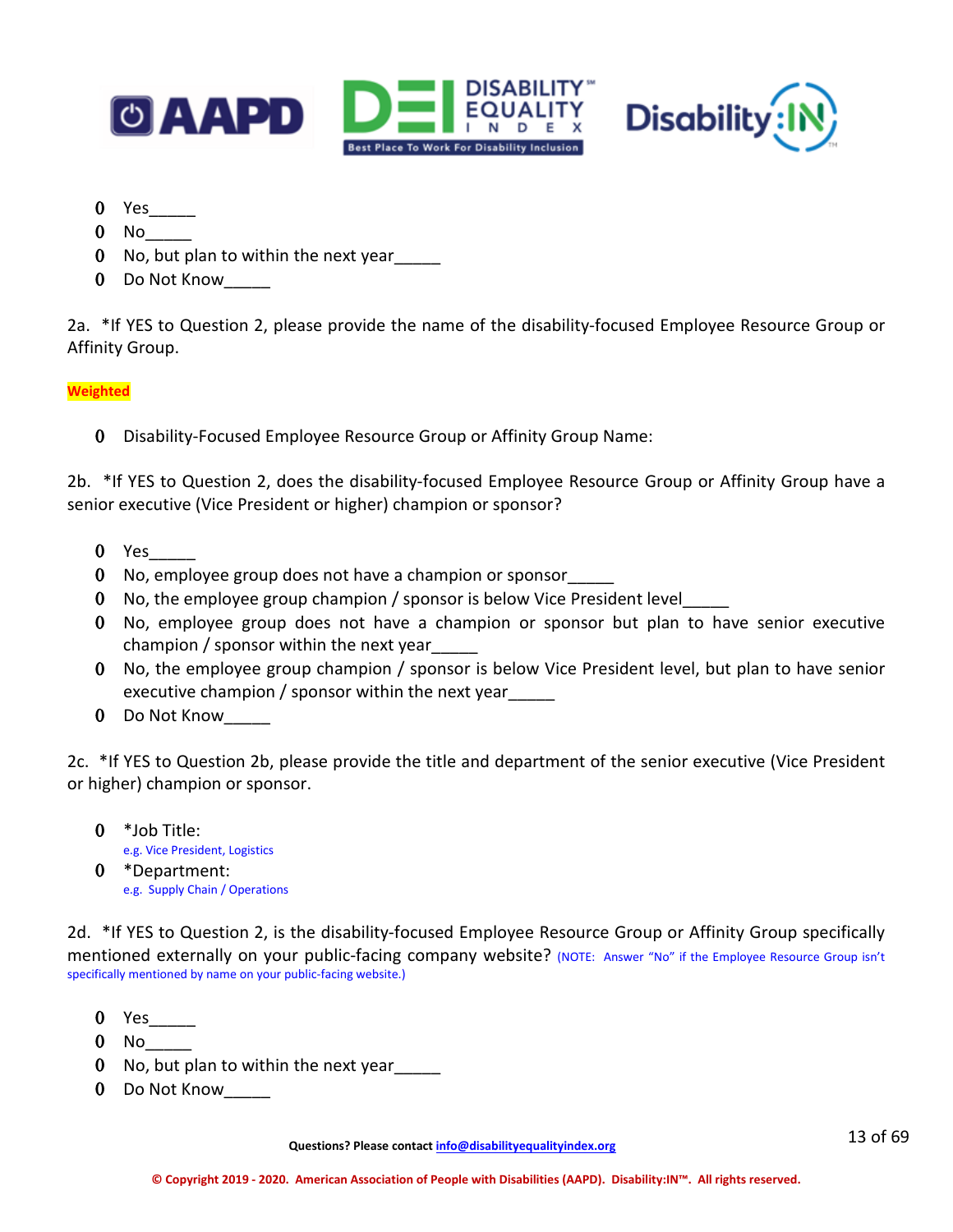



2e. \*If YES to Question 2d, please provide the specific web page address (URL) that mentions information about the disability-focused Employee Resource Group or Affinity Group. (NOTE: Please provide a link to a page that has the Employee Resource Group or Affinity Group language on it. Please also be sure that the URL is available to the public.)

0 URL Link: e.g. http://www.company.com/employeegroup

2f. \*If you provided a URL Link for Question 2e, please copy and paste the paragraph/section within the website URL that specifically mentions the name of the disability-focused Employee Resource Group or Affinity Group.

0 Copy of wording:

2g. \*If NO to Question 2, if employees expressed interest in forming an Employee Resource Group (ERG) or Affinity Group, would your business support their efforts by allowing them to use company facilities and resources?

- 0 Yes\_\_\_\_\_
- 0 No<sub>\_\_</sub>
- 0 Do Not Know

3. *\*Does your business have a company-wide external hiring goal(s) for people with disabilities? (NOTE: Hiring* means hiring or recruitment goal. The goal(s) may or may not be numerical. The goal(s) need to be company-wide. The goal(s) need to be external, related to bringing on employees. Also, if you wish to use the OFCCP utilization goal as your response, please include in your response how that translates into a hiring goal.)

### **Weighted**

- 0 Yes, company-wide
- $0$  No  $-$
- 0 No, but plan to within the next year\_\_\_\_\_
- 0 Do Not Know\_\_\_\_\_

3a. \*If YES to Question 3, please briefly describe one (1) of your business' external hiring goals. (NOTE: If you wish to use the OFCCP utilization goal as your response, please be sure to include details on how that translates into a hiring goal.)

### **Weighted**

- 0 Answer:
- 3b. \*Is progress measured against the external hiring goal described in Question 3a?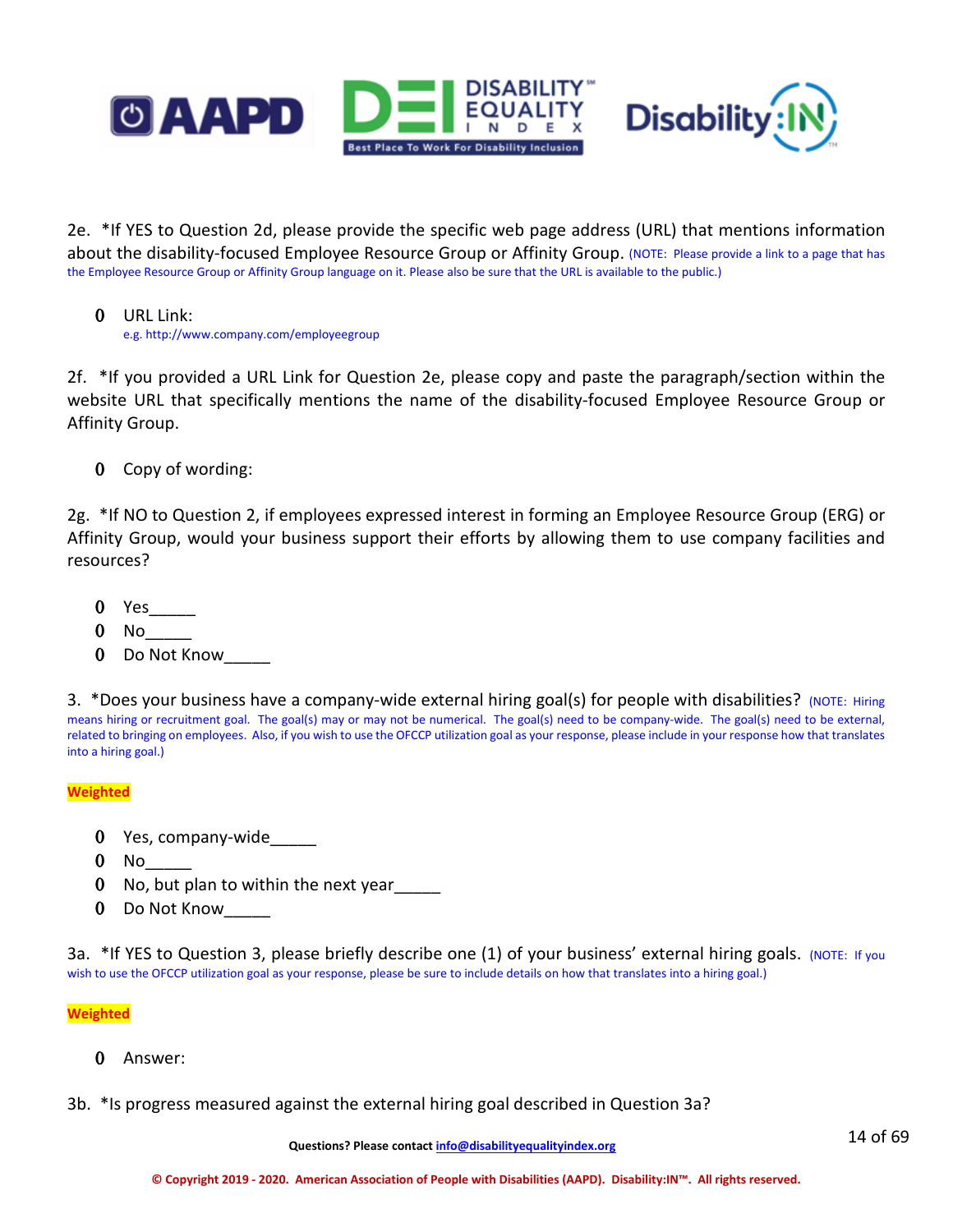



#### **Weighted**

- 0 Yes\_\_\_\_\_
- $0$  No
- 0 No, but plan to within the next year
- 0 Do Not Know\_\_\_\_\_

3c. \*If YES to Question 3b, is the CEO of your business briefed on the progress against the hiring goal?

- 0 Yes\_\_\_\_\_
- $0$  No  $-$
- 0 No, but plan to within the next year\_\_\_\_\_
- 0 Do Not Know

# **ADDITIONAL QUESTIONS (required but not weighted)**

4. \*Does your business utilize an employee engagement survey? (NOTE: An engagement survey is a survey that employees typically take anonymously and on a re-occurring basis, such as annually. Employee engagement is the extent to which employees feel passionate about their jobs, are committed to the organization, and put discretionary effort into their work.)

- 0 Yes, company-wide
- 0 Yes, in one or more subsidiaries, but not company-wide\_\_\_\_\_
- $0$  No
- 0 No, but plan to within the next year\_\_\_\_\_
- 0 Do Not Know

4a. \*If YES to Question 4, does your employee engagement survey provide a way for your business to track employee engagement by demographic option? (NOTE: Examples of demographic options include but are not limited to: gender, race, disability, and veteran status.)

- 0 Yes, we ask demographic questions in our employee engagement survey
- 0 Yes, we are able to link/merge our engagement survey information with demographic information from our HRIS system\_\_\_\_\_
- 0 Yes, we ask demographic questions in our employee engagement survey and we are also able to link/merge our engagement survey information with demographic information from our HRIS system if necessary\_\_\_\_\_
- 0 No\_\_\_\_\_
- 0 No, but plan to within the next year\_\_\_\_\_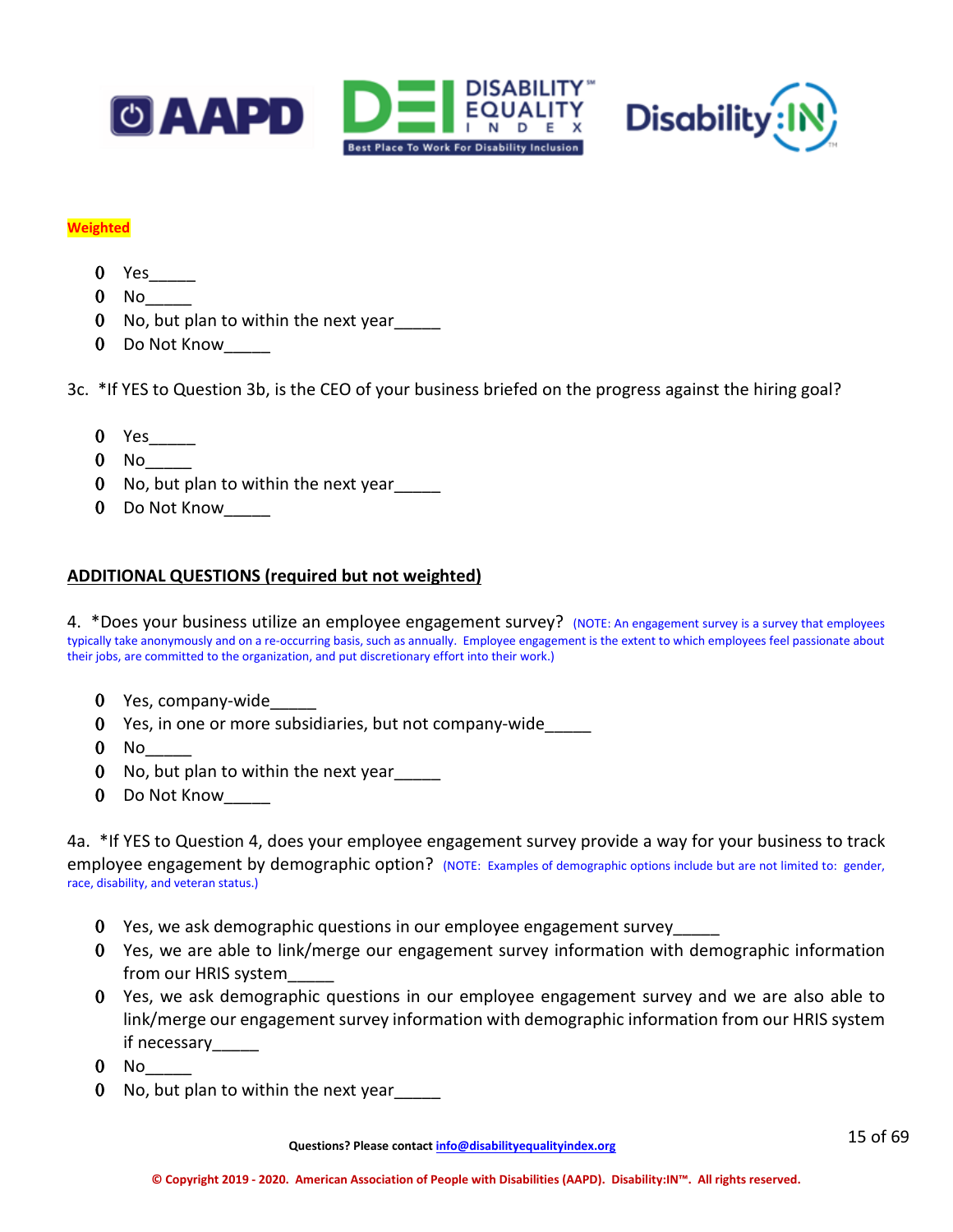



0 Do Not Know\_\_\_\_\_

4b. \*If YES to Question 4a, does your business review the aggregate engagement survey results for employees who have identified as having a disability?

- 0 Yes\_\_\_\_\_
- $0$  No  $-$
- 0 No, we do not have a disability demographic option on our employee engagement survey and do not currently have disability self-ID information in our HRIS system\_\_\_\_\_
- 0 No, but plan to within the next year
- 0 Do Not Know

4c. \*If YES to Question 4b, what percentage of employees identify as individuals with disabilities? (NOTE: Answer must be numeric.)

0 Answer\_\_\_\_\_

# **BEST PRACTICE (optional)**

5. Does your business have an innovative disability-focused practice related to "Culture" that you would like to tell us about? If so, please describe it in three (3) to five (5) sentences. NOTE: Information you provide in this section may be shared in the DEI report or other similar publications at the joint discretion of AAPD and Disability:IN. Make sure to review best practice submissions for accuracy, spelling, grammar, etc. (NOTE: Please provide up to three (3) practices. Use a separate text box for each response.)

- 0 Answer:
- 0 Answer:
- 0 Answer:

**Weighted = Weighted Question (\* indicates a required question / field)**

\_ \_ \_ \_ \_ \_ \_ \_ \_ \_ \_ \_ \_ \_ \_ \_ \_ \_ \_ \_ \_ \_ \_ \_ \_ \_ \_ \_ \_ \_ \_ \_ \_ \_ \_ \_ \_ \_ \_ \_ \_ \_ \_ \_ \_ \_ \_ \_ \_ \_ \_ \_ \_ \_ \_ \_ \_ \_

# **Leadership (10 points)**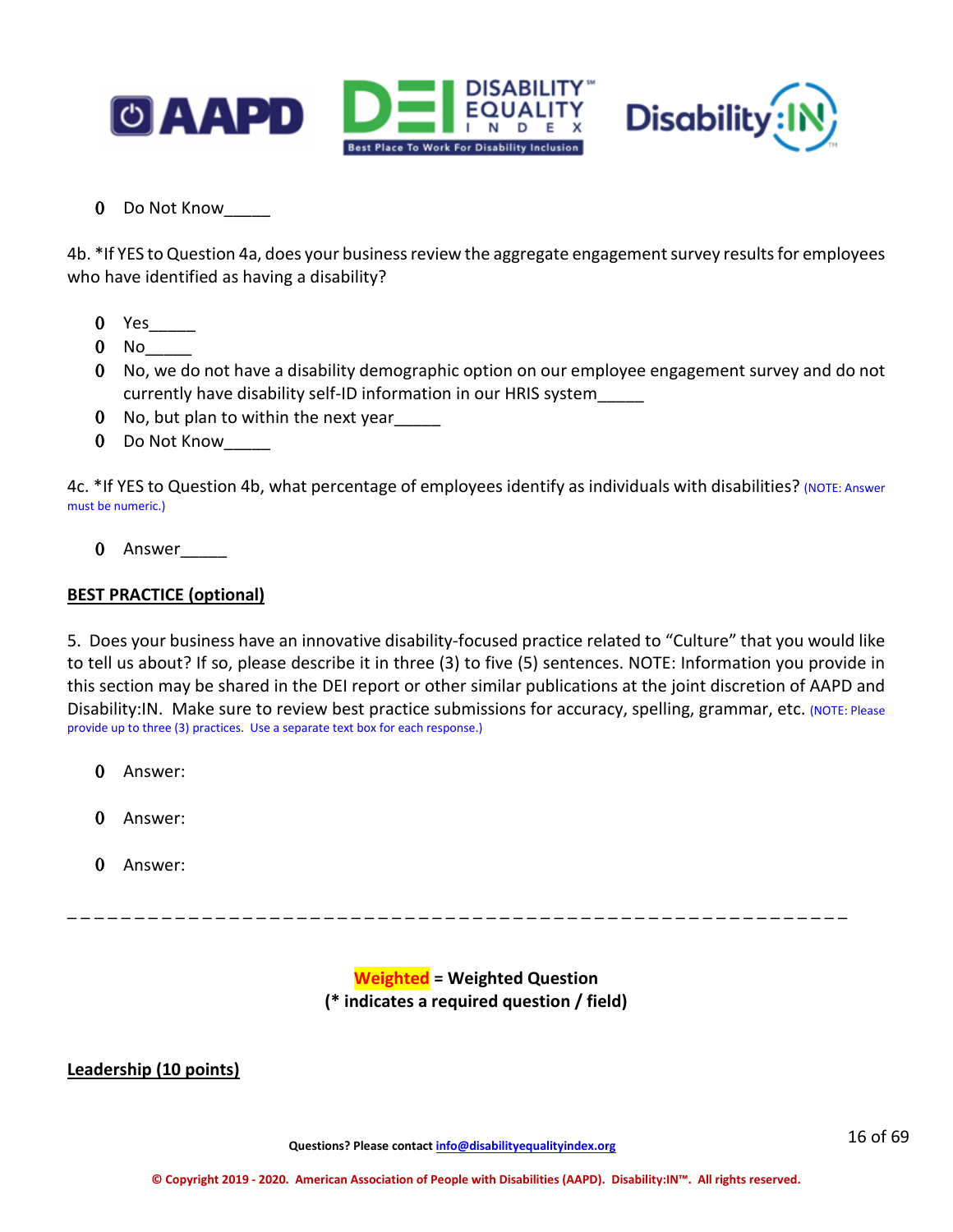



**Businesses commit to and demonstrate visible leadership commitment to disability inclusion, including at least two (2) of the following four (4) elements:**

**(Must answer "yes" to at least two (2) of the four (4) weighted question sets and provide the required information in the affirmative for all weighted sub-questions within those question sets in order to receive 10 points for the Leadership subcategory.)**

**NOTE:**

- **The above is in reference to question sets 1-4.**
- **Question 5 (Best Practice) is optional and non-weighted.**

1.\*Does your business have a Diversity Council? (NOTE: A Diversity Council focuses on multiple diversity groups as opposed to just one particular group. Employee Resource Groups and Affinity Groups are not applicable for this question and are addressed in another part of the benchmark. Also, supplier diversity councils are not applicable for this question.)

#### **Weighted**

- 0 Yes, company-wide
- 0 Yes, in one or more subsidiaries, but not company-wide\_\_\_\_\_
- $0$  No
- 0 No, but plan to within the next year\_\_\_\_\_
- 0 Do Not Know

1a. \*If YES to Question 1, does your Diversity Council have a written mission statement? (NOTE: A mission defines the purpose for existence. A mission is intended to help guide the actions of the Diversity Council.)

**Weighted**

- 0 Yes  $\qquad$
- 0 No\_\_\_\_\_
- 0 No, but plan to within the next year\_\_\_\_\_
- 0 Do Not Know

1b. \*If YES to Question 1a, does your Diversity Council's mission specifically include disability inclusion as an area of focus?

- 0 Yes\_\_\_\_\_
- $0$  No  $-$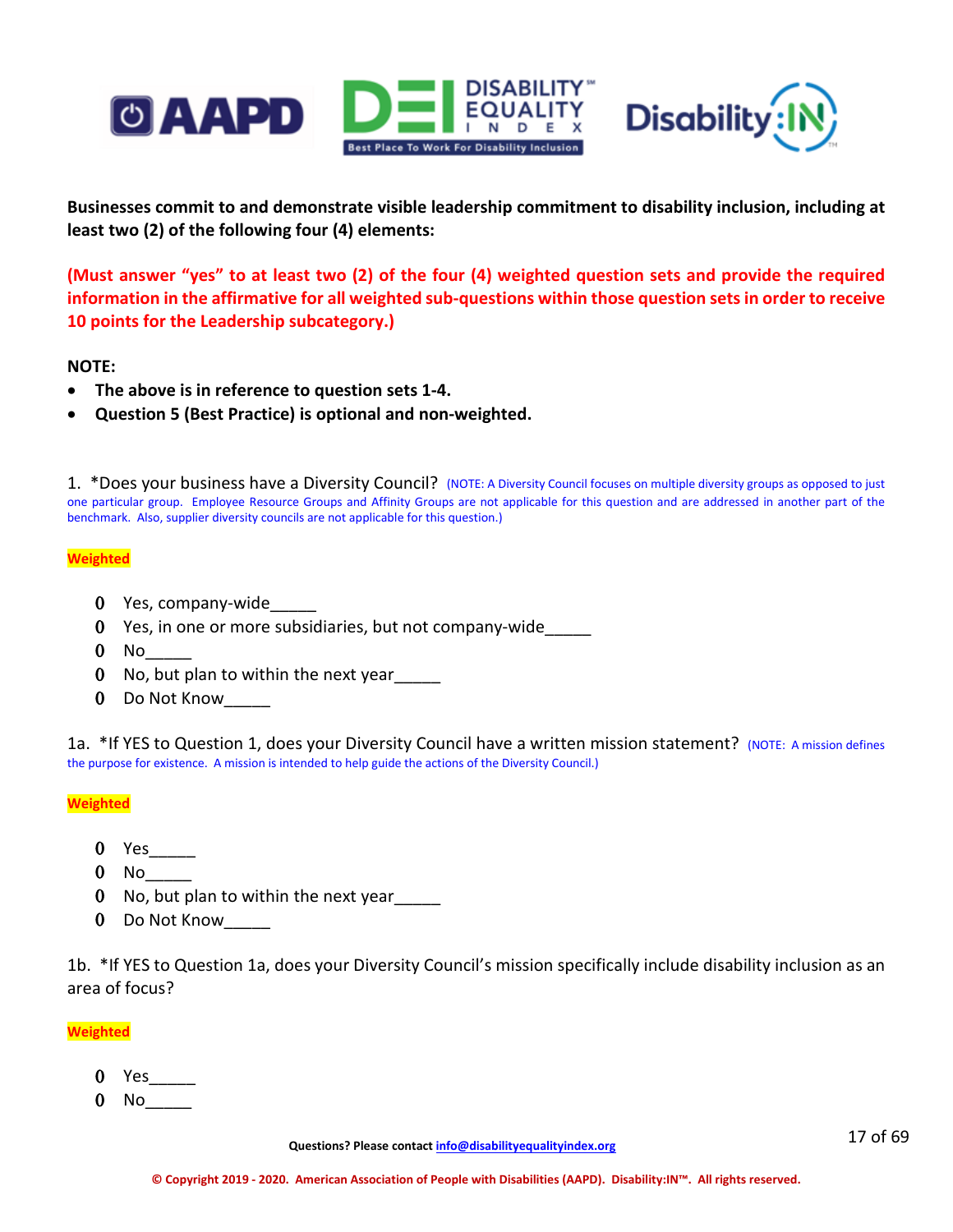



- 0 No, but plan to within the next year\_\_\_\_\_
- 0 Do Not Know

1c. \*If YES to Question 1, does the Diversity Council have a member who is publicly open about being a person with a disability and/or as an ally/supporter for people with disabilities?

- $0$  Yes
- $0$  No  $-$
- 0 No, but we are actively recruiting a person with a disability and/or an ally/supporter\_\_\_\_\_
- 0 Do Not Know

1d. \*If YES to Question 1c, please select all that apply (at least one (1) required).

For each option that is applicable, please provide the job title and department for one (1) member.

- 0 Diversity Council has a member(s) who is/are publicly open about being a person with a disability.
	- \*Job Title: e.g. Director
	- \*Department: e.g. Finance
- 0 Diversity Council has a member(s) without a disability who is/are publicly open about being an ally/supporter for people with disabilities.
	- \*Job Title: e.g. Director
	- \*Department: e.g. Finance

1e. \*If YES to Question 1, is the Diversity Council specifically mentioned externally on your public-facing company website?

- 0 Yes\_\_\_\_\_
- $0$  No
- 0 No, but plan to within the next year
- 0 Do Not Know

1f. \*If YES to Question 1e, please provide the specific web page address (URL) where the Diversity Council is mentioned. (NOTE: Please provide a link to a page that has the Diversity Council language on it. Please also be sure that the URL is available to the public.)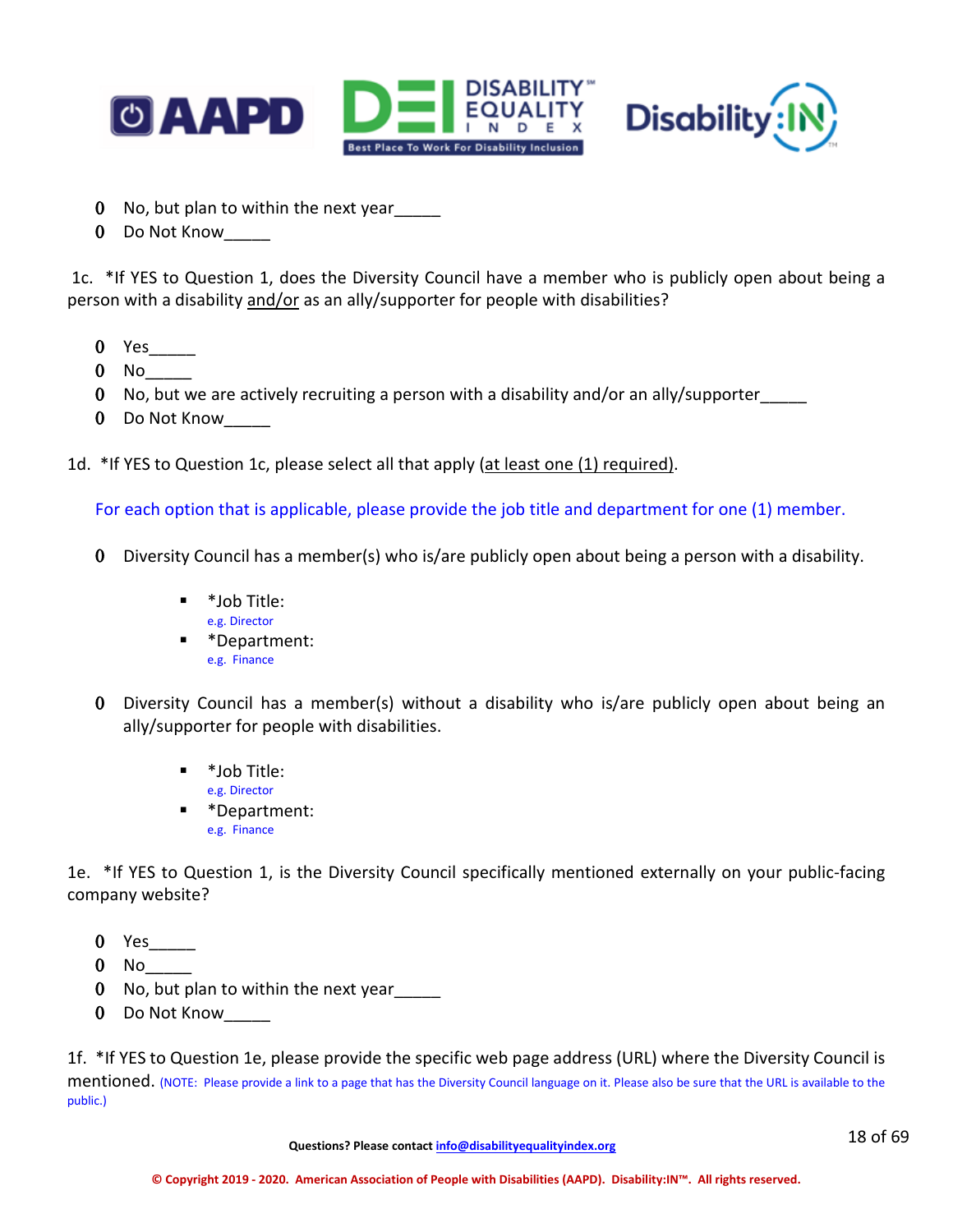



0 URL Link: e.g. http://www.company.com/diversitycouncil

1g. \*If you provided a URL Link for Question 1f, please copy and paste the paragraph/section within the website URL that specifically mentions the Diversity Council.

0 Copy of wording:

1h. \*If YES to Question 1, how many members are in the Diversity Council?

Please select the one (1) that applies:

- 0 Between 1 and 5 members\_\_\_\_\_
- 0 Between 6 and 10 members
- 0 Between 11 and 15 members
- 0 Between 16 and 20 members
- 0 21 or more members

2. \*During the period 1/1/19 – 12/31/19, did a member of your senior executive team (within first two layers of CEO) show external support of disability inclusion through participation on the Board of Directors for a disability-focused organization or working group and/or through a public statement? (NOTE: A public statement could include a speech/statement at a conference/public setting, or a quote/write-up in an article, magazine, or other similar type of publication.)

### **Weighted**

- 0 Yes\_\_\_\_\_
- $0$  No
- 0 No, but plan to within the next year
- 0 Do Not Know\_\_\_\_\_

2a. \*If YES to Question 2, please select all that apply (at least one (1) required).

#### **Weighted**

For each option that is applicable, please provide the required information for at least one (1) and up to three (3) senior executives.

0 Served on Board of Directors for an external disability-focused organization or working group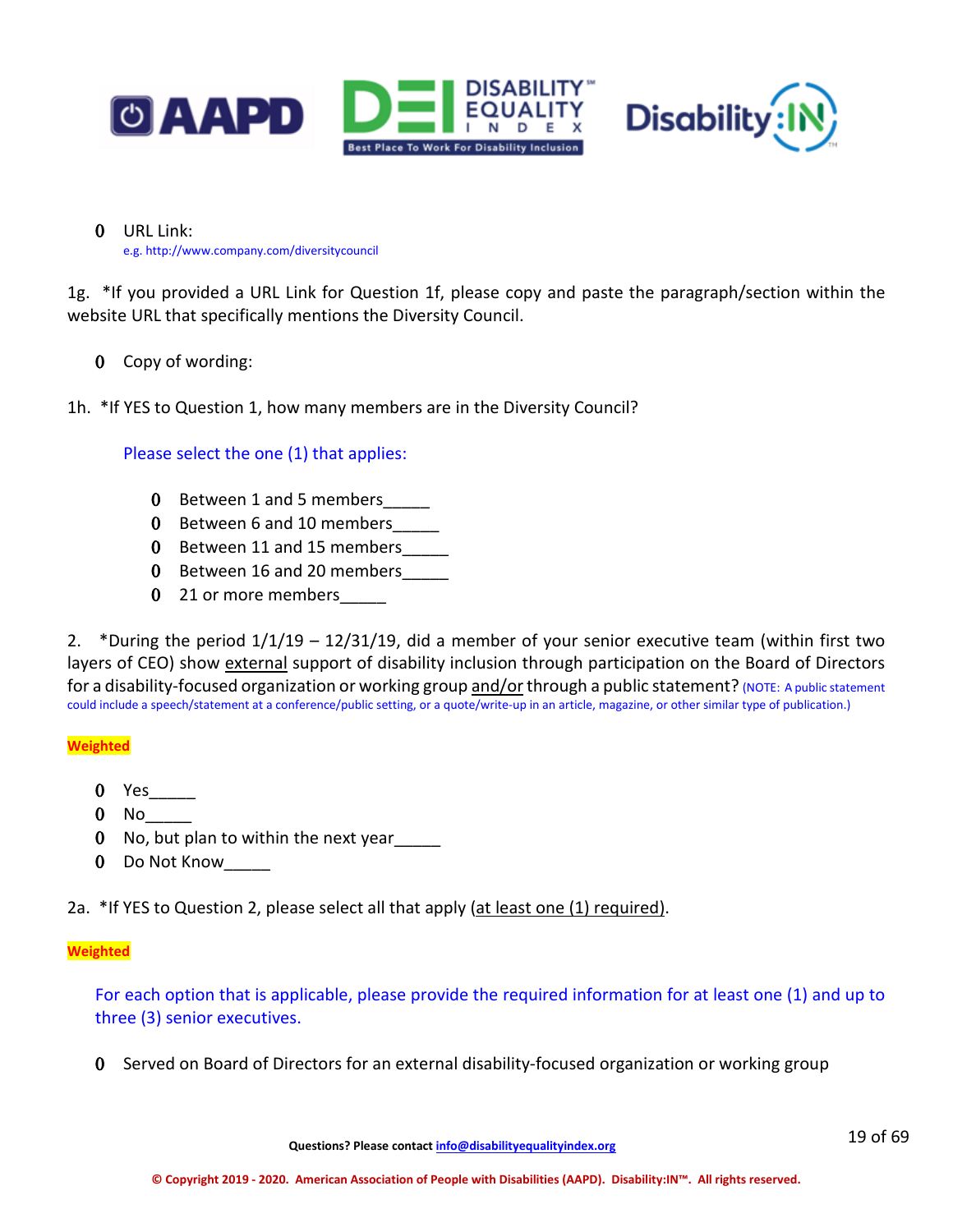



- **EXECUTE:** \*Senior Executive Name:
- **\*** \*Senior Executive Title:
- \*Organization / Working Group Name:
- Senior Executive Name:
- **Senior Executive Title:**
- **Organization / Working Group Name:**
- Senior Executive Name:
- **Senior Executive Title:**
- Organization / Working Group Name:
- 0 Made an external community-focused public statement(s)
	- **EXECUTE:** \*Senior Executive Name:
	- **\*** \*Senior Executive Title:
	- \*Brief description of public statement:
	- Senior Executive Name:
	- **Senior Executive Title:**
	- **Brief description of public statement:**
	- Senior Executive Name:
	- Senior Executive Title:
	- **Brief description of public statement:**

3.\*Is there a Senior Executive (within first two layers reporting to CEO) who is internally known as being a person with a disability and/or as an ally/supporter for people with disabilities?

### **Weighted**

- 0 Yes\_\_\_\_\_
- 0 No\_\_\_\_\_
- 0 No, but plan to within the next year
- 0 Do Not Know
- 3a. \*If YES to Question 3, please select all that apply (at least one (1) required).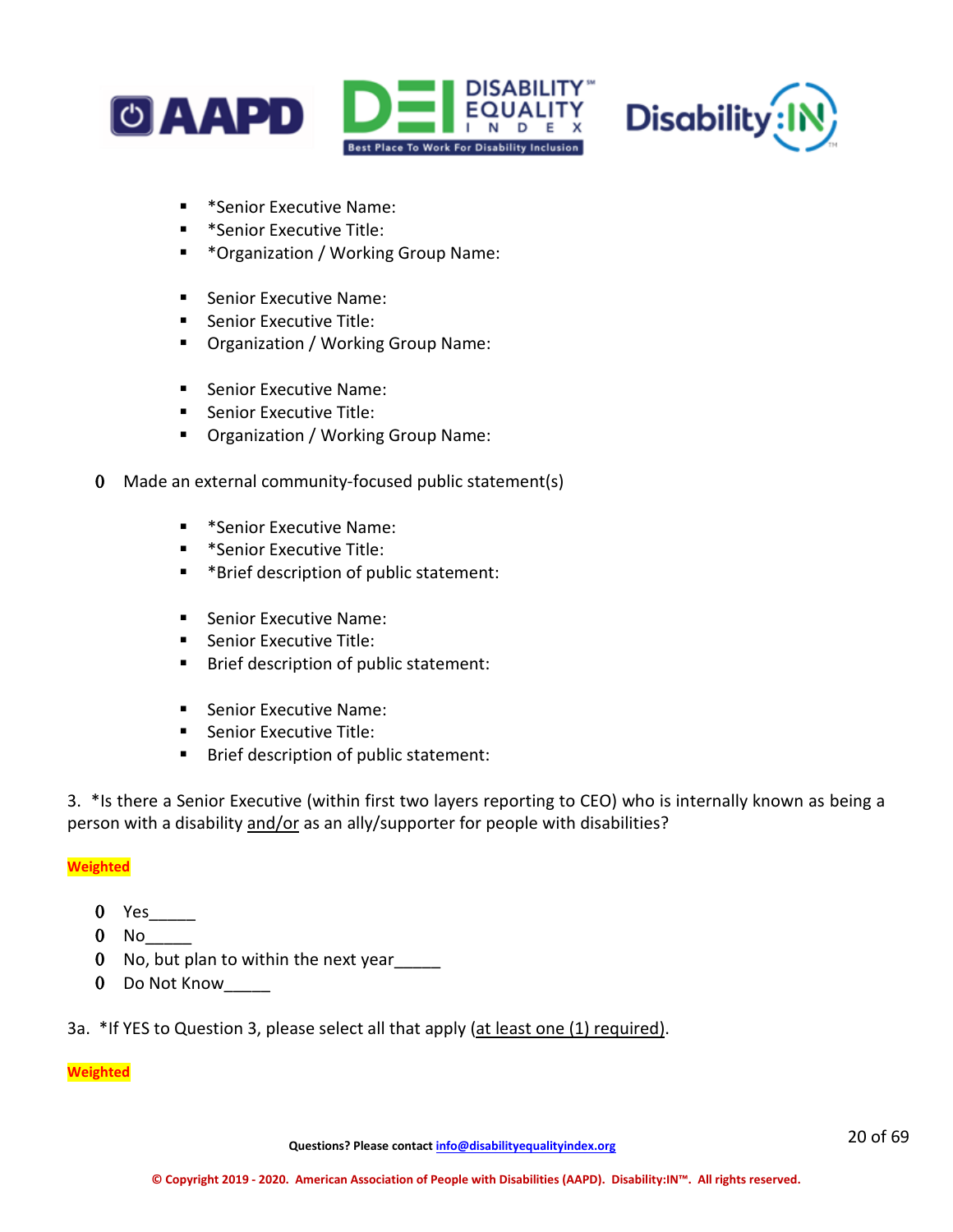

For each option that is applicable, please provide the job title and department for at least one (1) and up to three (3) senior executives.

- 0 Have Senior Executive who is internally known as being a person with a disability
	- \*Job Title: e.g. Senior Vice President, Logistics
	- \*Department: e.g. Supply Chain / Operations
	- **Job Title:** e.g. Senior Vice President, Logistics
	- Department: e.g. Supply Chain / Operations
	- **Job Title:** e.g. Senior Vice President, Logistics
	- Department: e.g. Supply Chain / Operations
- 0 Have Senior Executive without a disability who is internally known as being an ally/supporter for people with disabilities
	- \*Job Title: e.g. Chief Financial Officer
	- **E** \*Department: e.g. Finance
	- **Job Title:** e.g. Chief Financial Officer
	- Department: e.g. Finance
	- **Job Title:** e.g. Chief Financial Officer
	- Department: e.g. Finance

4. \*Do Senior Executives (those within first two layers reporting to CEO) receive individual performance evaluations? (NOTE: Key Performance Indicators (KPIs) count as a performance evaluation.)

**Weighted**

0 Yes\_\_\_\_\_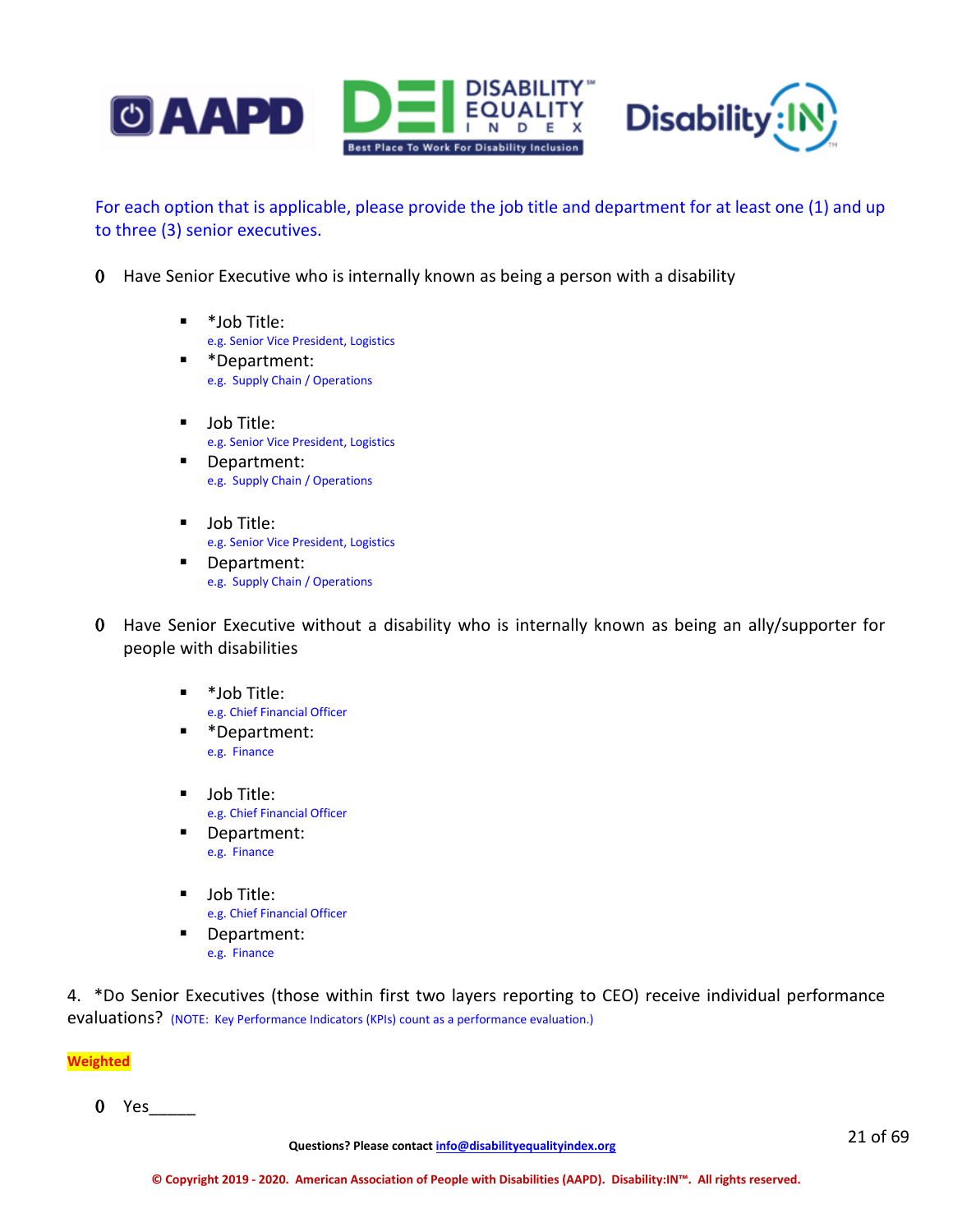



- $0$  No
- 0 No, but plan to within the next year
- 0 Do Not Know

4a. \*If YES to Question 4, do their individual performance evaluations specifically include a written diversity inclusion component? (NOTE: We are looking for diversity and inclusion to be a written component of one of the measurable parts of the performance evaluation, such as part of an objective or goal statement(s).)

**Weighted**

- 0 Yes
- $0$  No  $-$
- 0 No, but plan to within the next year\_\_\_\_\_
- 0 Do Not Know

4b. \*If YES to Question 4a, is disability inclusion specified as a written component of diversity within the performance evaluations? (NOTE: We are looking for disability inclusion to be a written component of one of the measurable parts of the performance evaluation. It does not need to be stand-alone. For example, it could be a component of a general diversity and inclusion objective. Also, it does not necessarily need to be employment related. It could be supplier diversity related, product development related, or something else business related.)

#### **Weighted**

- 0 Yes
- $0$  No  $-$
- 0 No, but plan to within the next year
- 0 Do Not Know\_\_\_\_\_

4c. \*If YES to Question 4b, please briefly describe how disability inclusion is specifically incorporated within diversity inclusion in the performance evaluations.

#### **Weighted**

0 Answer:

4d. \*If NO to Question 4b, are any diverse groups specified as a component of diversity inclusion within the performance evaluations?

- 0 Yes \_\_\_\_\_\_
- $0$  No
- 0 No, but plan to within the next year\_\_\_\_\_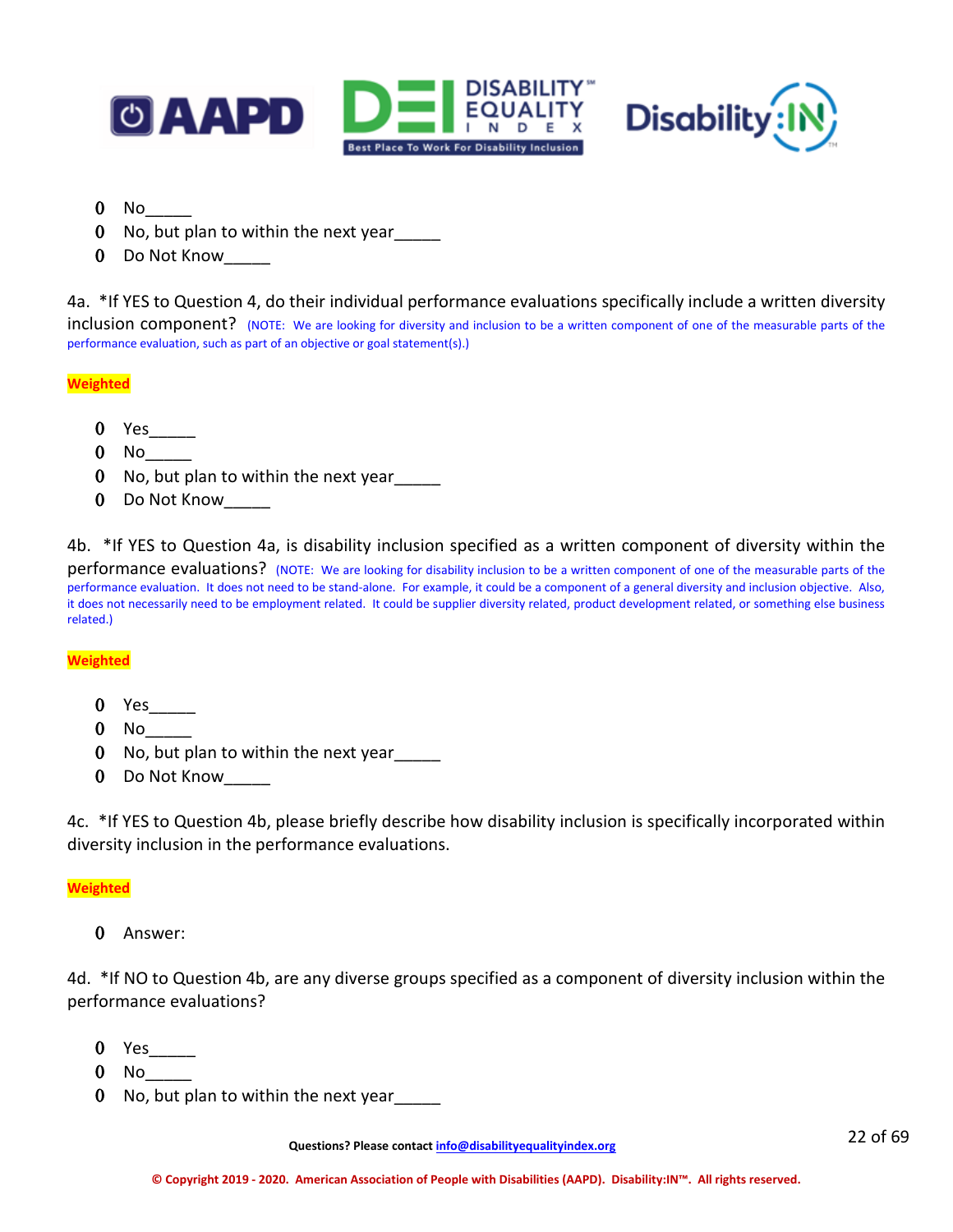



0 Do Not Know\_\_\_\_\_

4e. \*If YES to Question 4d, please select all the diverse groups (at least one (1) required) that are specifically included as a component of diversity inclusion in the performance evaluations.

- 0 Women
- 0 Multicultural (e.g. African American, Asian / Pacific Islander, Native American, Hispanic / Latino)
- 0 Mature (Older) Workers (Definition: Mature / Older = age 40 and up)
- $0$  LGBT
- 0 Military Veterans
- 0 Other (please specify):\_\_\_\_\_\_\_\_\_\_\_\_\_\_\_\_\_

# **BEST PRACTICE (optional)**

5. Does your business have an innovative disability-focused practice related to "Leadership" that you would like to tell us about? If so, please describe it in three (3) to five (5) sentences. NOTE: Information you provide in this section may be shared in the DEI report or other similar publications at the joint discretion of AAPD and Disability: IN. Make sure to review best practice submissions for accuracy, spelling, grammar, etc. (NOTE: Please provide up to three (3) practices. Use a separate text box for each response.)

- 0 Answer:
- 0 Answer:
- 0 Answer:

\_ \_ \_ \_ \_ \_ \_ \_ \_ \_ \_ \_ \_ \_ \_ \_ \_ \_ \_ \_ \_ \_ \_ \_ \_ \_ \_ \_ \_ \_ \_ \_ \_ \_ \_ \_ \_ \_ \_ \_ \_ \_ \_ \_ \_ \_ \_ \_ \_ \_ \_ \_ \_ \_ \_ \_ \_ \_

**Weighted = Weighted Question (\* indicates a required question / field)**

# **ENTERPRISE-WIDE ACCESS (10 points)**

### **Enterprise-Wide Access (10 points)**

**Businesses commit to and demonstrate commitment to workplace accessibility, including at least three (3) of the following seven (7) elements:**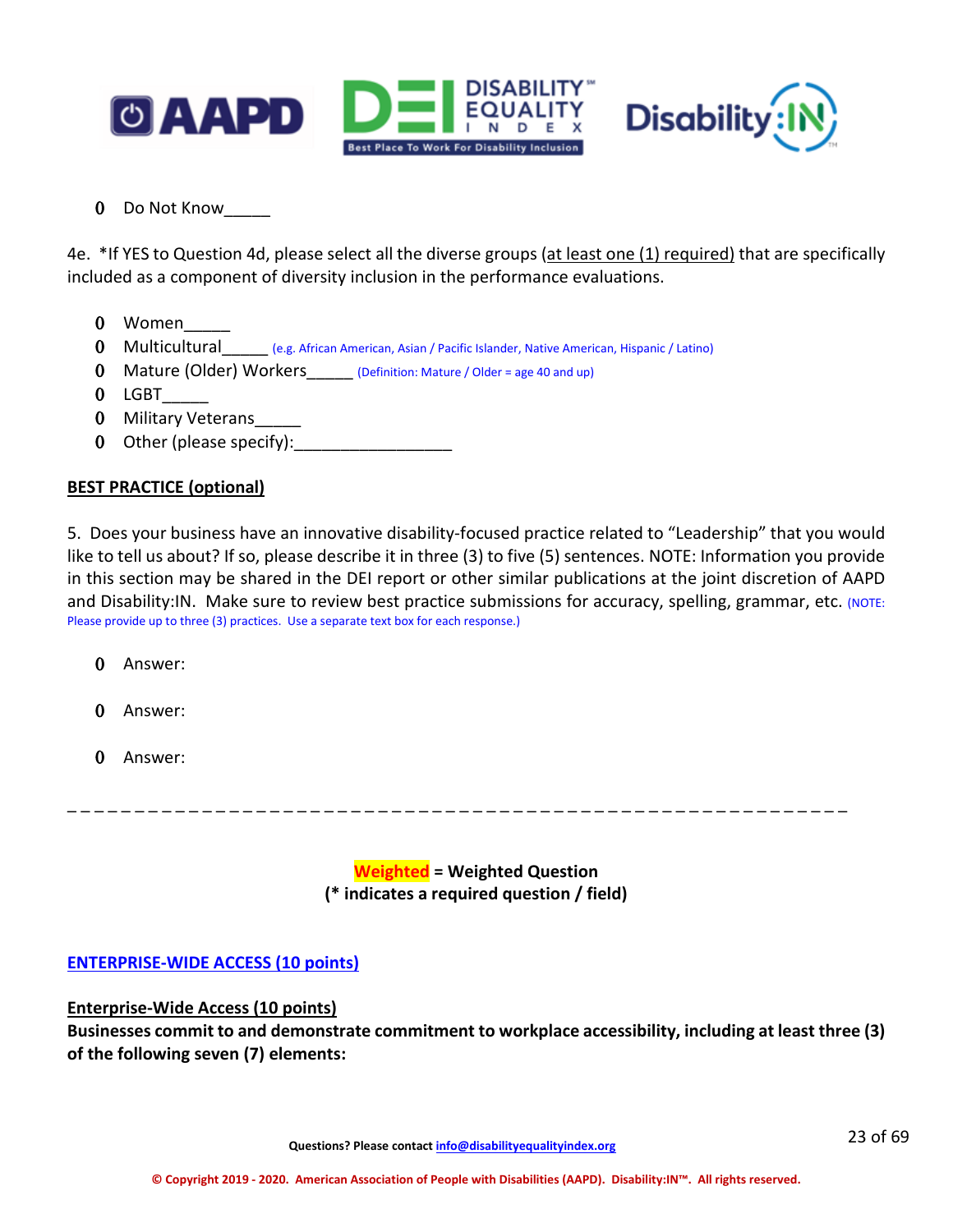



**(Must answer "yes" to at least three (3) of the seven (7) weighted question sets and provide the required information in the affirmative for all weighted sub-questions within those question sets in order to receive 10 points for the Enterprise-Wide Access category.)**

### **NOTE:**

- **The above is in reference to question sets 1-7.**
- **Question 8 (Best Practice) is optional and non-weighted.**

1.\*Does your business have an emergency preparedness policy or procedures in place? (NOTE: Emergency preparedness is a plan to either mitigate the effects of, or recover from, natural or man-made disasters, or acts of terrorism.)

#### **Weighted**

- 0 Yes, company-wide
- 0 Yes, in one or more subsidiaries, but not company-wide\_\_\_\_
- $0$  No
- 0 No, but plan to within the next year
- 0 Do Not Know\_\_\_\_\_

1a.\*If YES to Question 1, is the emergency preparedness policy or procedures communicated to employees?

### **Weighted**

- 0 Yes \_\_\_\_\_\_
- $0$  No  $-$
- 0 No, but plan to within the next year
- 0 Do Not Know

1b.\*If YES to Question 1a, please provide a specific example(s) of how you communicate the policy or procedures to employees. (At least one (1) required.)

#### **Weighted**

### Please select all that apply:

- 0 In Employee Handbook\_\_\_\_\_
- 0 During New Hire Orientation\_\_\_\_
- 0 When fire drills are scheduled\_\_\_\_\_
- 0 Other (please specify):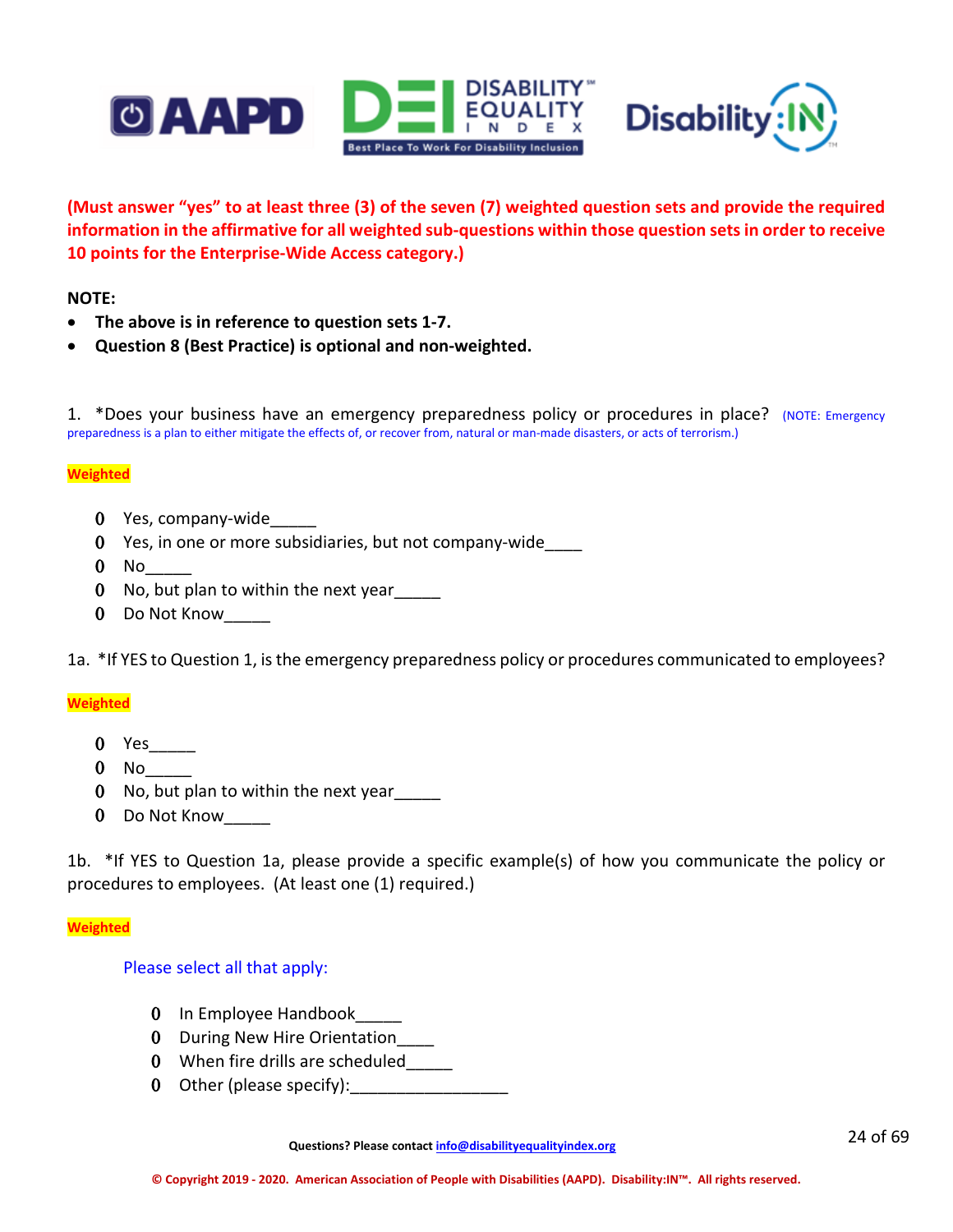



1c.\*If YES to Question 1, does the emergency preparedness policy or proceduresspecifically mention people with disabilities?

#### **Weighted**

- 0 Yes\_\_\_\_\_
- $0$  No
- 0 No, but plan to within the next year\_\_\_\_\_
- 0 Do Not Know

1d. \*If YES to Question 1c, what are the ways in which assistance for people with disabilities is addressed? (AT LEAST TWO (2) REQUIRED for scoring purposes.) (NOTE: Please select all that apply, even if they are only at certain locations and not company-wide.)

#### **Weighted**

- 0 Buddy system
- 0 Designated team of volunteers to provide assistance to people with disabilities
- 0 Visual and audible fire alarm system components\_\_\_\_\_
- 0 Stair-descent devices
- 0 Automatic Intranet message
- 0 Designated safe places to wait for assistance\_\_\_\_\_
- 0 Confidential system for submitting and tracking emergency evacuation assistance needs\_\_\_\_
- 0 Other (please specify):

2. \*Does your business have a company-wide requirement that all owned and leased company locations, buildings, and facilities be accessible to and usable by all people?

#### **Weighted**

- 0 Yes, company-wide
- $0$  No  $-$
- 0 No, but plan to within the next year\_\_\_\_\_
- 0 Do Not Know

2a. \*If YES to Question 2, does your business have a company-wide review process to ensure all new buildings and facilities comply with the applicable federal, state, and local access requirements?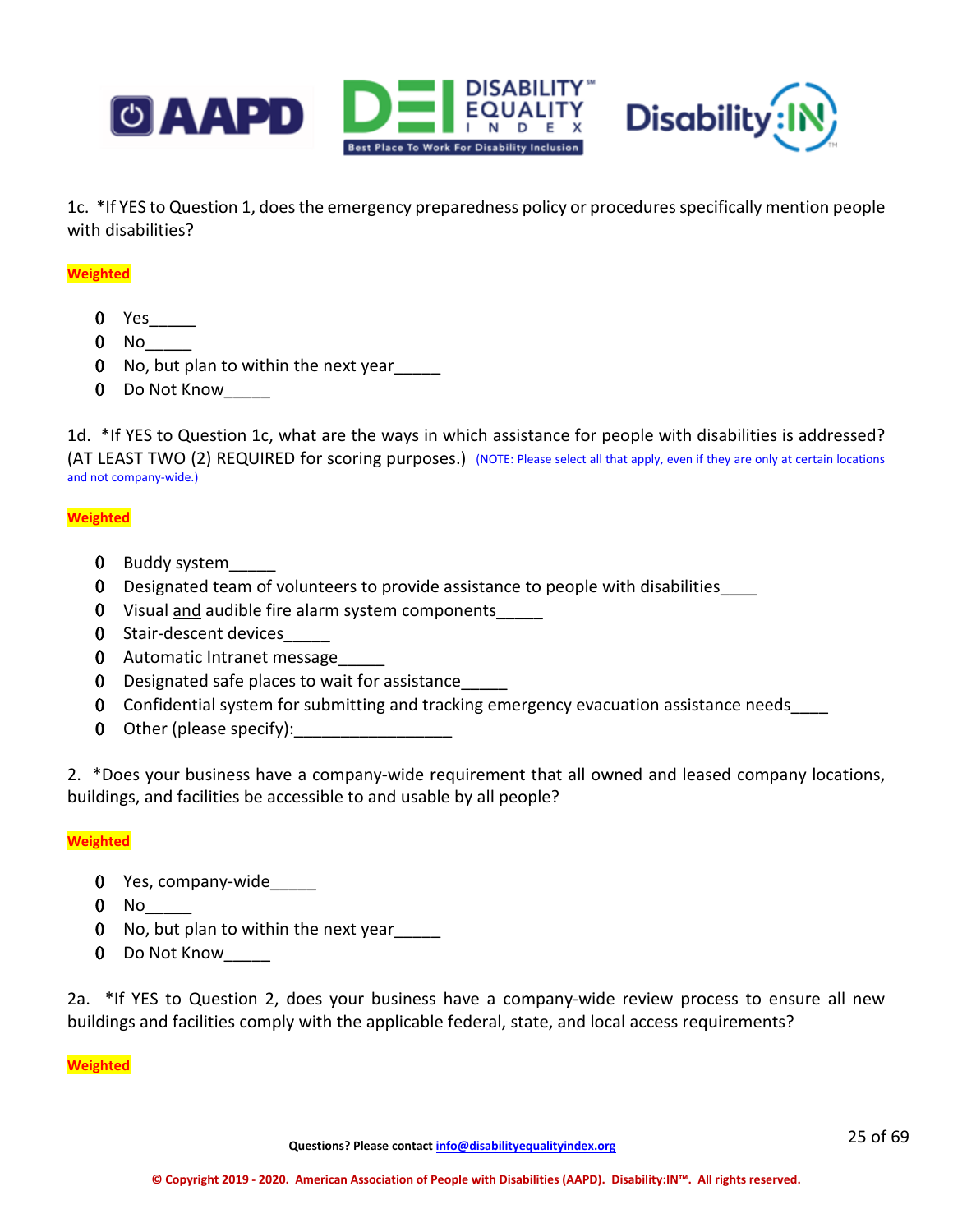



- 0 Yes, company-wide
- $0$  No  $-$
- 0 No, but plan to within the next year
- 0 Do Not Know

2b. \*If YES to Question 2a, does your company have a review process to ensure buildings and facilities built before 1991 are evaluated for access issues and steps are taken to remove any barriers?

**Weighted**

- 0 Yes
- $0$  No  $-$
- 0 No, but plan to within the next year
- 0 Do Not Know\_\_\_\_\_

2c. \*If YES to Question 2b, briefly describe at least one (1) and up to three (3) examples of some of the access improvements that have been implemented in these buildings.

**Weighted**

- 0 \*Answer:
- 0 Answer:
- 0 Answer:

3. \*Does your business have a web accessibility policy that requires coding to AA Level of Conformance (or above) of the World Wide Web Consortium's Web Content Accessibility Guidelines 2.1 (W3C WCAG 2.1)?<br>(NOTE: It can be a policy or statement of commitment. You may need to contact your IT usability, product development, or go for assistance with this question.) (Resource: [http://www.w3.org/TR/WCAG21/\)](http://www.w3.org/TR/WCAG21/)

#### **Weighted**

- 0 Yes\_\_\_\_\_
- $0$  No
- 0 No, but plan to within the next year\_\_\_\_\_
- 0 Do Not Know

3a. \*If YES to Question 3, does your business audit your external (public-facing) website for accessibility under the World Wide Web Consortium's Web Content Accessibility Guidelines 2.1 (W3C WCAG 2.1)? (NOTE: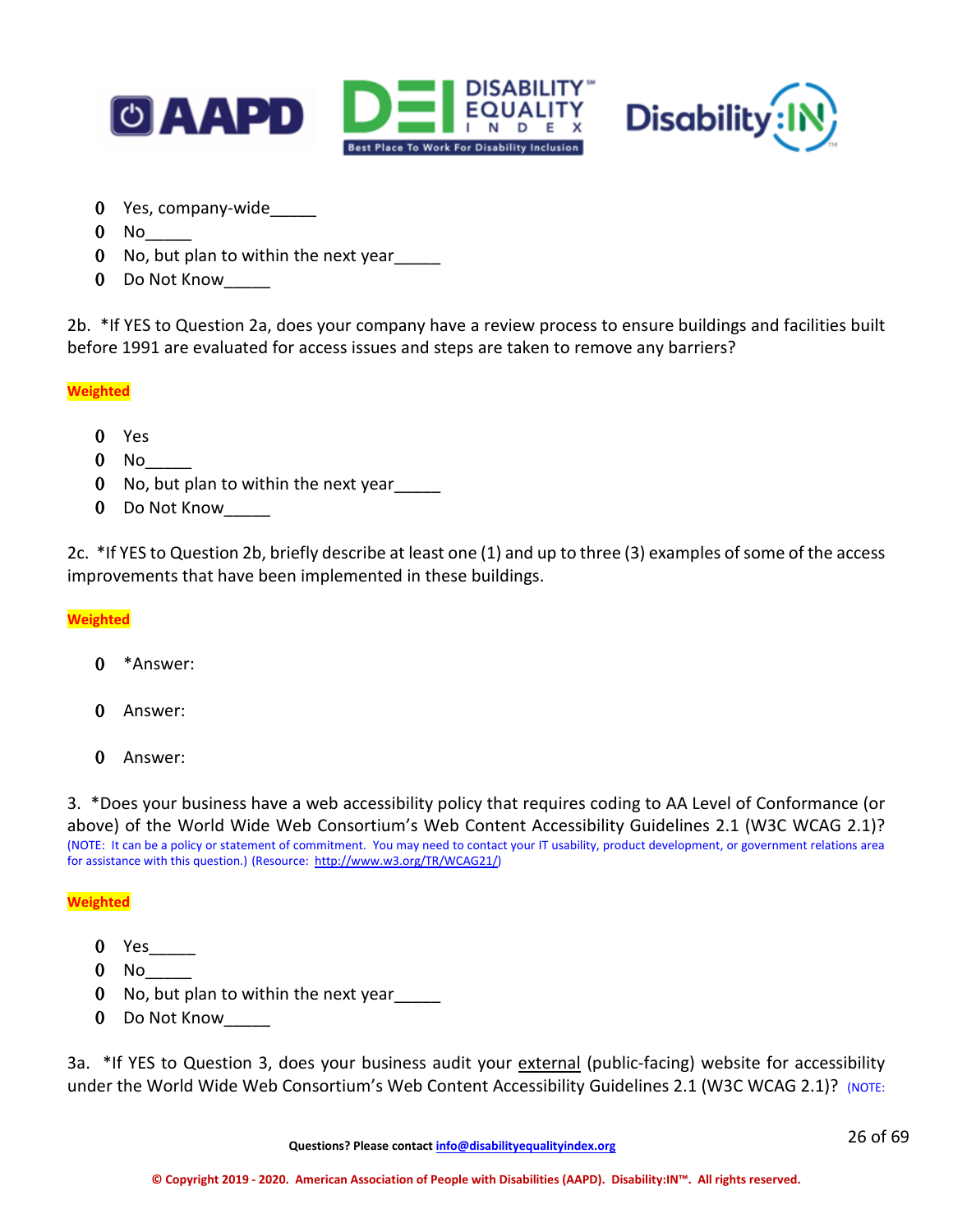



You may need to contact your IT usability, product development, or government relations area for assistance with this question.) (Resource: [http://www.w3.org/TR/WCAG21/\)](http://www.w3.org/TR/WCAG21/)

#### **Weighted**

- $0$  Yes  $\_\_$
- $0$  No
- 0 No, but plan to within the next year\_\_\_\_\_
- 0 Do Not Know\_\_\_\_\_

3b. \*If YES to Question 3a, please select all the applicable ways your business audits your external (publicfacing) website(s) for accessibility under W3C WCAG 2.1. (At least one (1) required.) (Note: These methods could be either in-house or through a third-party partner.)

#### **Weighted**

- 0 Use of an automated digital accessibility testing tool\_\_\_\_\_
- 0 Manual testing with screen reader and other assistive technology\_\_\_\_\_
- 0 Code inspection\_\_\_\_\_
- 0 Other

3c. \*If YES to Question 3a, please estimate the percentage of your business' entire external website(s) that complies with at least the AA (or above) Level of Conformance. (NOTE: You may need to contact your IT usability, product development, or government relations area for assistance with this question.) (Resource: [http://www.w3.org/TR/WCAG21/\)](http://www.w3.org/TR/WCAG21/)

#### **Weighted**

- 0 Up to  $25%$
- 0 Between 26% and 50%\_\_\_\_\_
- 0 Between 51% and 75%\_\_\_\_\_
- 0 Between 76% and 100%\_\_\_\_\_

3d. \*If YES to Question 3, does your business audit your internal website for accessibility under the World Wide Web Consortium's Web Content Accessibility Guidelines 2.1 (W3C WCAG 2.1)? (NOTE: You may need to contact your IT usability, product development, or government relations area for assistance with this question.) (Resource: [http://www.w3.org/TR/WCAG21/\)](http://www.w3.org/TR/WCAG21/)

#### **Weighted**

- 0 Yes\_\_\_\_\_\_\_
- $0$  No
- 0 No, but plan to within the next year\_\_\_\_\_
- 0 Do Not Know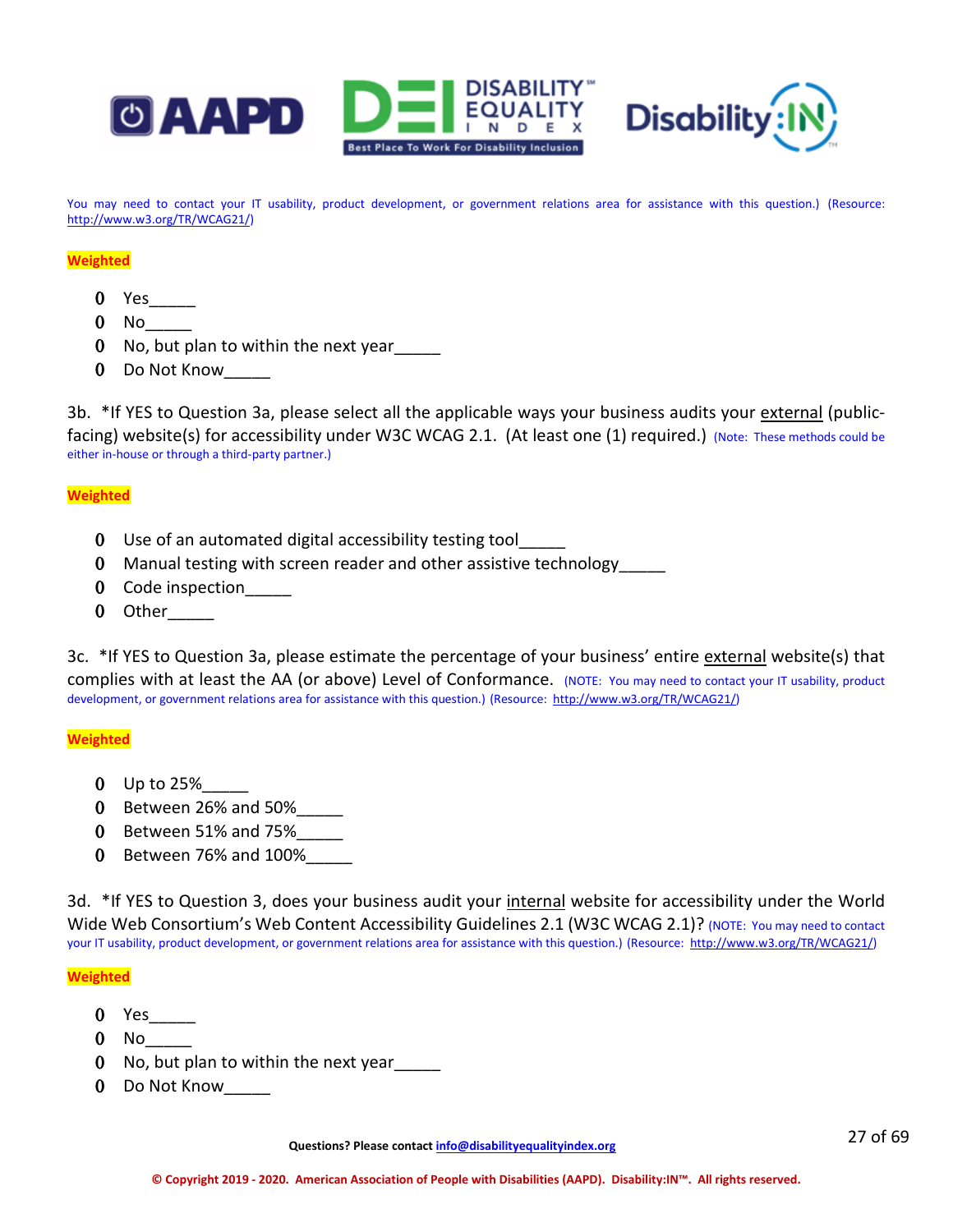



3e. \*If YES to Question 3d, please estimate the percentage of your business' entire internal website(s) that complies with at least the AA (or above) Level of Conformance. (NOTE: You may need to contact your IT usability, product development, or government relations area for assistance with this question.) (Resource: [http://www.w3.org/TR/WCAG21/\)](http://www.w3.org/TR/WCAG21/)

### **Weighted**

- 0 Up to  $25%$
- 0 Between 26% and 50%\_\_\_\_\_
- 0 Between 51% and  $75%$
- 0 Between 76% and 100%\_\_\_\_\_

3f. \*If YES to Question 3d, please select all the applicable ways your business audits your internal website(s) for accessibility under W3C WCAG 2.1. (At least one (1) required.) (Note: These methods could be either in-house or through a third-party partner.)

#### **Weighted**

- 0 Use of an automated digital accessibility testing tool\_\_\_\_\_
- 0 Manual testing with screen reader and other assistive technology\_\_\_\_\_
- 0 Code inspection
- 0 Other

3g. \*If YES to Question 3, has your business conducted usability studies for your highest traffic URLs to verify that your websites work effectively with screen reading and other assistive technology? (NOTE: You may need to contact your IT usability, product development, or government relations area for assistance with this question.)

- 0 Yes, we have conducted usability studies for both our highest traffic external websites and our highest traffic internal websites\_\_\_\_\_
- 0 Yes, we have conducted usability studies for our highest traffic external websites\_\_\_\_\_
- 0 Yes, we have conducted usability studies for our highest traffic internal websites\_\_\_\_\_
- $0$  No  $-$
- 0 No, but plan to within the next year
- 0 Do Not Know\_\_\_\_\_

4. \*Does your business have an accessibility expert(s) (internal or external) who can resolve accessibility and compatibility issues necessary for employees with disabilities to use information and communications technology systems? (NOTE: Are there internal consultants or external experts with a broad IT accessibility focus who are trained to support employees and troubleshoot their technology accessibility barriers related to using workplace computers, mobile phones, tablets, software, online meeting tools, webinars, and other similar items? Website accessibility in and of itself and/or having an accommodations specialist who helps coordinate activities with IT or other departments are not applicable for this question.)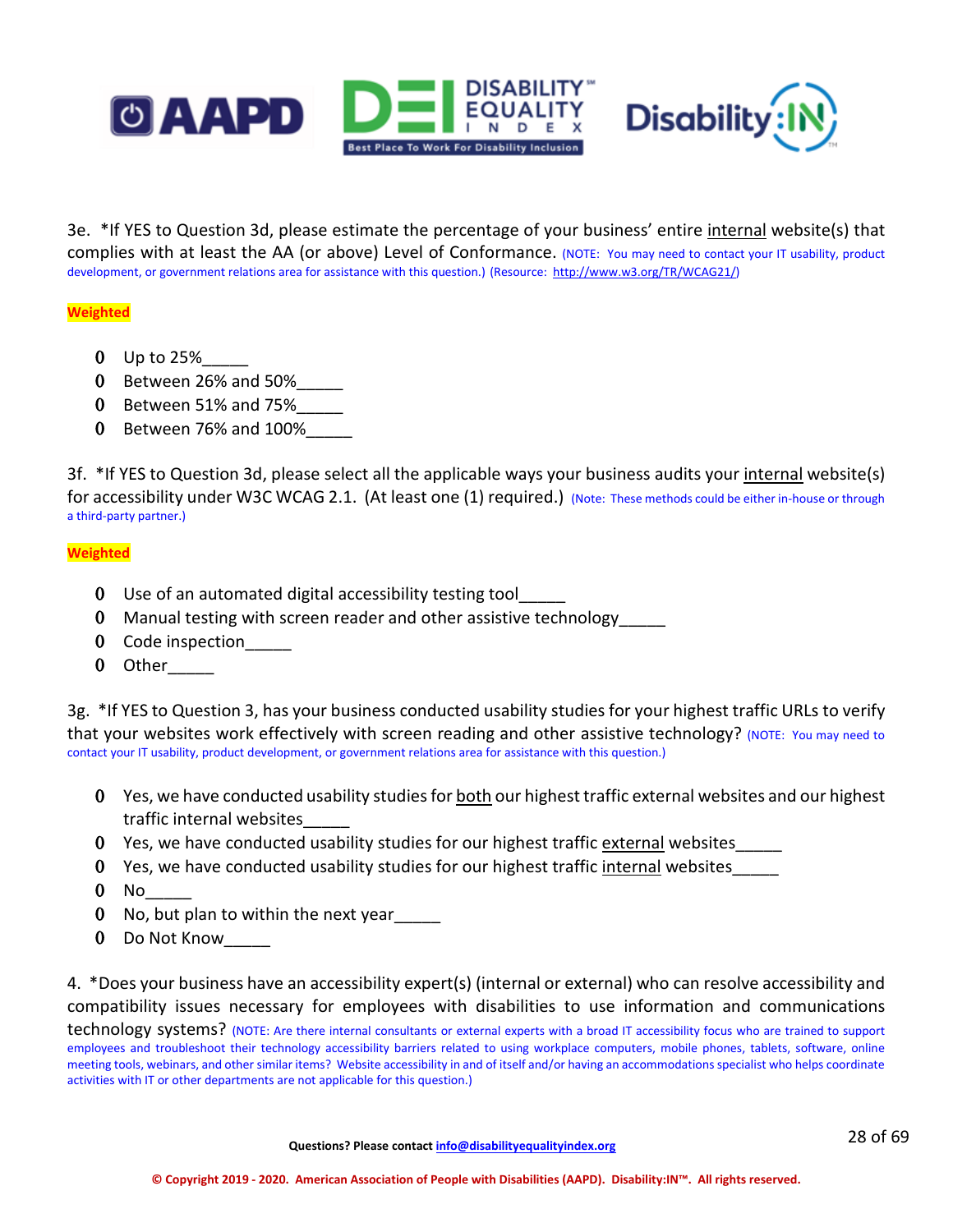



#### **Weighted**

- 0 Yes, we have a trained internal staff member(s)\_\_\_\_
- **0** Yes, we use an external support service(s) that specializes in this area
- 0 Yes, we have an internal staff member(s) AND we utilize an external support service(s)\_\_\_\_\_
- $0$  No
- 0 Do Not Know

4a. \*If YES to Question 4, please briefly describe the technology accessibility role of the internal staff member(s) and/or external accessibility resource. (NOTE: Are there internal consultants or external experts with a broad IT accessibility focus who are trained to support employees and troubleshoot their technology accessibility barriers related to using workplace computers, mobile phones, tablets, software, online meeting tools, webinars, and other similar items? Website accessibility in and of itself and/or having an accommodations specialist who helps coordinate activities with IT or other departments are not applicable for this question.)

#### **Weighted**

0 Answer:

4b. \*If YES to Question 4, please briefly describe what training the digital accessibility expert(s) have had on digital accessibility.

### **Weighted**

0 Answer:

5. \*Does your business have a company-wide commitment to digital accessibility? (Answer "Yes" to this question if you have at least two (2) of the items mentioned in Question 5a.) (NOTE: You may need to contact your IT usability, product development, or government relations area for assistance with this question.) *(Resource:*  <http://whatis.techtarget.com/definition/digital-accessibility>*)*

#### **Weighted**

- 0 Yes
- $0$  No
- 0 No, but plan to within the next year\_\_\_\_\_
- 0 Do Not Know

5a. \*If YES to Question 5, please select all the applicable ways your business has demonstrated a companywide commitment to digital accessibility. (NOTE: You may need to contact your IT usability, product development, or government relations area for assistance with this question.) (Resource: [http://www.w3.org/TR/WCAG21/\)](http://www.w3.org/TR/WCAG21/)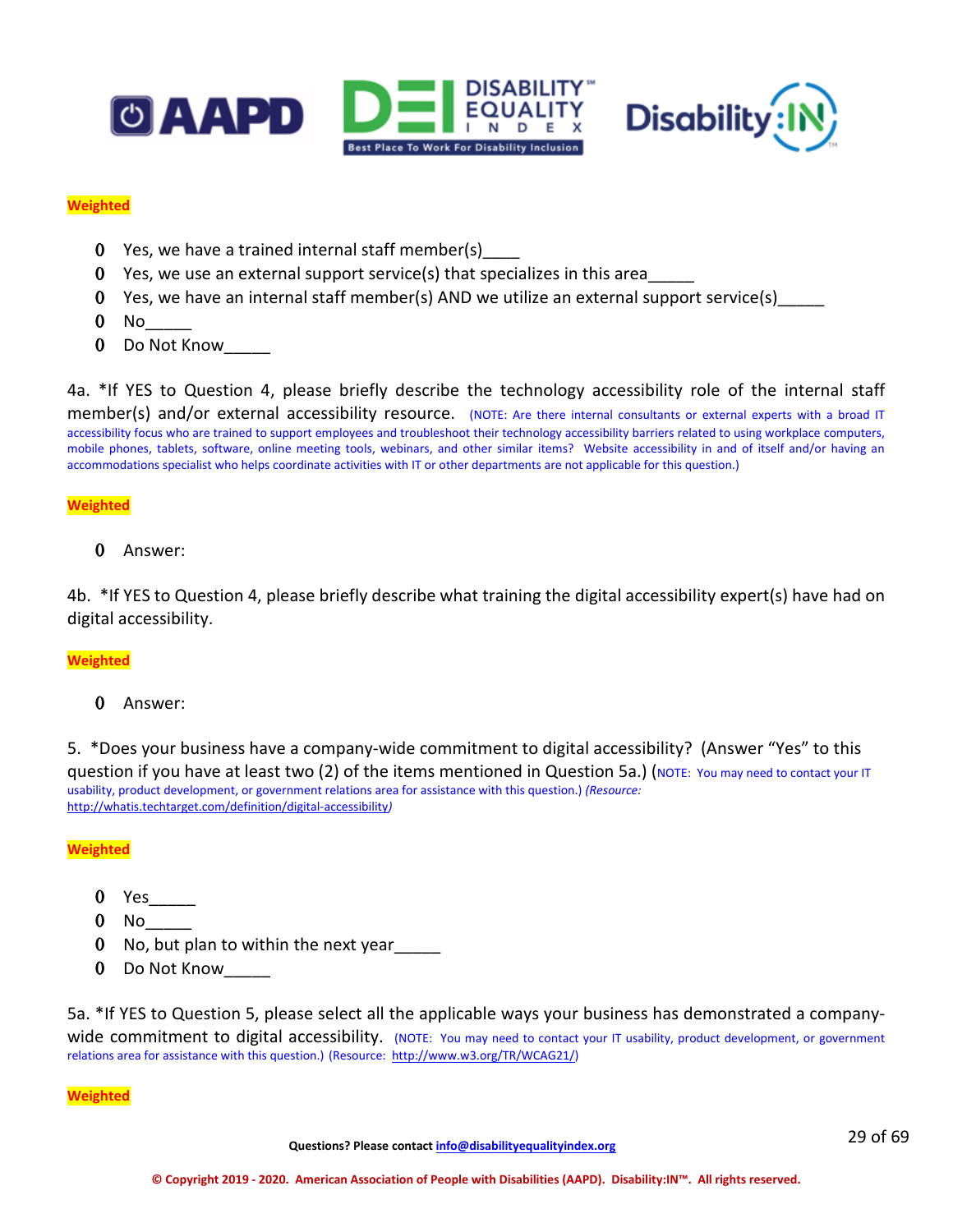

- 0 All IT staff are required to receive training on digital accessibility
- 0 Center of Excellence/Dedicated internal cadre of experts in place which has dedicated resources for digital accessibility
- 0 Ensure internal and/or third-party applications meet the Web Content Accessibility Guidelines 2.1 Level A and AA Success Criteria ("WCAG 2.1 AA") or above during the technical proof of concept evaluation/approval process
- 0 Have a centralized communications/support center(s) with a process in place to handle support for internal and external customers, including requests for accessible formats; also, training is offered to center staff on how to handle requests
- 0 Have a plan in place to ensure that social media postings are accessible, including blog posts, and newsletters
- 0 Audit smart-phone apps for accessibility under the Web Content Accessibility Guidelines 2.1 Level A and AA Success Criteria ("WCAG 2.1 AA") or above
- 0 Have an online chat function that fully meets the Web Content Accessibility Guidelines 2.1 Level A and AA Success Criteria ("WCAG 2.1 AA") or above
- 0 Suppliers are required to meet accessibility standards. Any devices, products, website, web-based applications or online content procured by business must comply with the Web Content Accessibility Guidelines 2.1 Level A and AA Success Criteria ("WCAG 2.1 AA") or above

5b. \*If YES to Question 5, please briefly describe at least two (2) and up to three (3) examples of your company-wide commitment to digital accessibility as identified in Question 5a.

# **Weighted**

- 0 \*Answer:
- 0 \*Answer:
- 0 Answer:

6. \*Does your business have a centralized communications/support center available to answer questions

from those with whom you conduct business? (NOTE: Those with whom you conduct business activities with could include clients, customers, vendors, employees, or any party that your company interfaces with as part of your business. For example, answer "yes" to this question if you have a service or call center for external clients and/or customers and/or if you have an employee resource center or IT help desk for employees. Any type of centralized communications/support center is acceptable for this question.)

- 0 Yes\_\_\_\_\_
- $0$  No  $-$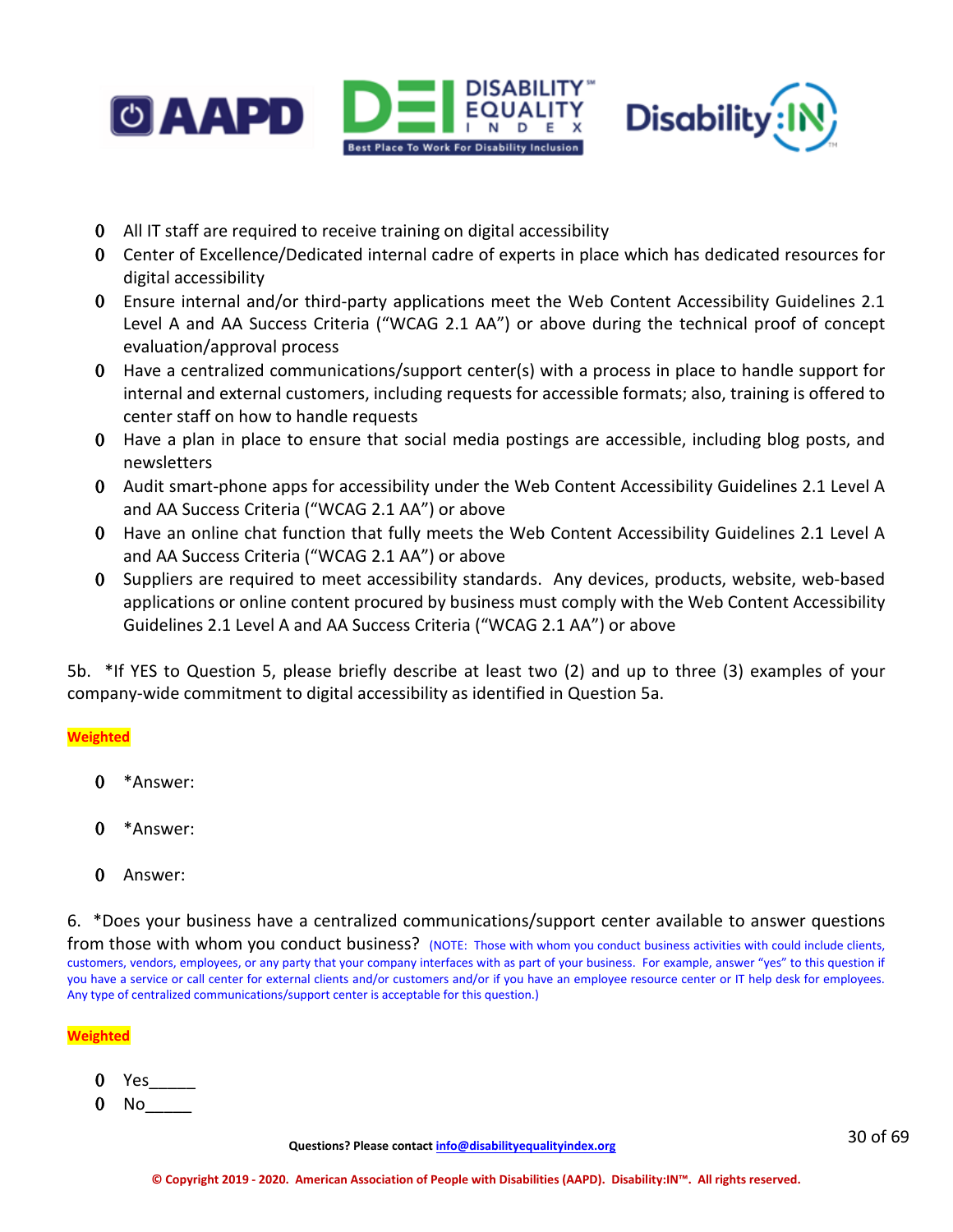



- 0 No, but plan to within the next year
- 0 Do Not Know

6a. \*If YES to Question 6, please select which one (1) best describes your centralized communications/support center.

#### **Weighted**

- 0 We have an internal service center\_\_\_\_\_ e.g. an employee resource center or IT help desk
- 0 We have an external service center  $e.g.$  a client and/or customer service center or call center
- 0 We have both an internal service center and an external service center\_\_\_\_\_

6b. \*If YES to Question 6, does at least one (1) of your centralized communications/support center(s) have

a process in place to handle requests for accessible formats? (NOTE: This question pertains to communications with either external and/or internal sources that your business engages in business activities with. For example, if a client, customer, or employee needs large print or Braille materials, or captioning on a video clip, is there a process in place to handle such requests? This is not a job accommodation question, a recruitment related question, or a website accessibility related question.)

#### **Weighted**

- 0 Yes\_\_\_\_\_
- $0$  No  $-$
- 0 No, but plan to within the next year
- 0 Do Not Know\_\_\_\_\_

6c. \*If YES to Question 6b, please briefly describe the process to handle requests for accessible formats.

#### **Weighted**

0 Answer:

6d. \*If YES to Question 6b, does your business offer training to the center staff on the process to handle requests for accessible formats?

- 0 Yes
- $0$  No  $-$
- 0 No, but plan to within the next year
- 0 Do Not Know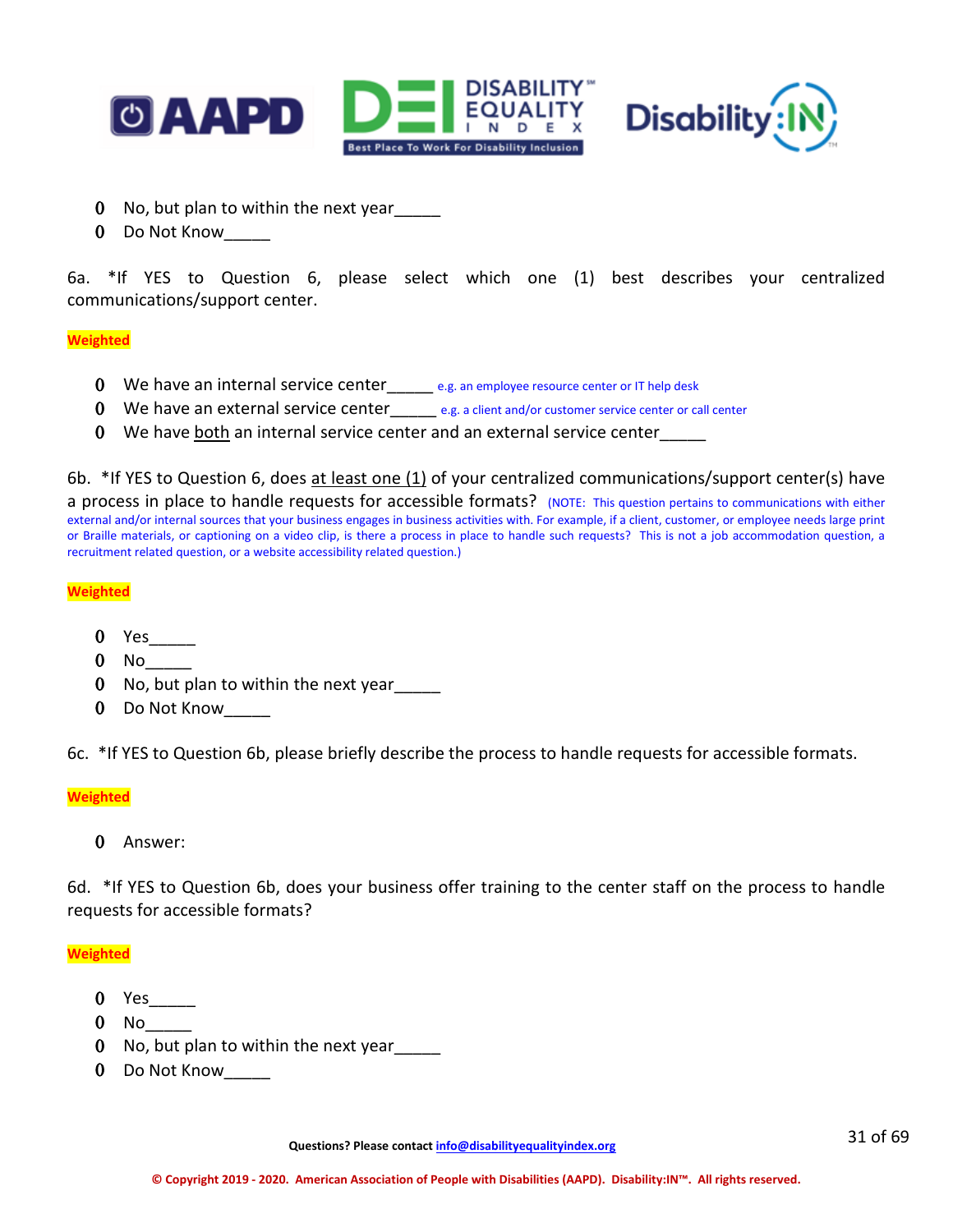



6e. \*If YES to Question 6d, please briefly describe the training process.

### **Weighted**

0 Answer:

7. \*Does your business offer an online chat function for people with disabilities you engage with externally and/or internally in business activities? (NOTE: You may need to contact your IT usability, product development, or government relations area for assistance with this question.)

### **Weighted**

- 0 Yes\_\_\_\_\_\_\_
- $0$  No
- 0 No, but plan to within the next year
- 0 Do Not Know\_\_\_\_\_

7a. \*If YES to Question 7, does your online chat function fully meet the AA Level of Conformance (or above) of the World Wide Web Consortium's Web Content Accessibility Guidelines 2.1 (W3C WCAG 2.1 AA)? (NOTE: You may need to contact your IT usability, product development, or government relations area for assistance with this question.) (Resource: [http://www.w3.org/TR/WCAG21/\)](http://www.w3.org/TR/WCAG21/)

### **Weighted**

- 0 Yes\_\_\_\_\_
- $0$  No
- 0 No, but plan to within the next year\_\_\_\_\_
- 0 Do Not Know\_\_\_\_\_

7b. \*If YES to Question 7a, have you conducted usability studies to verify that the online chat function works effectively with screen reading and other assistive technology?

- 0 Yes\_\_\_\_\_
- $0$  No
- 0 No, but plan to within the next year
- 0 Do Not Know\_\_\_\_\_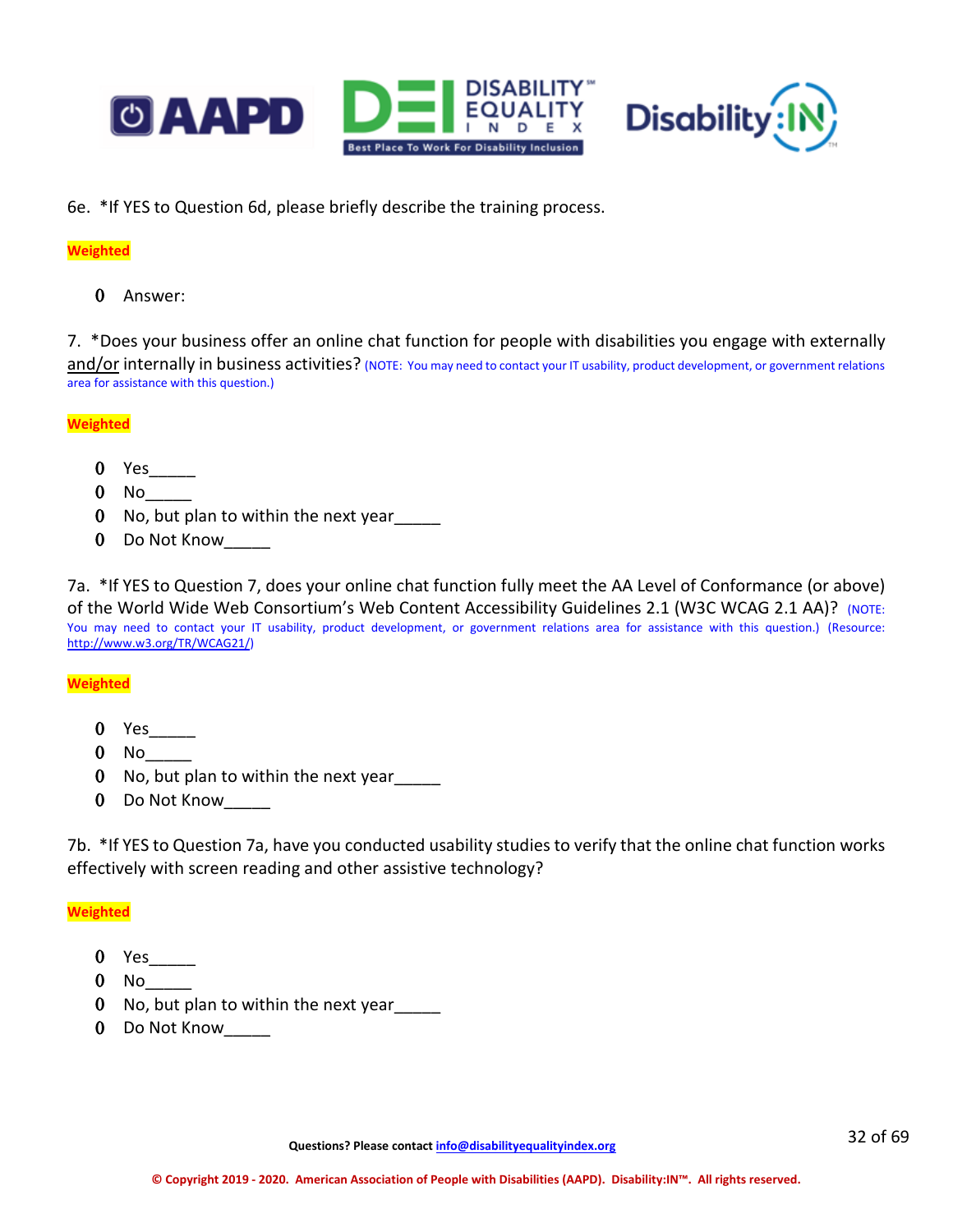

7c. \*If NO to Question 7a, does your business have a plan in place to assess your online chat function to determine its level of conformance to the Level AA standard? (NOTE: You may need to contact your IT usability, product development, or government relations area for assistance with this question.) (Resource: [http://www.w3.org/TR/WCAG21/\)](http://www.w3.org/TR/WCAG21/)

- $0$  Yes
- $0$  No  $-$
- 0 No, but plan to within the next year\_\_\_\_\_
- 0 Do Not Know\_\_\_\_\_

### **BEST PRACTICE (optional)**

8. Does your business have an innovative disability-focused practice related to "Enterprise-Wide Access" that you would like to tell us about? If so, please describe it in three (3) to five (5) sentences. NOTE: Information you provide in this section may be shared in the DEI report or other similar publications at the joint discretion of AAPD and Disability:IN. Make sure to review best practice submissions for accuracy, spelling, grammar, etc. (NOTE: Please provide up to three (3) practices. Use a separate text box for each response.)

- 0 Answer:
- 0 Answer:
- 0 Answer:

\_ \_ \_ \_ \_ \_ \_ \_ \_ \_ \_ \_ \_ \_ \_ \_ \_ \_ \_ \_ \_ \_ \_ \_ \_ \_ \_ \_ \_ \_ \_ \_ \_ \_ \_ \_ \_ \_ \_ \_ \_ \_ \_ \_ \_ \_ \_ \_ \_ \_ \_ \_ \_ \_ \_ \_ \_ \_

**Weighted = Weighted Question (\* indicates a required question / field)**

### **EMPLOYMENT PRACTICES (40 points)**

### **Benefits (10 points)**

**Businesses commit to and demonstrate commitment to benefits that are disability inclusive, including at least two (2) of the following three (3) elements:**

**(Must answer "yes" to at least two (2) of the three (3) weighted question sets and provide the required information in the affirmative for all weighted sub-questions within those question sets in order to receive 10 points for the Benefits subcategory.)**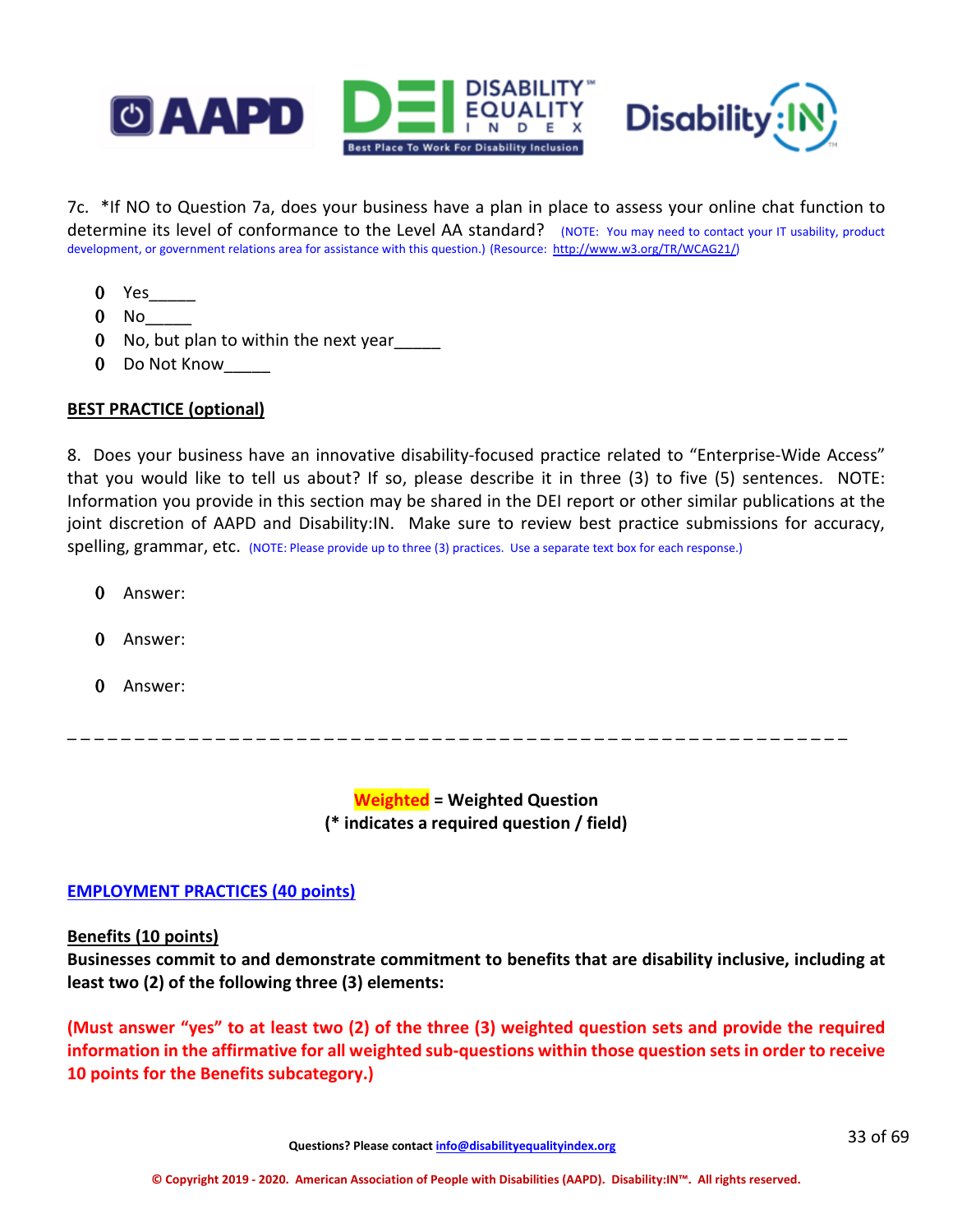



### **NOTE:**

- **The above is in reference to question sets 1-3.**
- **Question sets 4-7 (Additional Questions) are required but non-weighted.**
- **Question 8 (Best Practice) is optional and non-weighted.**

1. \*Does your business have an Employee Assistance Program (EAP)? (NOTE: An Employee Assistance Program is an employer-sponsored service designed to assist with personal or family issues, including mental health or substance abuse.)

### **Weighted**

- $0$  Yes
- $0$  No  $-$
- 0 No, but plan to within the next year
- 0 Do Not Know

1a. \*If YES to Question 1, is your EAP available to both full-time and part-time employees?

- 0 Yes, for full-time and part-time employees\_\_\_\_\_
- 0 Yes, for full-time employees (company does not have part-time employees)\_\_\_\_\_
- 0 No, only available to full-time employees (company has part-time employees)\_\_\_\_\_
- 0 No, but plan to make available to both within the next year
- 0 Do Not Know

2. \*Does your business offer short-term disability (STD) benefit coverage for full-time employees? (NOTE: Shortterm disability insurance can replace a portion of an employee's income during the initial weeks of a disabling illness or accident.)

### **Weighted**

- 0 Yes\_\_\_\_\_
- $0$  No
- 0 No, but plan to within the next year\_\_\_\_\_
- 0 Do Not Know

3. \*Does your business offer long-term disability (LTD) benefit coverage for full-time employees? (NOTE: Longterm disability insurance usually begins where short-term disability insurance leaves off, replacing a portion of an employee's income if he/she becomes disabled.)

**Weighted**

0 Yes\_\_\_\_\_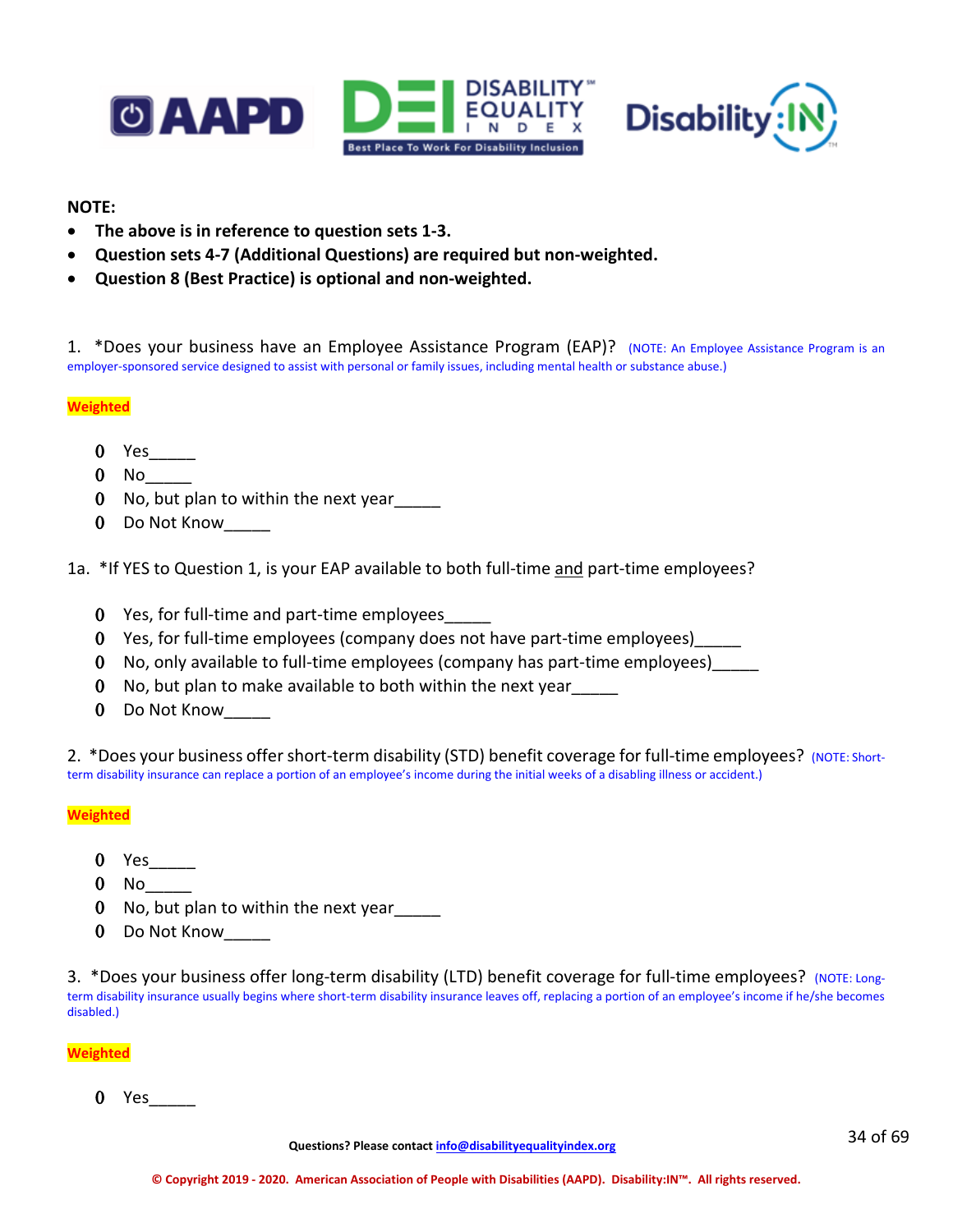



- $0$  No
- 0 No, but plan to within the next year
- 0 Do Not Know

# **ADDITIONAL QUESTIONS (required but not weighted)**

4. \*Does your business offer a benefit plan that includes "Personal Assistance Services" (PAS) coverage? (NOTE: PAS can make employment possible for some people with disabilities. As such, we are looking for a benefit to employees through at least one of your insurance plans that either covers or helps offset the cost of PAS. A person with a disability who has a personal assistant at home and/or at work may have the personal assistant to help with a wide-variety of things including but not necessarily limited to activities such as eating, drinking, bathing, lifting things, and other activities of daily living. When they cover the cost of PAS themselves, if their employer offers PAS coverage, it helps them offset the expense. This is a benefits question. Job accommodation information is not applicable for this question.) (Resource[: http://www.dol.gov/odep/topics/PersonalAssistanceServices.htm\)](http://www.dol.gov/odep/topics/PersonalAssistanceServices.htm)

- 0 Yes\_\_\_\_\_
- $0$  No  $-$
- 0 No, but plan to within the next year
- 0 Do Not Know\_\_\_\_\_

4a. \*If YES to Question 4, please upload a copy of your "Personal Assistance Services" coverage document. (NOTE: Please upload a document that specifically states what the coverage includes. Can be a flyer or screen shot. Does not need to be a multiple-page document. Acceptable file formats include Rich Text Format (.rtf), Microsoft Word (.doc or .docx), Adobe Acrobat (.pdf), and compressed files (.zip) for multiple documents. For assistance with making a compressed file, visi[t www.wikihow.com/Make-a-Zip-File.](http://www.wikihow.com/Make-a-Zip-File) Also, if you need to delete or replace the file that you uploaded, click the "Next" button then the "Back" button and the "Delete File" button will populate.)

0 Upload here:

5. \*Does your business offer at least one (1) benefit plan that covers hearing aids in whole or in part? (NOTE: Having an FSA plan that includes reimbursement for hearing aid expenses is not applicable for this question.)

- 0 Yes\_\_\_\_\_
- $0$  No
- 0 No, but plan to within the next year
- 0 Do Not Know

5a. \*If YES to Question 5, please upload a copy of your hearing aid coverage document. (NOTE: Please upload a document that specifically states what the coverage includes. Can be a flyer or screen shot. Does not need to be a multiple-page document. Acceptable file formats include Rich Text Format (.rtf), Microsoft Word (.doc or .docx), Adobe Acrobat (.pdf), and compressed files (.zip) for multiple documents. For assistance with making a compressed file, visi[t www.wikihow.com/Make-a-Zip-File.](http://www.wikihow.com/Make-a-Zip-File) Also, if you need to delete or replace the file that you uploaded, click the "Next" button then the "Back" button and the "Delete File" button will populate.)

0 Upload here: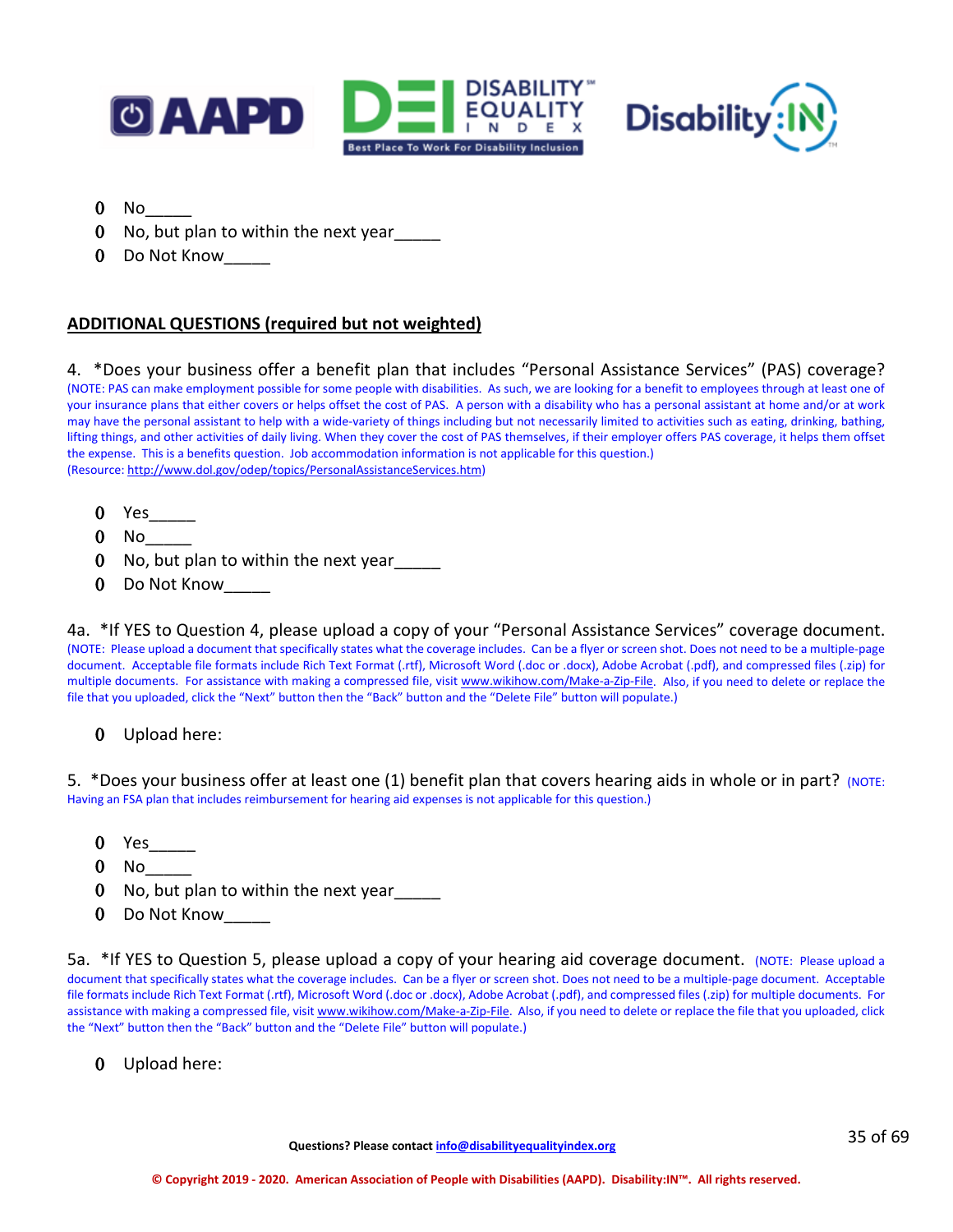

6. \*Does your business offer any mental health benefits above and beyond what is required by the Federal mental health parity bill and any other relevant laws? (Resource: https://www.dol.gov/ebsa/mentalhealthparity/)

- 0 Yes\_\_\_\_\_
- $0$  No
- 0 No, but plan to within the next year
- 0 Do Not Know\_\_\_\_\_

6a. \*If YES to Question 6, please briefly describe the mental health benefits that go above and beyond what is required by law.

0 Answer:

7. \*Does your business offer a long-term care coverage benefit? (NOTE: Long-term care coverage typically covers things such as home care, assisted living, hospice care, and nursing home facilities.)

- 0 Yes
- $0$  No
- 0 No, but plan to within the next year
- 0 Do Not Know\_\_\_\_\_

7a. \*If YES to Question 7, please upload a copy of your long-term care coverage document, which includes information about what it does and does not cover. (NOTE: Please upload a document that specifically states what the coverage includes. Can be a flyer or screen shot. Does not need to be a multiple-page document. Acceptable file formats include Rich Text Format (.rtf), Microsoft Word (.doc or .docx), Adobe Acrobat (.pdf), and compressed files (.zip) for multiple documents. For assistance with making a compressed file, visit [www.wikihow.com/Make-a-Zip-File.](http://www.wikihow.com/Make-a-Zip-File) Also, if you need to delete or replace the file that you uploaded, click the "Next" button then the "Back" button and the "Delete File" button will populate.)

0 Upload here:

# **BEST PRACTICE (optional)**

8. Does your business have an innovative disability-focused practice related to "Benefits" that you would like to tell us about? If so, please describe it in three (3) to five (5) sentences. NOTE: Information you provide in this section may be shared in the DEI report or other similar publications at the joint discretion of AAPD and Disability:IN. Make sure to review best practice submissions for accuracy, spelling, grammar, etc. (NOTE: Please provide up to three (3) practices. Use a separate text box for each response.)

- 0 Answer:
- 0 Answer: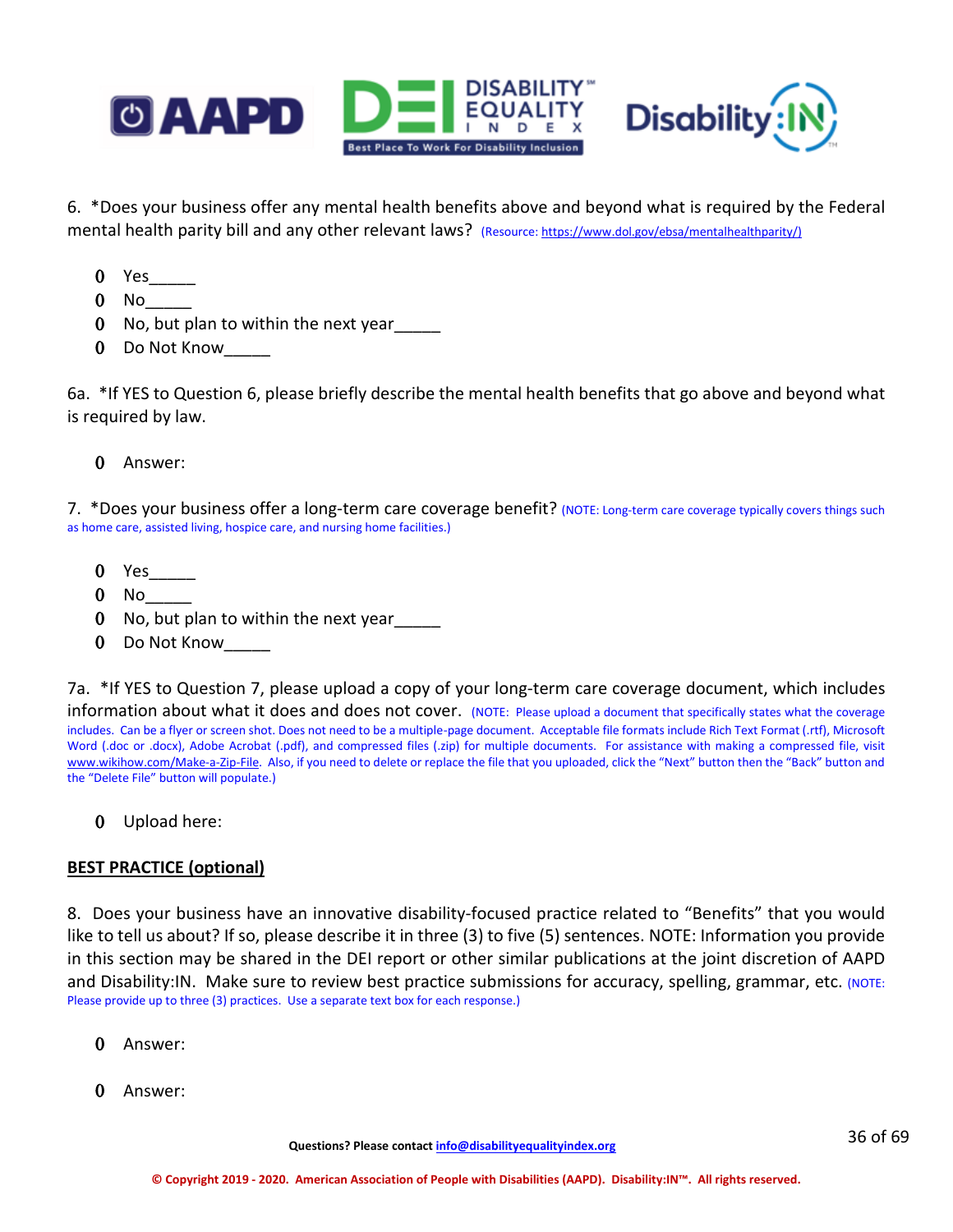



0 Answer:

**Weighted = Weighted Question (\* indicates a required question / field)**

\_ \_ \_ \_ \_ \_ \_ \_ \_ \_ \_ \_ \_ \_ \_ \_ \_ \_ \_ \_ \_ \_ \_ \_ \_ \_ \_ \_ \_ \_ \_ \_ \_ \_ \_ \_ \_ \_ \_ \_ \_ \_ \_ \_ \_ \_ \_ \_ \_ \_ \_ \_ \_ \_ \_ \_ \_ \_

# **Recruitment (10 points)**

**Businesses commit to and demonstrate recruitment practices that welcome individuals with disabilities, including at least three (3) of the following five (5) elements:**

**(Must answer "yes" to at least three (3) of the five (5) weighted question sets and provide the required information in the affirmative for all weighted sub-questions within those question sets in order to receive 10 points for the Recruitment subcategory.)**

### **NOTE:**

- **The above is in reference to question sets 1-4 and question 5.**
- **Questions 5a, 5b, and 5c (Additional Questions) are required but non-weighted.**
- **Question 6 (Best Practice) is optional and non-weighted.**

1. \*Does your business display non-discrimination and/or equal opportunity policy language that specifically mentions disability on your external public-facing recruitment/career website? (NOTE: The wording must specifically mention disability and be on your external public-facing recruitment/career website. We are looking for compliance statements, not a statement of commitment to Diversity & Inclusion.)

#### **Weighted**

- 0 Yes
- $0$  No
- 0 No, but plan to within the next year
- 0 Do Not Know\_\_\_\_\_

1a. \*If YES to Question 1, please provide the specific web page address (URL) that displays this language on your external public-facing recruitment/career website. (NOTE: Please provide a link to a recruitment/career page that displays the non-discrimination and/or equal opportunity policy language. Please also be sure that the URL is available to the public.)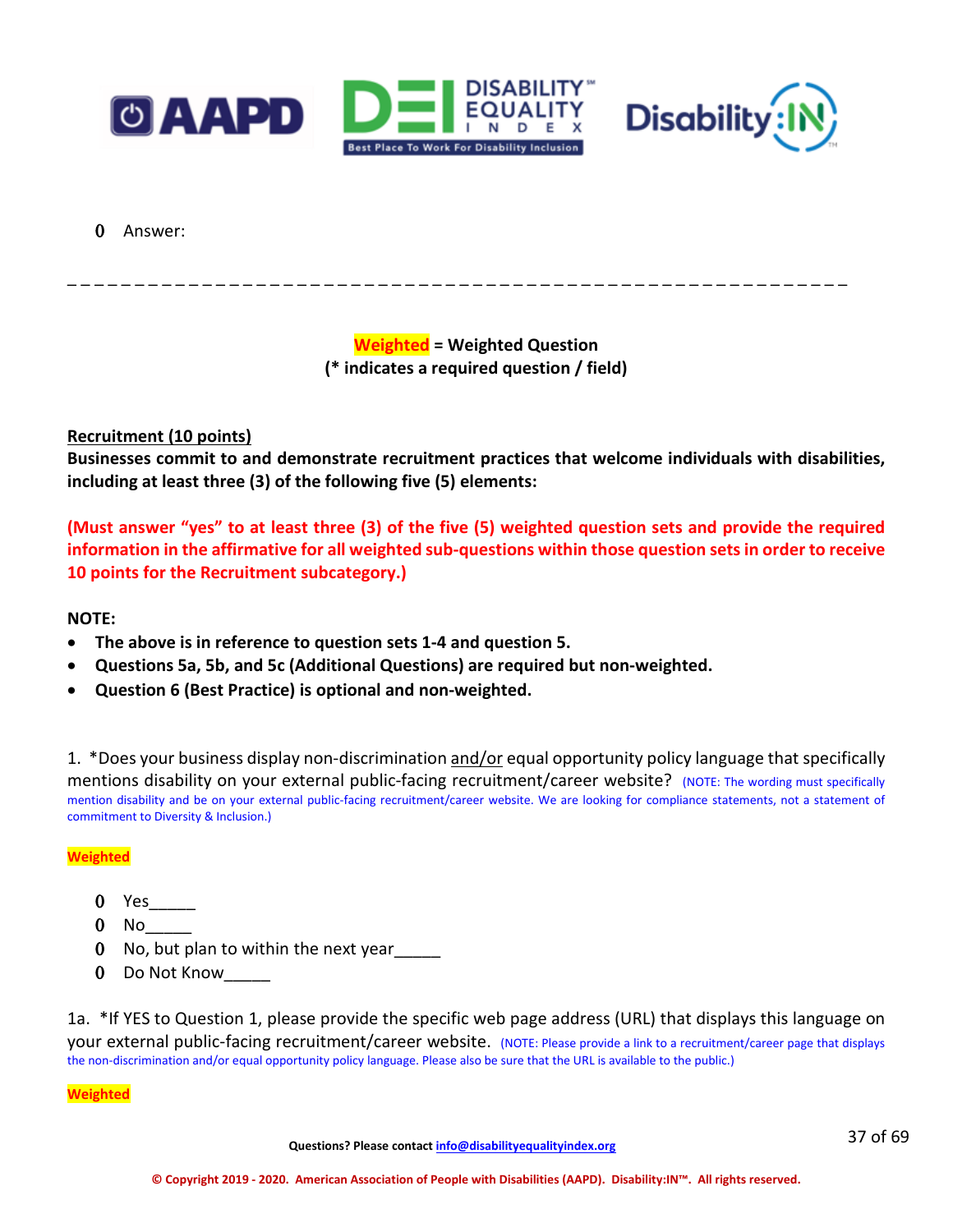



0 URL Link: e.g. http://www.company.com/career/EEO

1b. \*If you provided a URL Link for Question 1a, please copy and paste the paragraph/section of the nondiscrimination language and/or equal opportunity policy language within the website URL that specifically mentions disability.

### **Weighted**

0 Copy of wording:

2. \*Does your business have language specifically displayed on your external public-facing recruitment/career website about the process for requesting disability accommodations to complete the application process? (NOTE: The wording must be on your recruitment/career website. The wording must specifically mention accommodation and include contact information such as an e-mail address and/or phone number. An online fill-in the blank contact form that can be submitted electronically is also acceptable.)

### **Weighted**

- 0 Yes\_\_\_\_\_
- $0$  No
- 0 No, but plan to within the next year\_\_\_\_\_
- 0 Do Not Know

2a. \*If YES to Question 2, please provide the specific web page address (URL) that displays this language on your external public-facing recruitment/career website. (NOTE: Please provide a link to a recruitment/career page that has the accommodation language on it. Please also be sure that the URL is available to the public.)

#### **Weighted**

0 URL Link:

e.g. http://www.company.com/career/accommodation

2b. \*If you provided a URL Link for Question 2a, please copy and paste the paragraph/section within the website URL that specifically mentions how a job applicant can request a disability accommodation.

#### **Weighted**

0 Copy of wording: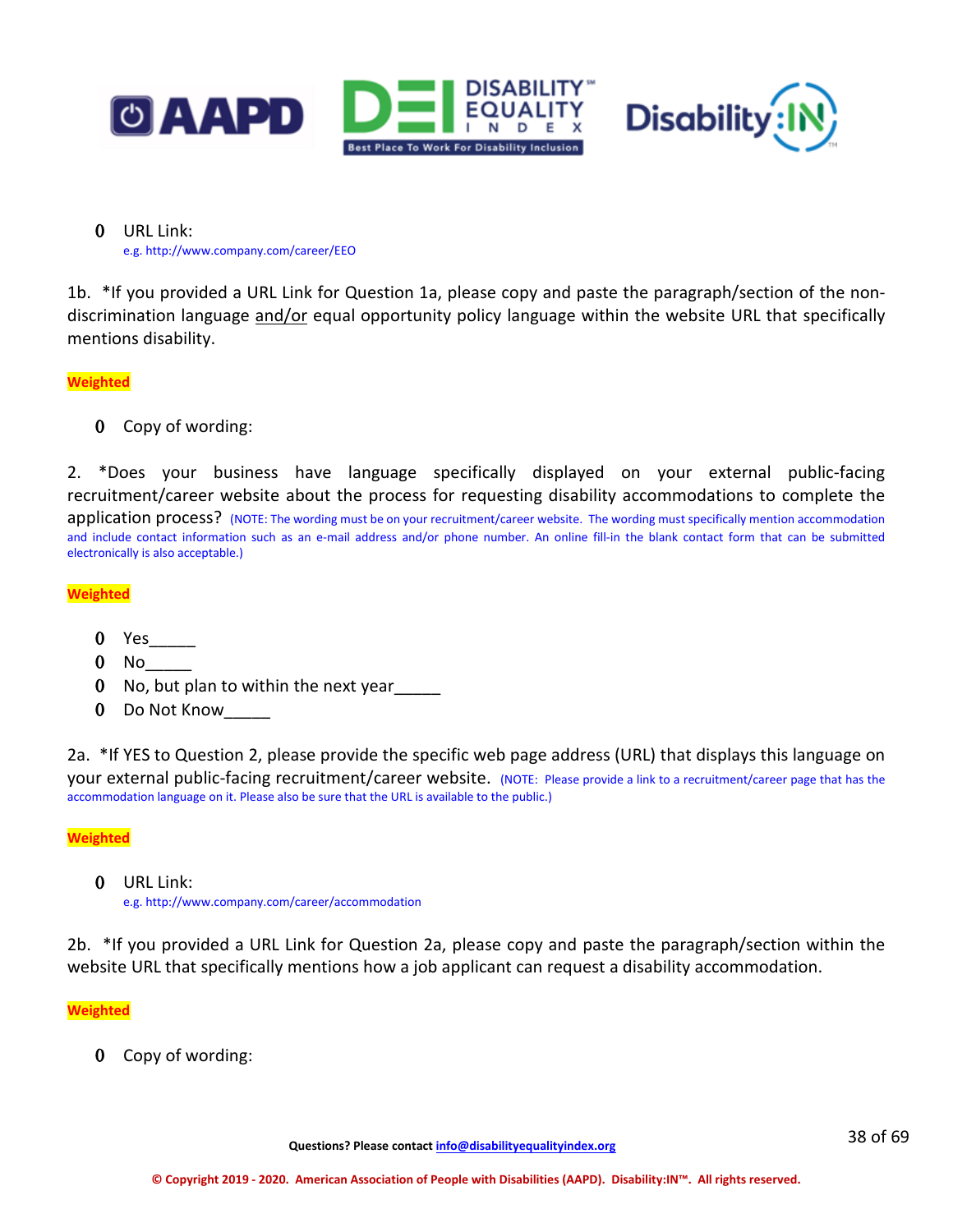

3. \*Does your business make all job interview candidates aware of the option to request an accommodation(s) for the interview?

#### **Weighted**

- 0 Yes, we ask all candidates during the interview scheduling process if they need a reasonable accommodation for the interview\_\_\_\_\_
- 0 No, we rely on candidates asking for their specific accommodation needs\_\_\_\_\_
- 0 No, but plan to within the next year
- 0 Do Not Know

3a. \*If YES to Question 3, please briefly describe the accommodation information that is communicated to candidates who have been selected for an interview.

#### **Weighted**

0 Answer:

4. \*Does your business have external recruitment efforts in place that are specifically geared toward hiring individuals with disabilities? (NOTE: Sponsorship of an organization or event in and of itself is not applicable for this question. We are looking for information specific to your recruitment activities.)

#### **Weighted**

- 0 Yes\_\_\_\_\_
- $0$  No  $-$
- 0 No, but plan to within the next year
- 0 Do Not Know

4a. \*If YES to Question 4, please select all the applicable ways your business has demonstrated external recruitment efforts specifically geared toward hiring individuals with disabilities. (AT LEAST TWO (2) REQUIRED for scoring purposes). (NOTE: Sponsorship of an organization or event in and of itself is not applicable for this question. We are looking for information specific to your recruitment activities. (Reference Links: [LimeConnect,](https://www.limeconnect.com/) [NextGen Leaders,](https://disabilityin.org/what-we-do/nextgen-leaders/) [Workforce Recruitment Program\)](https://wrp.gov/)

#### **Weighted**

- 0 Post jobs on non-government disability recruitment organization website(s)\_\_\_\_\_
- 0 Participate at job fair(s) targeting people with disabilities\_\_\_\_\_
- 0 Establish relationships with College/University disability student services offices\_\_\_\_\_
- 0 Establish relationships with governmental organizations that serve people with disabilities such as state vocational rehabilitation agencies

**Questions? Please contact [info@disabilityequalityindex.org](mailto:info@disabilityequalityindex.org)**

39 of 69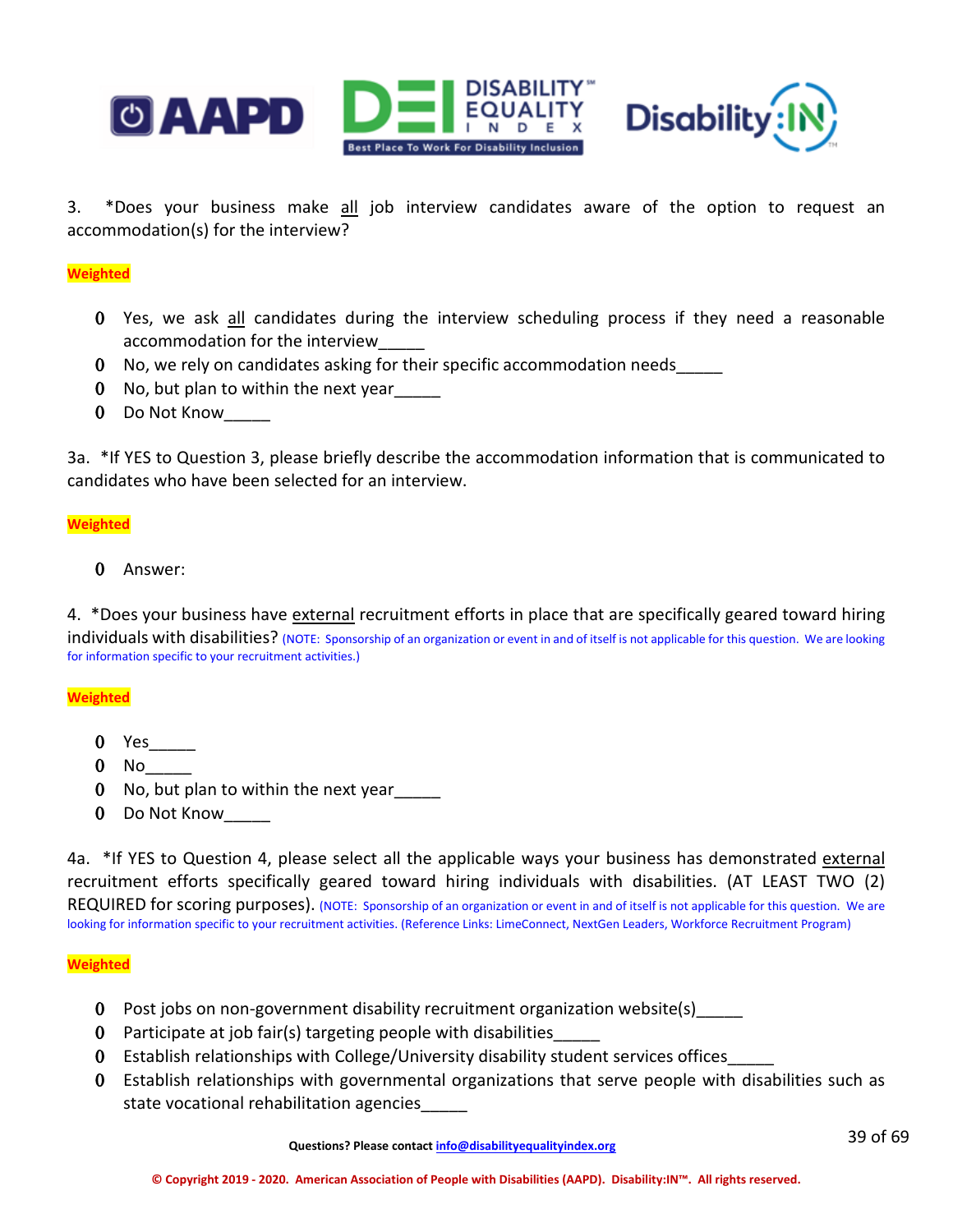



- 0 Have external candidate development program(s) in place that focus(es) on skill development and/or job placement of people with disabilities (e.g. [NextGen Leaders\)](https://disabilityin.org/what-we-do/nextgen-leaders/)
- 0 Participate in student focused recruiting programs (e.g. (e.g. [LimeConnect,](https://www.limeconnect.com/) [NextGen Leaders,](https://disabilityin.org/what-we-do/nextgen-leaders/) [Workforce Recruitment Program\)](https://wrp.gov/)\_\_\_\_
- 0 Other (please specify):

4b. \*If YES to Question 4, please briefly describe at least two (2) and up to three (3) examples of your recruitment efforts specifically geared toward hiring individuals with disabilities. (AT LEAST TWO (2) REQUIRED for scoring purposes.) (NOTE: Sponsorship of an organization or event in and of itself is not applicable for this question. We are looking for information specific to your recruitment activities.)

**Weighted**

- 0 \*Answer:
- 0 \*Answer:
- 0 Answer:

5. \*If your business uses personality profile screening tests/instruments for any position as part of the employment screening process, do you allow applicants with disabilities the option to opt-out of the test as an accommodation? (NOTE: Opt-out means to not take the test at all.)

### **Weighted**

- 0 Yes, we allow applicants to opt-out
- $0$  No
- 0 No, not applicable; we do not currently use profile screening tests/instruments\_\_\_\_\_
- 0 No, but plan to within the next year\_\_\_\_\_
- 0 Do Not Know

# **ADDITIONAL QUESTIONS (required but not weighted)**

5a. \*If YES to Question 5, please briefly describe how you make applicants aware of the option to opt-out. (NOTE: If you don't make applicants aware on the front-end, and wait for them to ask, please let us know that as well.)

0 Answer:

5b. \*If YES to Question 5, do you provide an alternative process in place of the personality profile screening tests/instruments? (NOTE: An alternative process is something other than a personality profile screening test/instrument. For example,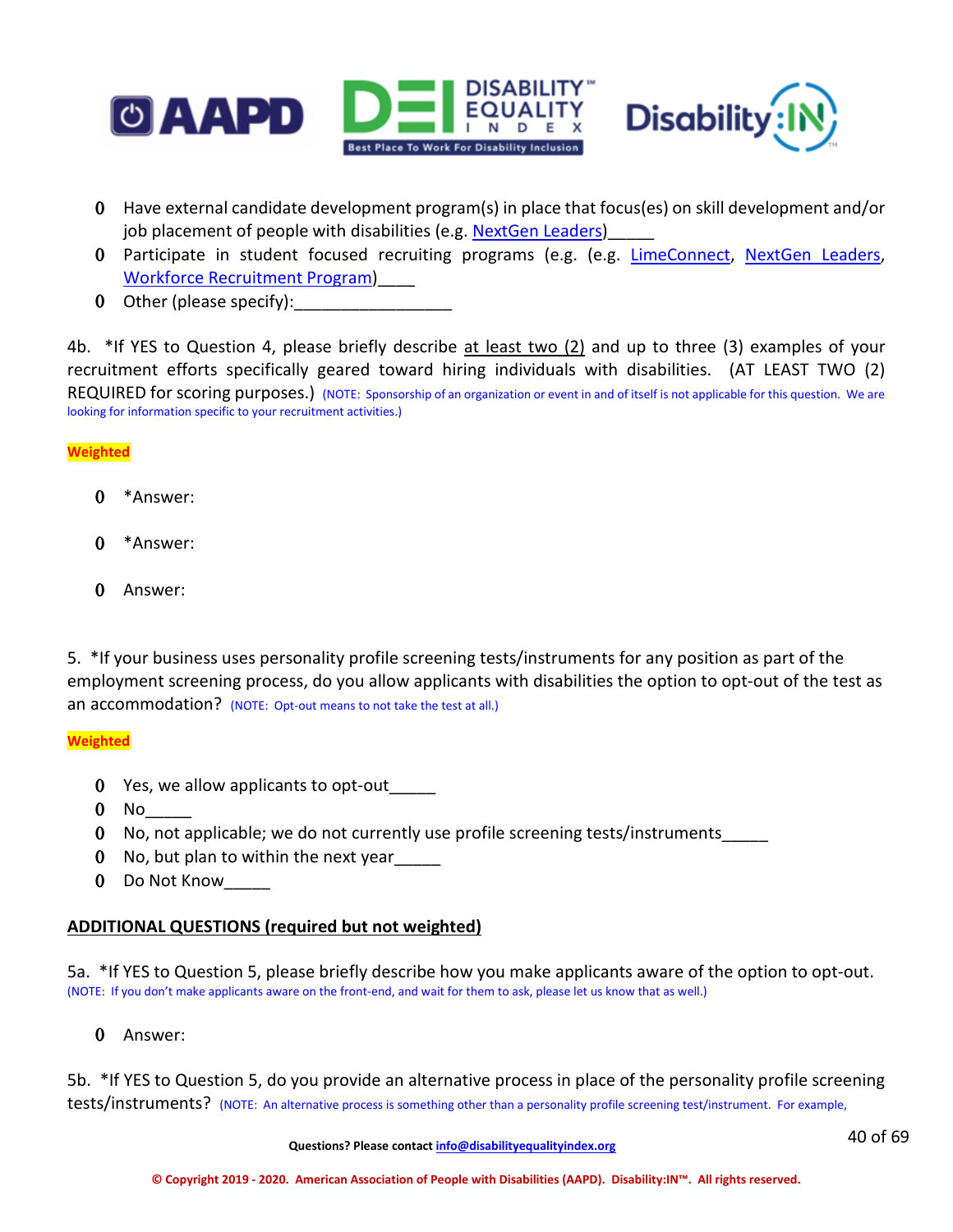



providing a different type of test that is not focused on personality. Providing the test/instrument in a different format, such as reading the questions to an applicant, is not applicable for this question since that's an accommodation as opposed to an alternative process.)

- 0 Yes\_\_\_\_\_
- $0$  No  $\_\_$
- 0 No, but plan to within the next year
- 0 Do Not Know

5c. \*If YES to Question 5b, please briefly describe any alternative processes you may offer instead of personality profile screening tests/instruments.

0 Answer:

# **BEST PRACTICE (optional)**

6. Does your business have an innovative disability-focused practice related to "Recruitment" that you would like to tell us about? If so, please describe it in three (3) to five (5) sentences. NOTE: Information you provide in this section may be shared in the DEI report or other similar publications at the joint discretion of AAPD and Disability:IN. Make sure to review best practice submissions for accuracy, spelling, grammar, etc. (NOTE: Please provide up to three (3) practices. Use a separate text box for each response.)

- 0 Answer:
- 0 Answer:
- 0 Answer:

\_ \_ \_ \_ \_ \_ \_ \_ \_ \_ \_ \_ \_ \_ \_ \_ \_ \_ \_ \_ \_ \_ \_ \_ \_ \_ \_ \_ \_ \_ \_ \_ \_ \_ \_ \_ \_ \_ \_ \_ \_ \_ \_ \_ \_ \_ \_ \_ \_ \_ \_ \_ \_ \_ \_ \_ \_ \_

**Weighted = Weighted Question (\* indicates a required question / field)**

### **Employment, Education, Retention, & Advancement (10 points)**

**Businesses commit to and demonstrate employment practices that fully incorporate and include individuals with disabilities, including at least three (3) of the following six (6) elements:**

**(Must answer "yes" to at least three (3) of the six (6) weighted question sets and provide the required information in the affirmative for all weighted sub-questions within those question sets in order to receive 10 points for the Employment, Education, Retention, & Advancement subcategory.)**

**Questions? Please contact [info@disabilityequalityindex.org](mailto:info@disabilityequalityindex.org)**

41 of 69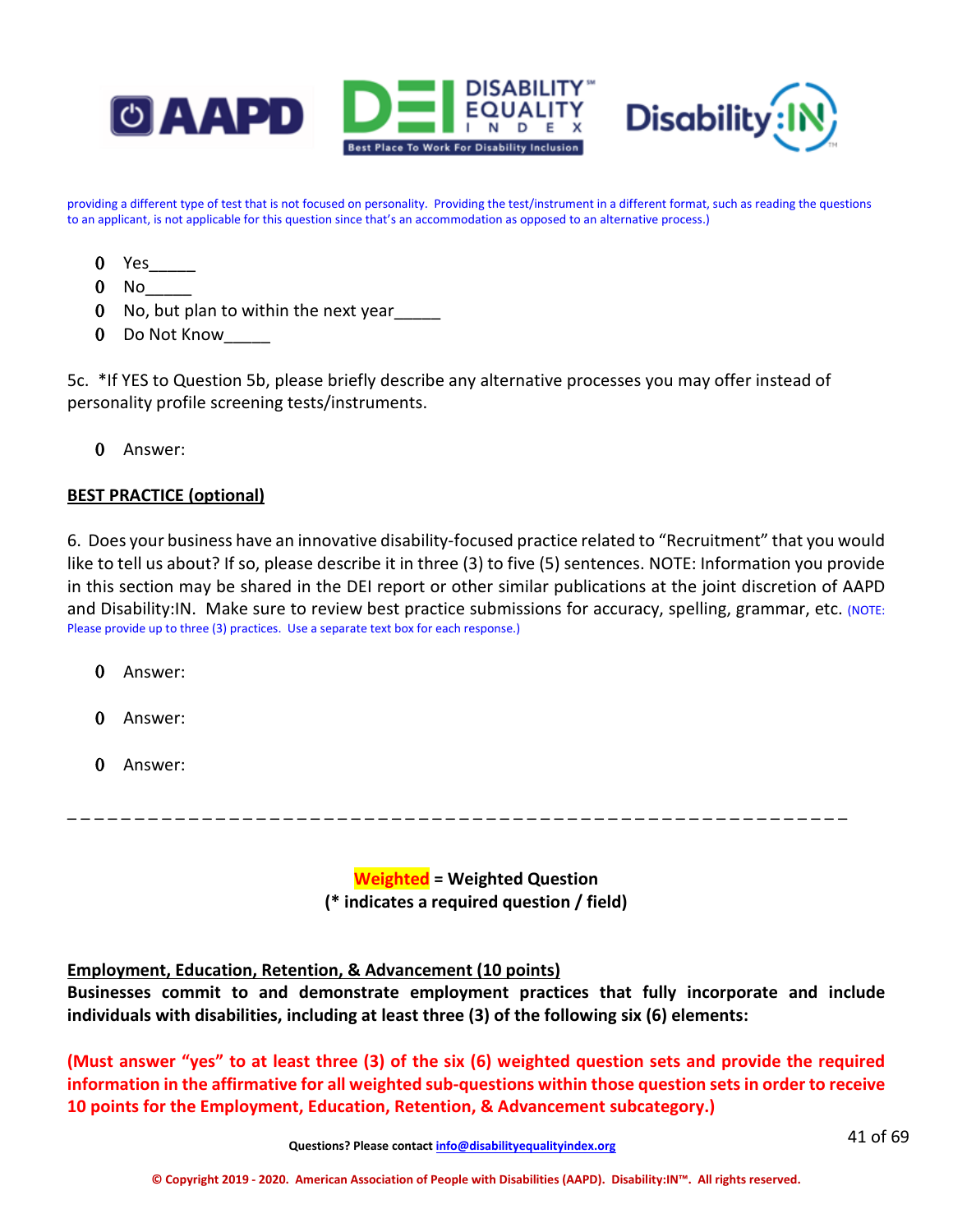



### **NOTE:**

- **The above is in reference to question sets 1-6.**
- **Question sets 7 (Additional Questions) is required but non-weighted.**
- **Question 8 (Best Practice) is optional and non-weighted.**

1. \*Does your business provide New Hire Orientation to all new hire employees within 90 days of employment?

### **Weighted**

- 0 Yes<sup>1</sup>
- $0$  No
- 0 No, but plan to within the next year\_\_\_\_\_
- 0 Do Not Know\_\_\_\_\_

1a. \*If YES to Question 1, does your business include information about disability inclusion in New Hire Orientation?

# **Weighted**

- 0 Yes\_\_\_\_\_
- $0$  No
- 0 No, but plan to within the next year
- 0 Do Not Know

1b. \*If YES to Question 1a, please select all the applicable ways your business includes disability inclusion in New Hire Orientation. (At least one (1) required.)

### **Weighted**

- 0 New employees receive an Employee Handbook which has Equal Employment Opportunity and/or Non-discrimination policies in it\_\_\_\_\_
- 0 New employees receive materials about Disability Employee Resource Group/Affinity Group
- 0 New employees are required to take training which is either focused on OR includes a component on disability inclusion\_\_\_\_\_
- 0 The job accommodation request process is discussed and/or shared with new employees
- 0 Other (please specify):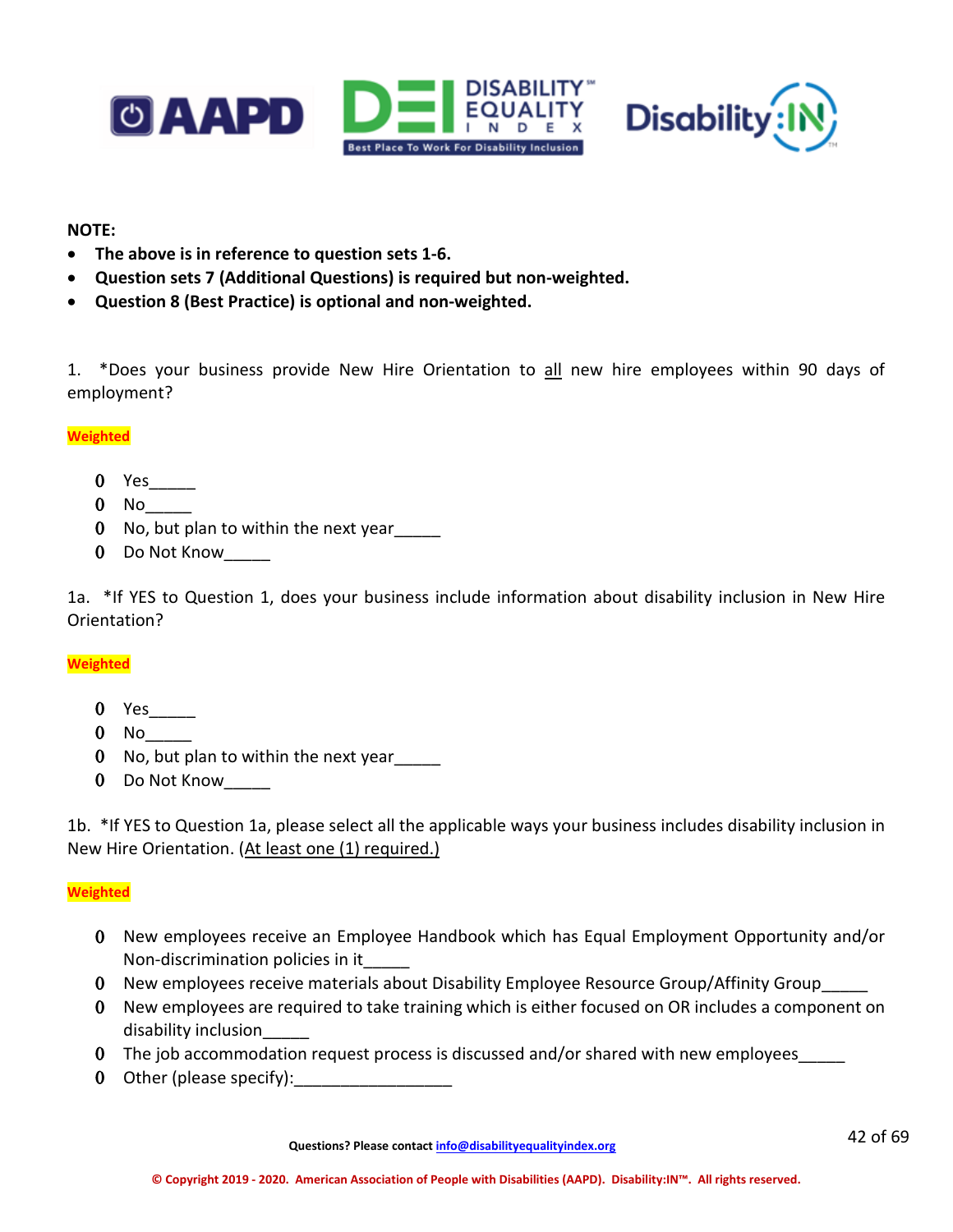



2. \*Does your business have disability inclusion training available for employees to take above and beyond

any training required during New Hire Orientation? (NOTE: The training may be a part of broader diversity training. Also, for purposes of this question, it's acceptable if the training falls during or after an employee's first 90-days, so long as the training is above and beyond any standard training your business conducts as part of New Hire Orientation. Examples of disability inclusion training include: disability awareness, disability etiquette, disability accommodations, disability laws (e.g., FMLA, ADA, 503), disability employment awareness, and other related trainings.)

#### **Weighted**

- 0 Yes  $\qquad$
- $0$  No
- 0 No, but plan to within the next year\_\_\_\_\_
- 0 Do Not Know\_\_\_\_\_

2a. \*If YES to Question 2, do you require all people managers to take at least one  $(1)$  of the trainings? (NOTE: People managers include anyone within the company with direct reports. Answer "No" if some but not all people managers are required to take the training(s).)

#### **Weighted**

- 0 Yes\_\_\_\_\_
- $0$  No  $-$
- 0 No, but plan to within the next year\_\_\_\_\_
- 0 Do Not Know

2b. \*If YES to Question 2a, please briefly describe what at least one (1) and up to three (3) disability inclusion trainings that people managers are required to take consists of. (NOTE: Please use a separate text box for each response. Please provide details on specific aspects of disability inclusion that the training covers.)

**Weighted**

- 0 \*Answer:
- 0 Answer:
- 0 Answer:
- 3. \*Does your business encourage employees with a disability to self-identify as a person with a disability?

- $0$  Yes
- $0$  No  $-$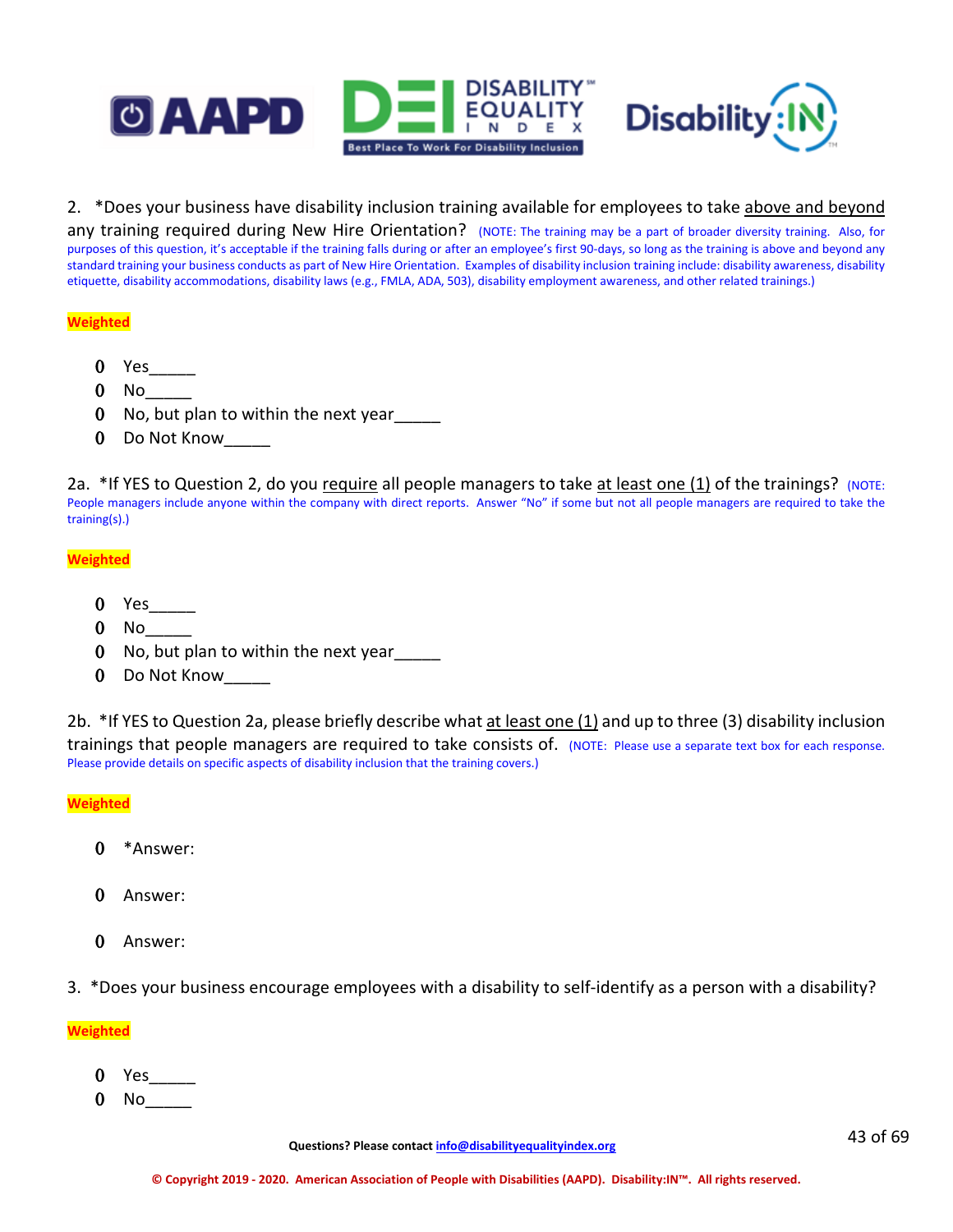



- 0 No, but plan to within the next year
- 0 Do Not Know

3a. \*If YES to Question 3, please select all the applicable methods of communication that are used to encourage employees to self-identify. (AT LEAST TWO (2) REQUIRED for scoring purposes). (e.g. where information on how to self-identify can be found by an employee.)

### **Weighted**

- 0 Distribution of mass e-mails\_\_\_\_\_
- 0 Included in New Hire Orientation training
- 0 Included in Disability Employment Awareness Month material(s)
- 0 Included in employee newsletter(s)
- 0 Included on company intranet / portal\_\_\_\_\_
- 0 Disability Employee Resource Group (ERG)/Affinity Group announcement\_\_\_\_\_
- 0 Included in Benefits Annual Open Enrollment\_\_\_\_\_
- 0 Other (please specify): 0

3b. \*If YES to Question 3, does your business have a process in place that enables employees to confidentially self-identify as a person with a disability? (NOTE: An electronic OR form process is acceptable. An "electronic system" is one in which an employee can self-service/self-identify on their own via the company intranet/portal at any time without having to go through another person.)

### **Weighted**

- 0 Yes, employees can self-identify confidentially via an electronic system\_\_\_\_\_
- 0 Yes, employees can self-identify via a confidential form\_\_\_\_\_
- 0 Yes, we have both an electronic system and a form process that employees can choose from to confidentiality self-identify\_\_\_\_\_
- $0$  No
- 0 No, but plan to within the next year\_\_\_\_\_
- 0 Do Not Know

3c. \*If YES to Question 3b, do you use the numerical data to track progress in hiring people with disabilities?

- 0 Yes\_\_\_\_\_
- $0$  No $\_$
- 0 No, but plan to within the next year\_\_\_\_\_
- 0 Do Not Know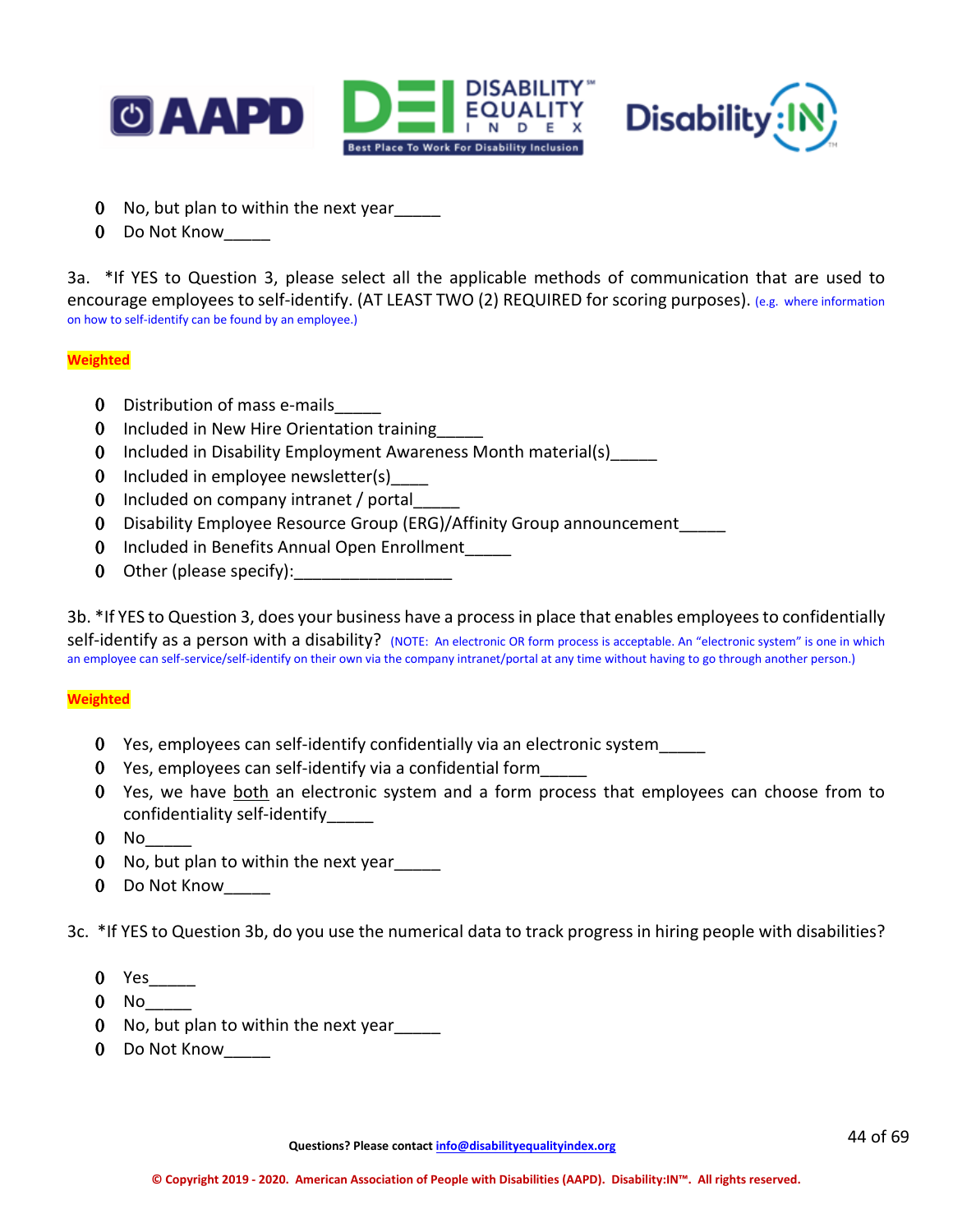

3d. \*If YES to Question 3c, what percentage of new hires within the last year identified as individuals with disabilities? (NOTE: Answer must be numeric.)

### 0 Answer:

4. \*Do you currently have any employees who utilize supported employment? (NOTE: Supported employment means competitive work in an integrated work setting. Supported employment for people with significant disabilities could be provided directly by the employer or through external service providers such as through a government rehabilitation agency. Supported employment is both an approach and an array of services that enables people with significant disabilities to be successful in the workplace. The goal is for the person to become as independent as possible in their job or career. Examples of supported employment include but are not limited to one-on-one coaching and extended training programs.)

#### **Weighted**

- 0 Yes\_\_\_\_\_
- $0$  No
- 0 No, but plan to within the next year
- 0 Do Not Know\_\_\_\_\_

5. \*Does your business currently utilize employee retention and advancement programs? (NOTE: Examples include but are not necessarily limited to high potential rotational programs, employee and leadership development programs, and other similar programs.)

### **Weighted**

- 0 Yes\_\_\_\_\_
- 0 No
- 0 No, but plan to within the next year\_\_\_\_\_
- 0 Do Not Know

5a. \*If YES to Question 5, are any of your employee retention and advancement programs specifically focused on employees with disabilities?

**Weighted**

- 0 Yes, we have a program(s) solely focused on employees with disabilities\_\_\_\_\_
- 0 Yes, we have a program(s) that is inclusive of employees with disabilities, but not necessarily solely focused on employees with disabilities\_\_\_\_\_
- 0 Yes, we have both a program(s) that is solely focused on employees with disabilities as well as a program(s) that is inclusive of employees with disabilities\_\_\_\_\_
- $0$  No
- 0 No, but plan to within the next year

**Questions? Please contact [info@disabilityequalityindex.org](mailto:info@disabilityequalityindex.org)**

45 of 69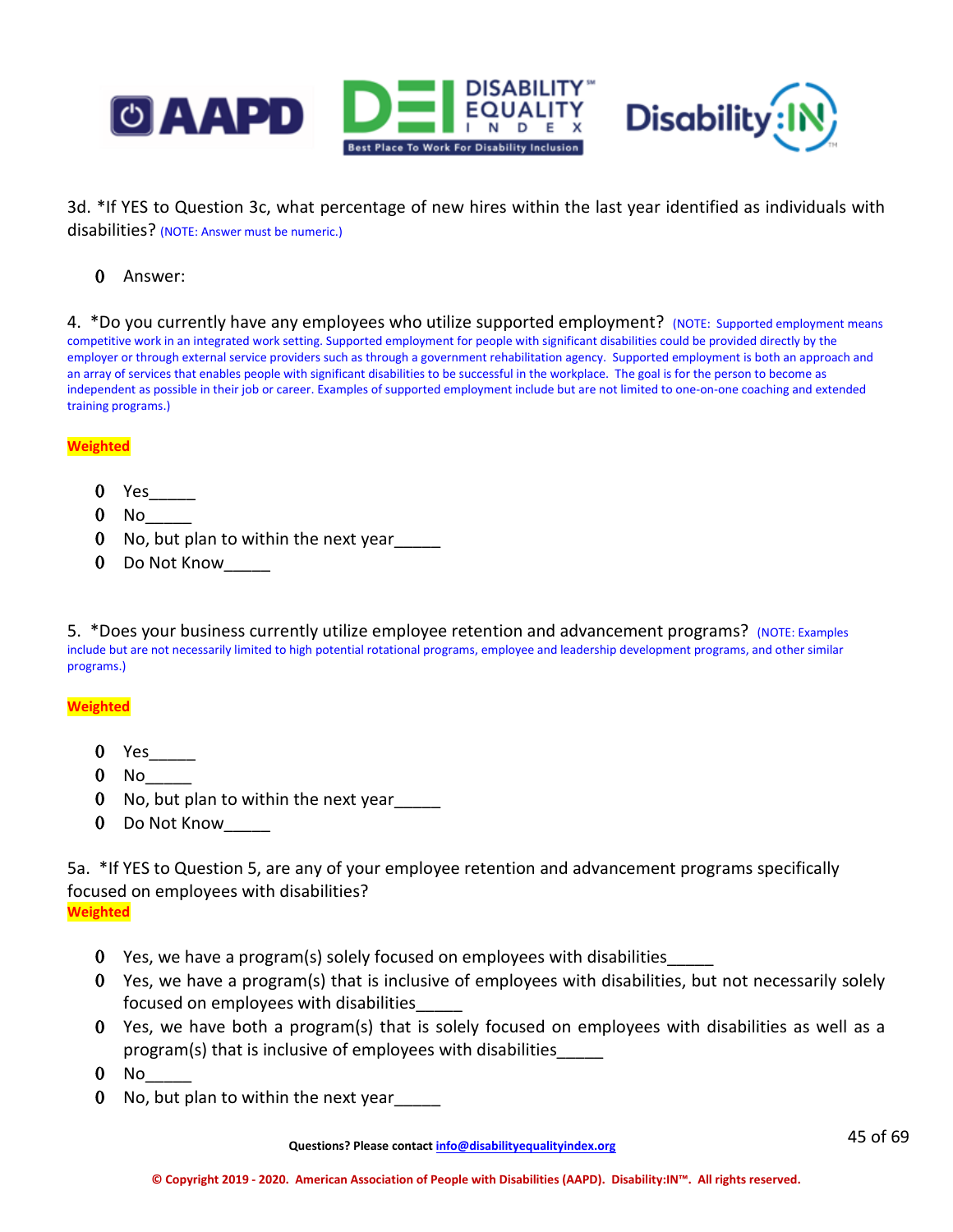



0 Do Not Know\_\_\_\_\_

5b. \*If YES to Question 5a, please briefly describe at least one  $(1)$  and up to three  $(3)$  of the programs. (NOTE: Please use a separate text box for each response.)

- 0 \*Answer:
- 0 Answer:
- 0 Answer:
- 6. \*Does your business pay all of your employees at least Local, State, or Federal minimum wage –

whichever is highest? (NOTE: Answer "No" if you currently hold a 14c certificate, even if you don't currently pay any of your employees subminimum wage. 14c certificates allow employers to pay workers with disabilities less than Federal minimum wage. Also, please note that this question is specific to 14c/paying workers with disabilities less than minimum wage. Work such as restaurant servers, unpaid internships, and other work that offers tips or commission for people who may not have a disability is not applicable for this question.) (Resource: [http://www.dol.gov/whd/workerswithdisabilities/about.htm\)](http://www.dol.gov/whd/workerswithdisabilities/about.htm) (Resource[: http://www.dol.gov/whd/minwage/q-a.htm#learn\)](http://www.dol.gov/whd/minwage/q-a.htm#learn)

#### **Weighted**

- $0$  Yes
- 0 No, we hold a 14c certificate
- 0 Do Not Know

### **ADDITIONAL QUESTIONS (required but not weighted)**

- 7. \*Does your business have a written retention and advancement policy or commitment statement?
	- 0 Yes\_\_\_\_\_
	- 0 No\_\_\_\_\_
	- 0 No, but plan to within the next year
	- 0 Do Not Know

7a. \*If YES to Question 7, does your written retention and advancement policy or commitment statement specifically include/mention disability inclusion and/or supported employment? (NOTE: Supported employment is both an approach and an array of services that enables people with significant disabilities to be successful in the workplace. The goal is for the person to become as independent as possible in their job or career.)

- 0 Yes, mentions disability inclusion
- 0 Yes, mentions supported employment\_\_\_\_\_
- 0 Yes, mentions both disability inclusion and supported employment\_\_\_\_\_
- 0 No<sub>\_\_</sub>\_\_\_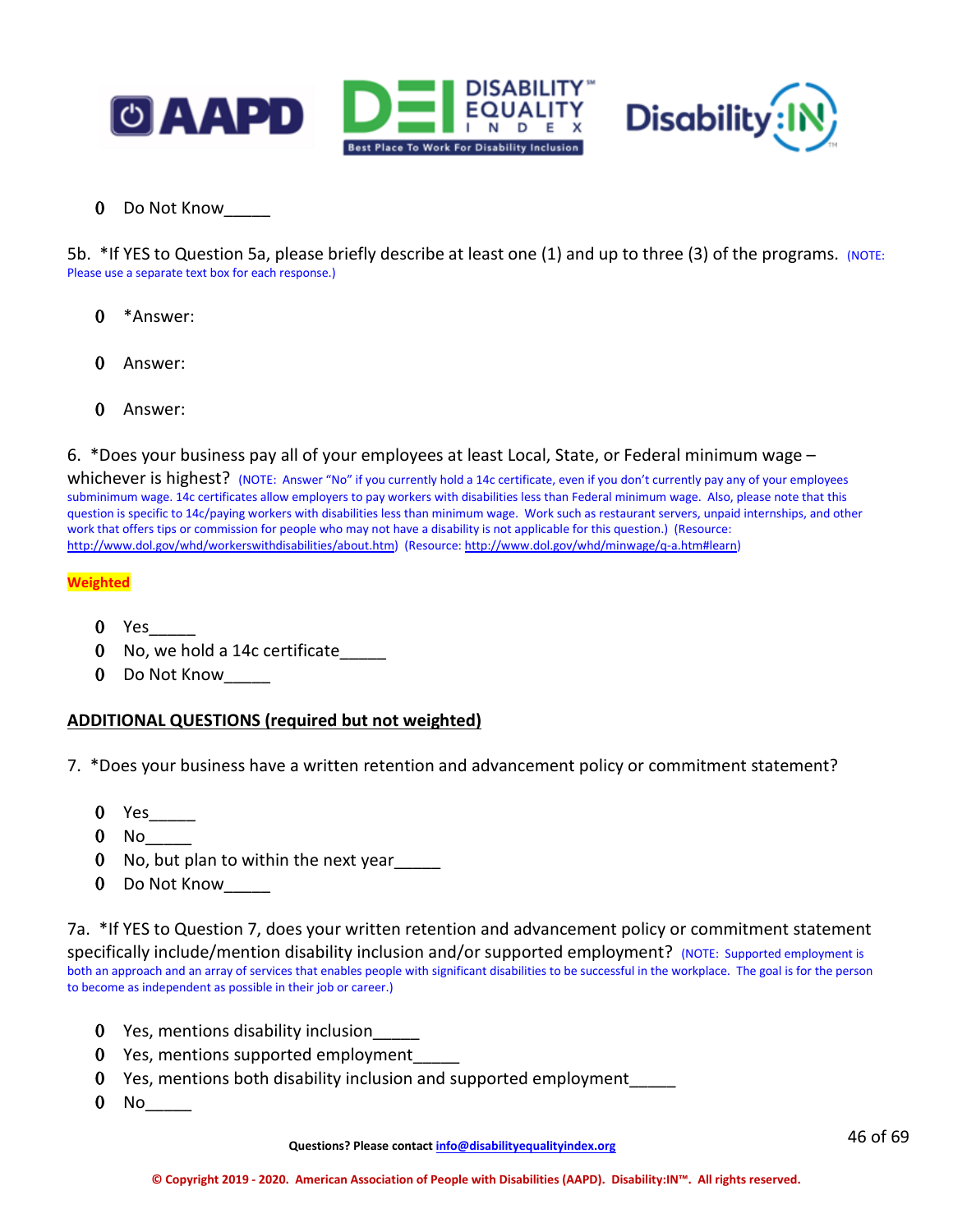



- 0 No, but plan to within the next year
- 0 Do Not Know

7b. \*If YES to Question 7a, please copy and paste the paragraph/section of the written retention and advancement policy or commitment statement that specifically mentions disability inclusion and/or supported employment.

# 0 Answer:

7c. \*If NO to Question 7a, are any diverse groups specified as a component of the written retention and advancement policy or commitment statement?

- $0$  Yes $\_\_$
- $0$  No
- 0 No, but plan to within the next year
- 0 Do Not Know

7d. \*If YES to Question 7c, please select all the diverse groups (at least one (1) required) that are specifically included as a component of the written retention and advancement policy or commitment statement.

- 0 Women
- 0 Multicultural (e.g. African American, Asian / Pacific Islander, Native American, Hispanic / Latino)
- 0 Mature (Older) Workers (Definition: Mature / Older = age 40 and up)
- 0 LGBT\_\_\_\_\_
- 0 Military Veterans
- 0 Other (please specify):

# **BEST PRACTICE (optional)**

8. Does your business have an innovative disability-focused practice related to "Employment, Education, Retention, & Advancement" that you would like to tell us about? If so, please describe it in three (3) to five (5) sentences. NOTE: Information you provide in this section may be shared in the DEI report or other similar publications at the joint discretion of AAPD and Disability:IN. Make sure to review best practice submissions for accuracy, spelling, grammar, etc. (NOTE: Please provide up to three (3) practices. Use a separate text box for each response.)

- 0 Answer:
- 0 Answer: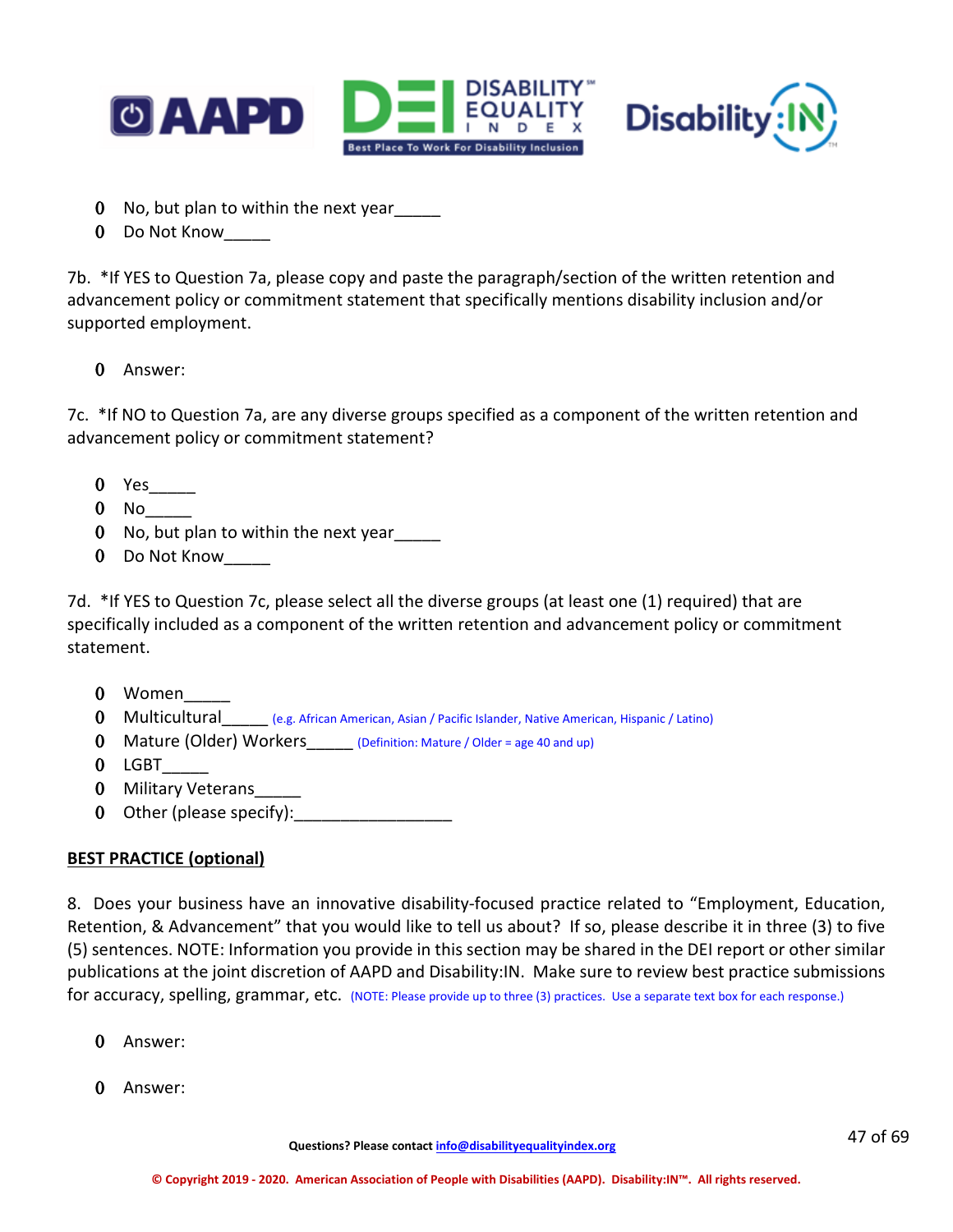



0 Answer:

**Weighted = Weighted Question (\* indicates a required question / field)**

\_ \_ \_ \_ \_ \_ \_ \_ \_ \_ \_ \_ \_ \_ \_ \_ \_ \_ \_ \_ \_ \_ \_ \_ \_ \_ \_ \_ \_ \_ \_ \_ \_ \_ \_ \_ \_ \_ \_ \_ \_ \_ \_ \_ \_ \_ \_ \_ \_ \_ \_ \_ \_ \_ \_ \_ \_ \_

# **Accommodations (10 points)**

**Businesses commit to and demonstrate accommodation practices that fully incorporate and include individuals with disabilities, including at least two (2) of the following four (4) elements:**

**(Must answer "yes" to at least two (2) of the four (4) weighted question sets and provide the required information in the affirmative for all weighted sub-questions within those question sets in order to receive 10 points for the Accommodations subcategory.)**

### **NOTE:**

- **The above is in reference to question sets 1-4.**
- **Question set 5 (Additional Questions) is required but non-weighted.**
- **Question 6 (Best Practice) is optional and non-weighted.**

1. \*Does your business have a disability accommodation policy? (NOTE: We are looking for a policy that specifically provides the company's commitment to providing reasonable accommodations. Medical leave of absence policies are not applicable for this question. Also, job accommodation request forms or other similar types of forms are not applicable for this question. The policy also needs to broadly cover all types of disabilities rather than focus on specific disabilities.)

#### **Weighted**

- 0 Yes, company-wide
- 0 Yes, in one or more subsidiaries, but not company-wide\_\_\_\_\_
- $0$  No
- 0 No, but plan to within the next year
- 0 Do Not Know

1a. \*If YES to Question 1, is the disability accommodation policy posted in a place where employees can access it on their own?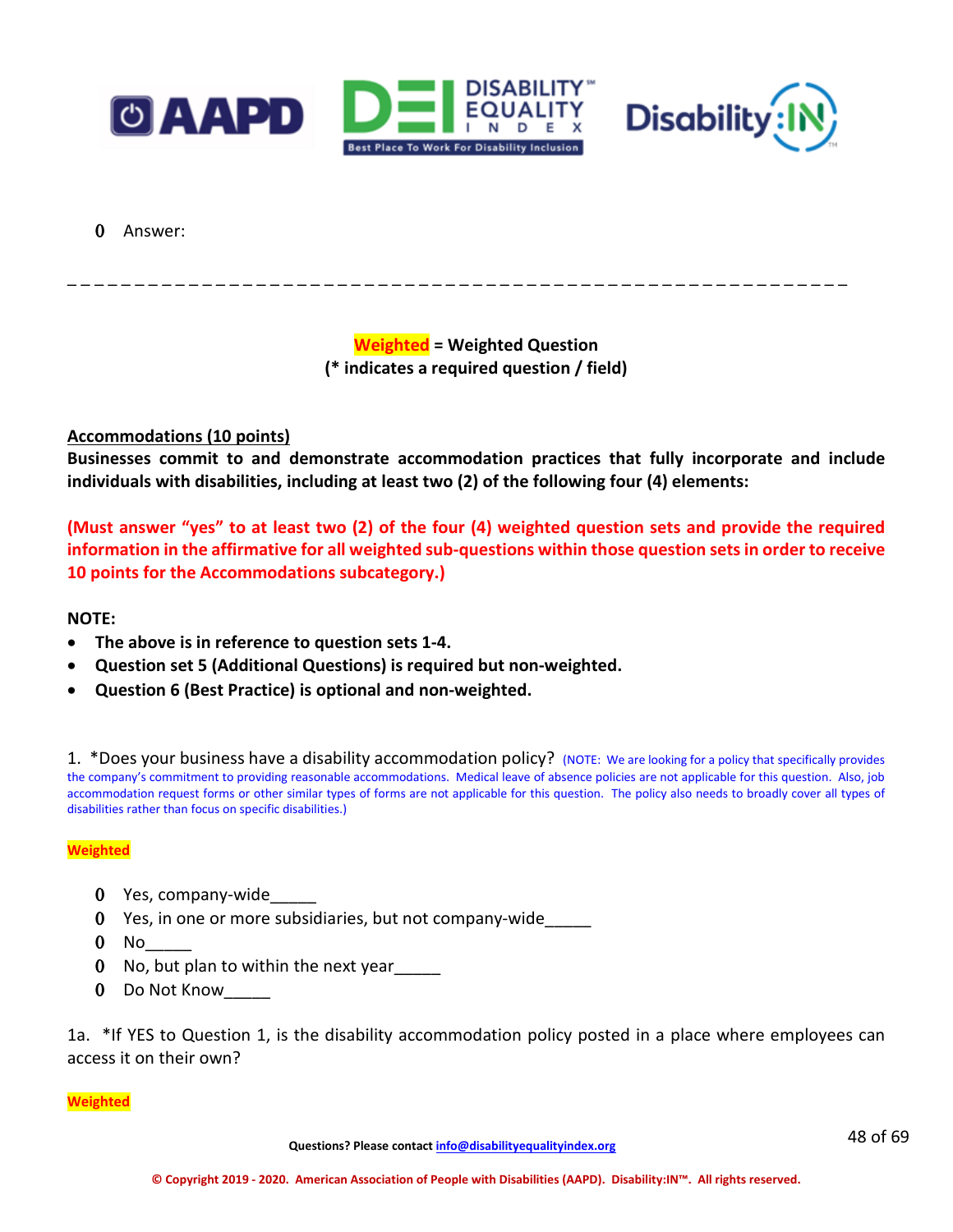



- 0 Yes\_\_\_\_\_
- $0$  No
- 0 No, but plan to within the next year
- 0 Do Not Know\_\_\_\_\_

1b. \*If YES to Question 1a, please select all the applicable ways an employee can access the disability accommodation policy. (At least one (1) required.)

### **Weighted**

- 0 In Employee Handbook\_\_\_\_\_\_
- 0 In Code of Conduct / Ethics document
- 0 On Intranet / Portal
- 0 Physically posted at company locations\_\_\_\_\_
- 0 Other Internal Location (please specify):

1c. \*If YES to Question 1, please upload a copy of your disability accommodation policy. (NOTE: Acceptable file formats include Rich Text Format (.rtf), Microsoft Word (.doc or .docx), Adobe Acrobat (.pdf), and compressed files (.zip) for multiple documents. For assistance with making a compressed file, visi[t www.wikihow.com/Make-a-Zip-File.](http://www.wikihow.com/Make-a-Zip-File) Also, if you need to delete or replace the file that you uploaded, click the "Next" button then the "Back" button and the "Delete File" button will populate.)

### **Weighted**

0 Upload here:

2. \*Does your business have a written disability accommodation procedure available to employees, which explains the process for requesting a disability accommodation? (NOTE: Answer "yes" if you have a written procedure in place, either as part of an accommodations policy or as a separate document. "Procedure" is different than "policy" in that the "procedure" informs the

### **Weighted**

- 0 Yes, company-wide
- 0 Yes, in one or more subsidiaries, but not company-wide\_\_\_\_\_

employee of the process and defines who an employee should contact if they are in need of a disability accommodation.)

- $0$  No
- 0 No, but plan to within the next year
- 0 Do Not Know

2a. \*If YES to Question 2, is the disability accommodation procedure posted where employees can access it on their own?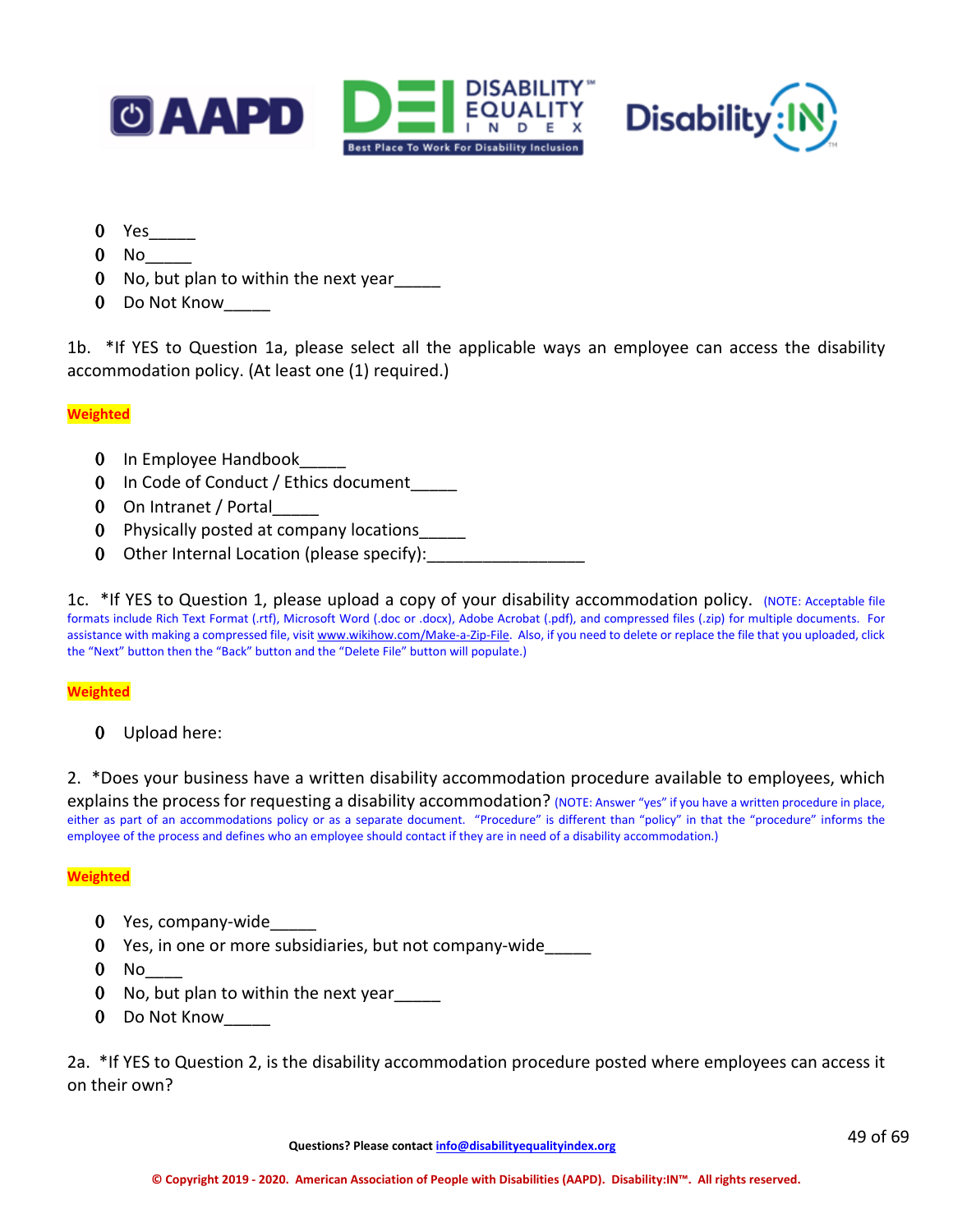



### **Weighted**

- 0 Yes
- $0$  No  $-$
- 0 No, but plan to within the next year\_\_\_\_\_
- 0 Do Not Know

2b. \*If YES to Question 2a, please select all the applicable ways an employee can access the disability accommodation procedure. (At least one (1) required.)

### **Weighted**

- 0 In Employee Handbook
- 0 In Code of Conduct / Ethics document\_\_\_\_\_
- 0 On Intranet / Portal
- 0 Physically posted at company locations\_\_\_\_\_
- 0 Other Internal Location (please specify):

2c. \*If YES to Question 2, does your business have a required timeframe for responding to a request for a disability accommodation?

- $0$  Yes
- $0$  No  $-$
- 0 No, but plan to within the next year
- 0 Do Not Know

2d. \*If YES to Question 2c, what is your required timeframe for responding to a request for a disability accommodation? Please indicate the number of business days. (NOTE: The field is limited to two (2) characters. If your required timeframe is a range, enter the high end of the range. If you are not sure of the number of business days, enter "NS" for "Not Sure".)

0 Number of Business Days

2e. \*If YES to Question 2, does your business have an accommodations specialist(s)? (NOTE: An accommodations specialist is a person who specializes in and is seen as an "expert" in accommodations. The accommodations specialist could serve as a primary accommodation resource or be utilized on an as need be basis when unique accommodation situations arise.)

- 0 Yes\_\_\_\_\_
- $0$  No
- 0 No, but plan to within the next year\_\_\_\_\_
- 0 Do Not Know

**Questions? Please contact [info@disabilityequalityindex.org](mailto:info@disabilityequalityindex.org)**

50 of 69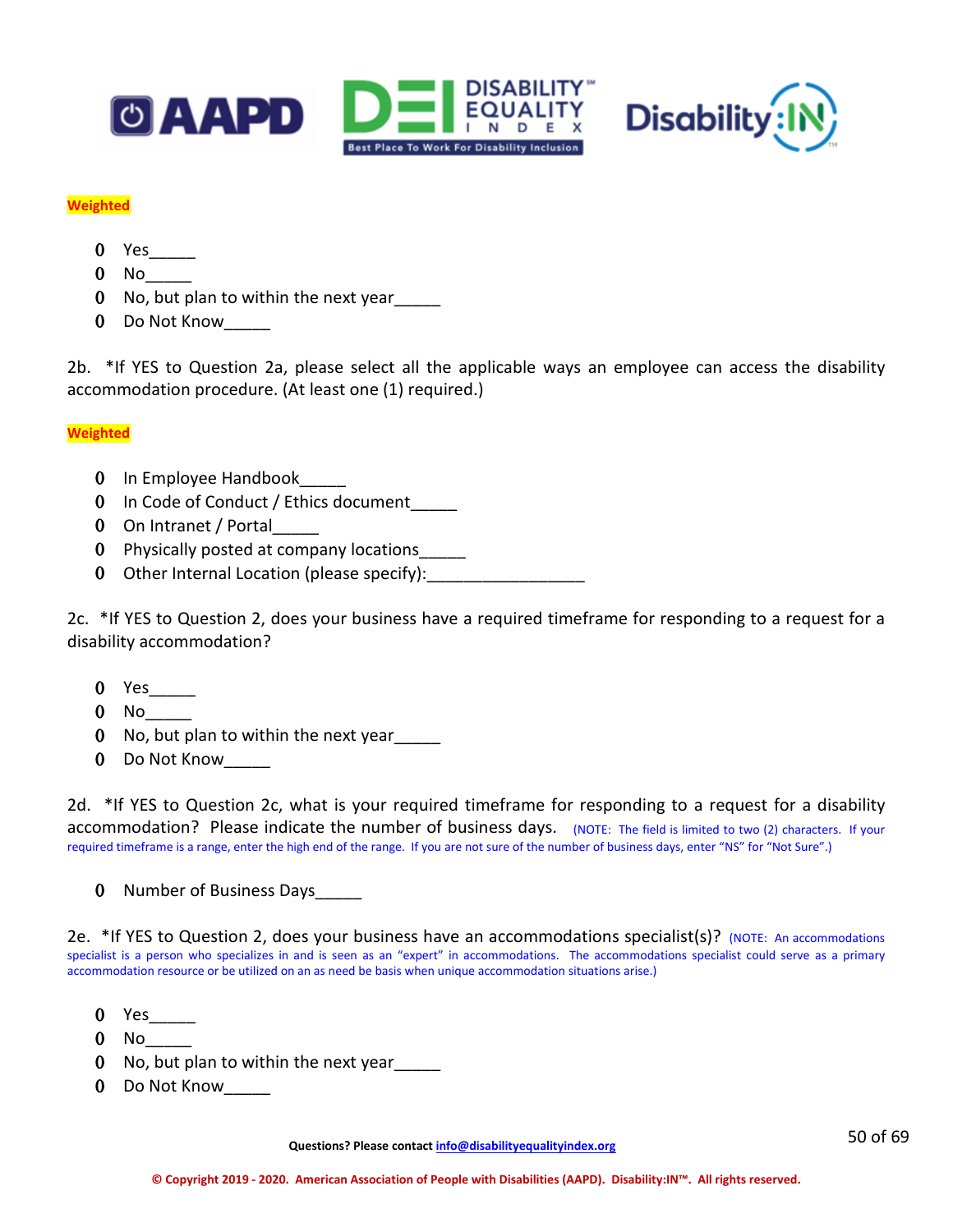



3. \*Does your business have a centralized accommodations fund? (NOTE: A centralized accommodation fund is available to either partially cover or entirely cover reasonable accommodations for employees with disabilities. Also, answer "yes" if you have regionally based centralized funds.)

### **Weighted**

- 0 Yes, company-wide
- 0 Yes, in one or more subsidiaries, but not company-wide\_\_\_\_\_
- $0$  No  $-$
- 0 No, but plan to within the next year\_\_\_\_\_
- 0 Do Not Know

3a. \*If YES to Question 3, please select which type of centralized accommodations fund your company uses.

### **Weighted**

- 0 One centralized fund covers all accommodation costs company-wide\_\_\_\_\_
- 0 One centralized fund is available to offset costs company-wide if local departments need financial assistance\_\_\_\_\_
- 0 Each region has a centralized fund which covers all accommodation costs for the region
- 0 Each region has a centralized fund available to offset costs for the region if local departments need financial assistance\_\_\_\_\_
- 3b. \*If YES to Question 3, are people managers made aware of the centralized accommodations fund?

#### **Weighted**

- 0 Yes
- $0$  No  $-$
- 0 No, but plan to within the next year
- 0 Do Not Know\_\_\_\_\_

3c. \*If YES to Question 3, please briefly describe what kinds of accommodations the centralized fund covers.

#### **Weighted**

0 Answer:

4. \*Does your business have a process in place for employees to request disability accommodations for offsite company meetings/activities?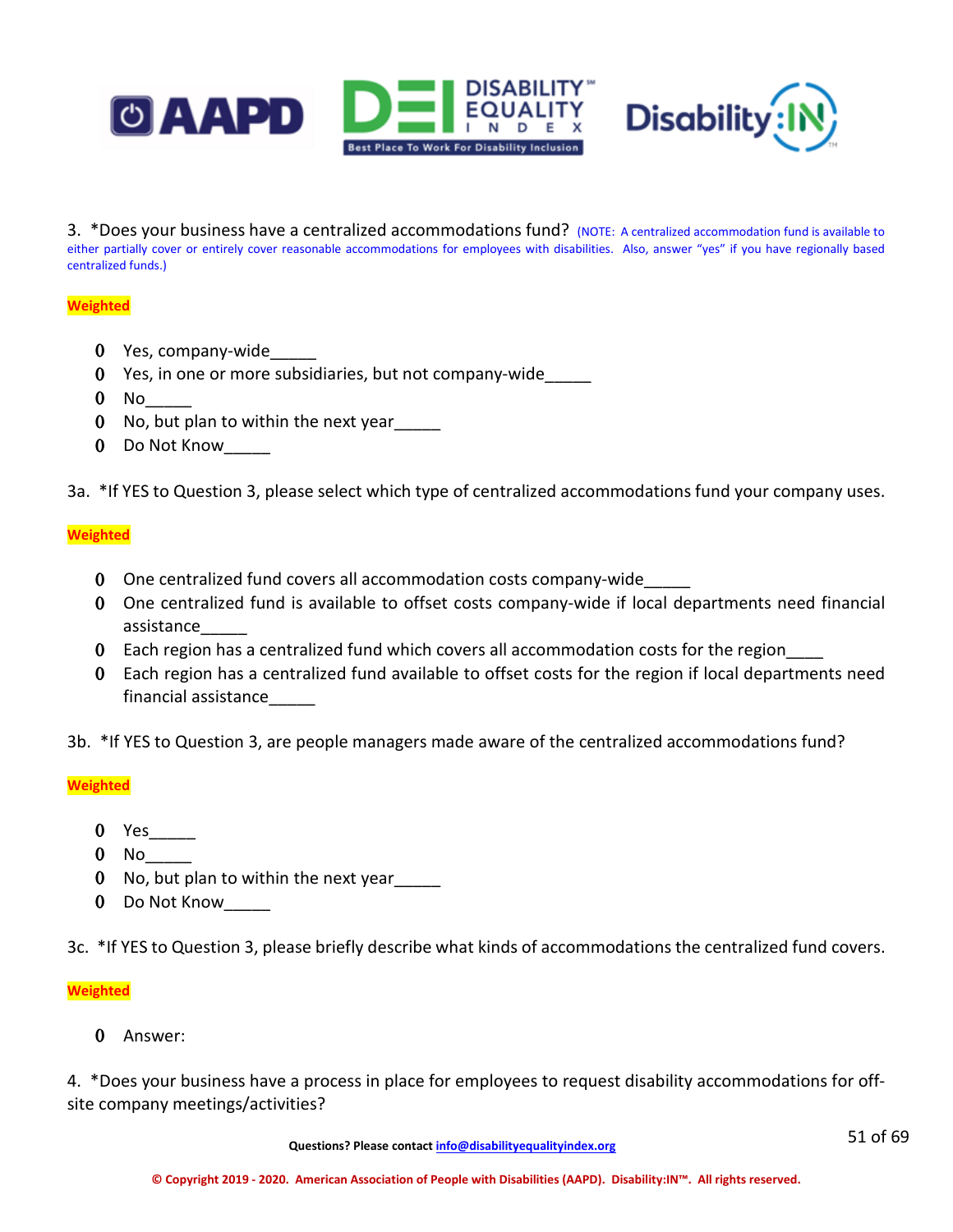



#### **Weighted**

- 0 Yes
- $0$  No $\_\_$
- 0 No, but plan to within the next year\_\_\_\_\_
- 0 Do Not Know

4a. \*If YES to Question 4, please briefly describe the process for employees to request an accommodation for off-site company meetings/activities.

### **Weighted**

0 Answer:

4b. \*If YES to Question 4, is the process communicated to employees?

### **Weighted**

- 0 Yes\_\_\_\_\_
- $0$  No
- 0 No, but plan to within the next year\_\_\_\_\_
- 0 Do Not Know

4c. \*If YES to Question 4b, please briefly describe how the process is communicated to employees.

### **Weighted**

0 Answer:

### **ADDITIONAL QUESTIONS (required but not weighted)**

5. \*Does your business track accommodation metrics? (NOTE: Examples include but are not limited to measuring employee and manager satisfaction and return to work.)

- 0 Yes\_\_\_\_\_
- $0$  No
- 0 No, but plan to within the next year
- 0 Do Not Know

**Questions? Please contact [info@disabilityequalityindex.org](mailto:info@disabilityequalityindex.org)**

52 of 69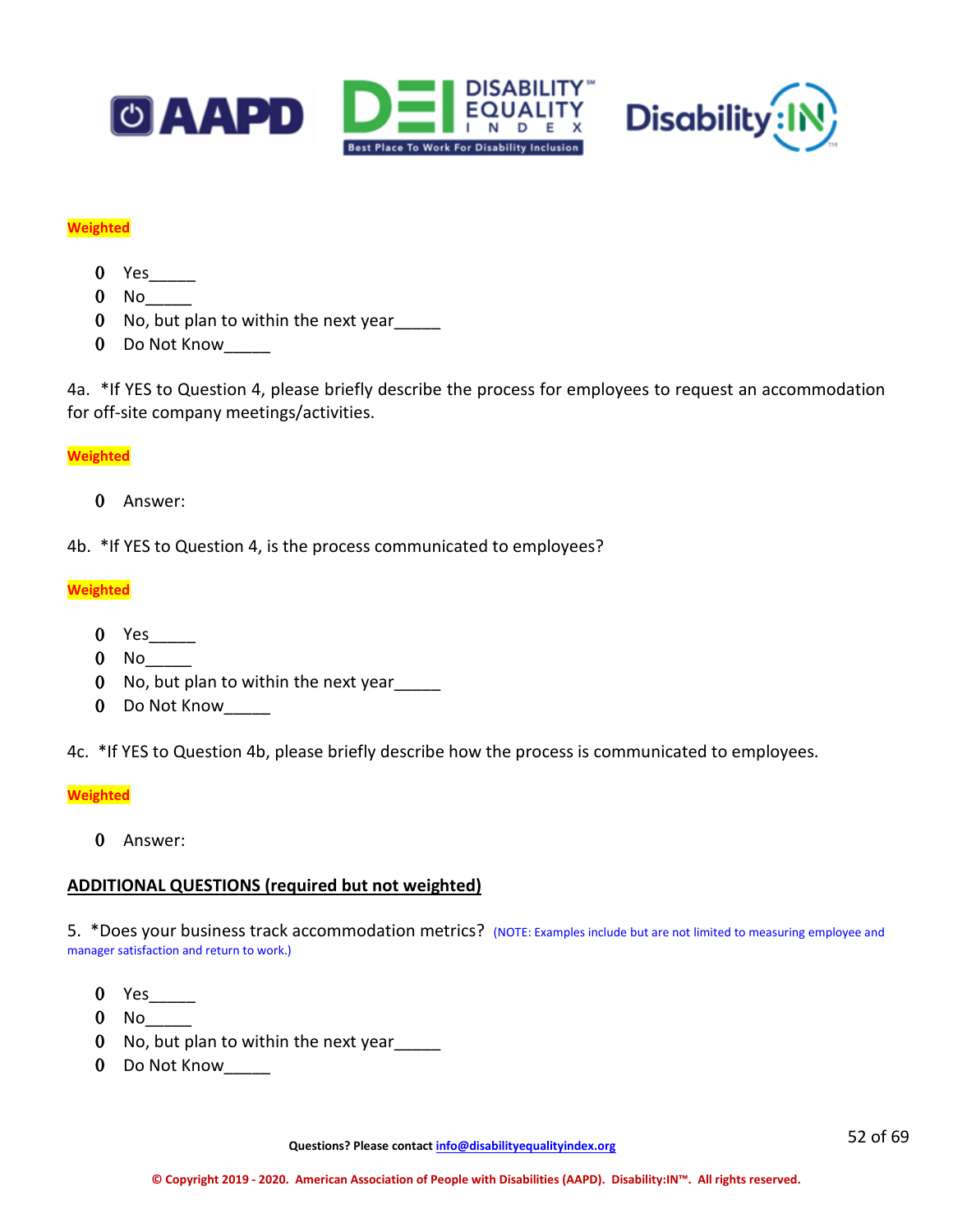

5a. \*If YES to Question 5, please briefly describe at least one (1) and up to three (3) accommodations metrics that you track. (NOTE: Please use a separate text box for each response.)

- 0 \*Answer:
- 0 Answer:
- 0 Answer:

# **BEST PRACTICE (optional)**

6. Does your business have an innovative disability-focused practice related to "Accommodations" that you would like to tell us about? If so, please describe it in three (3) to five (5) sentences. NOTE: Information you provide in this section may be shared in the DEI report or other similar publications at the joint discretion of AAPD and Disability:IN. Make sure to review best practice submissions for accuracy, spelling, grammar, etc. (NOTE: Please provide up to three (3) practices. Use a separate text box for each response.)

- 0 Answer:
- 0 Answer:
- 0 Answer:

**Weighted = Weighted Question (\* indicates a required question / field)**

\_ \_ \_ \_ \_ \_ \_ \_ \_ \_ \_ \_ \_ \_ \_ \_ \_ \_ \_ \_ \_ \_ \_ \_ \_ \_ \_ \_ \_ \_ \_ \_ \_ \_ \_ \_ \_ \_ \_ \_ \_ \_ \_ \_ \_ \_ \_ \_ \_ \_ \_ \_ \_ \_ \_ \_ \_

# **COMMUNITY ENGAGEMENT (10 points)**

# **Community Engagement (10 points)**

**Businesses demonstrate public-facing engagement practices that celebrate and support individuals with disabilities, including at least two (2) of the following four (4) elements:**

**(Must answer "yes" to at least two (2) of the four (4) weighted question sets and provide the required information in the affirmative for all weighted sub-questions within those question sets in order to receive 10 points for the Community Engagement category.)**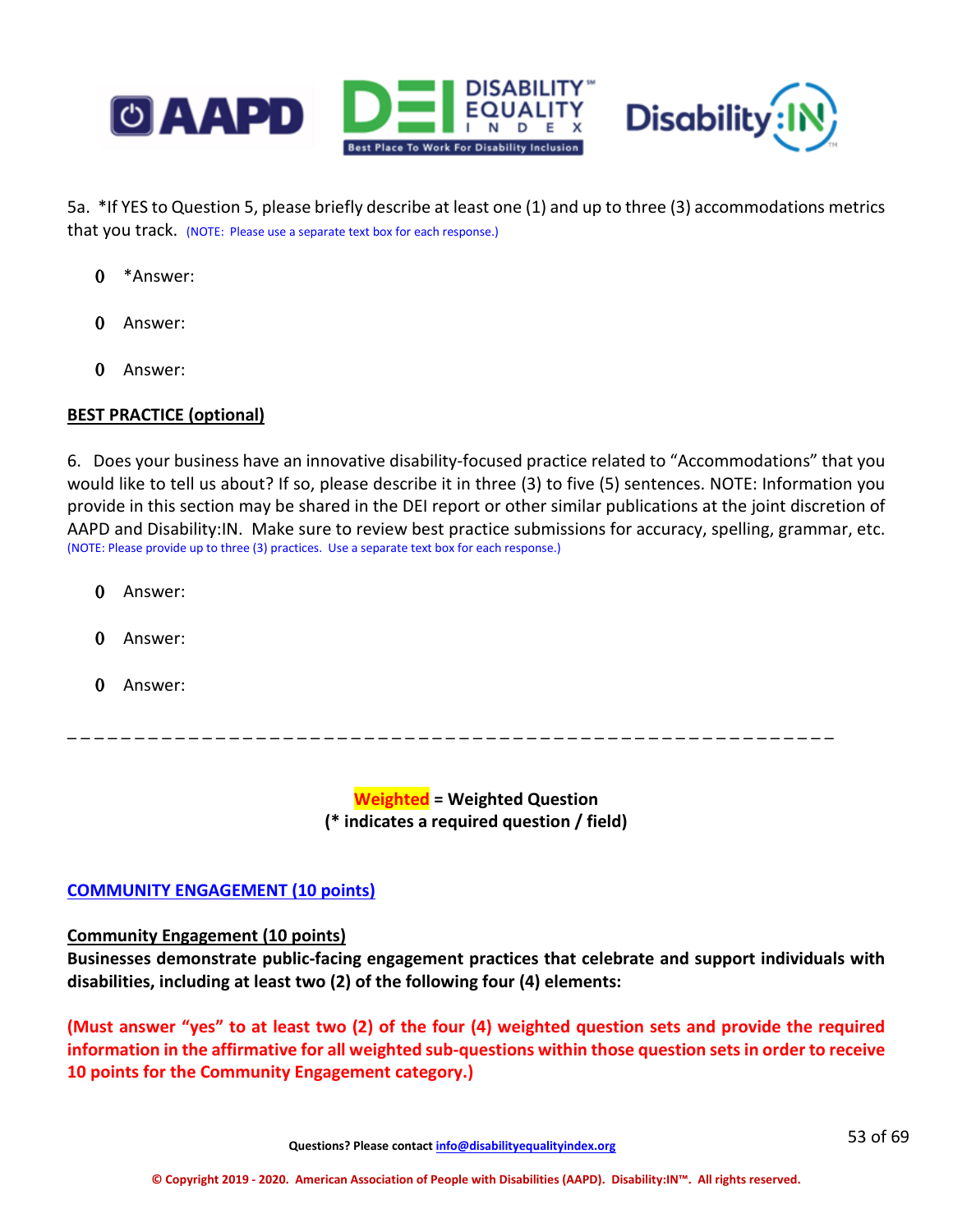



### **NOTE:**

- **The above is in reference to question sets 1-4.**
- **Question sets 5-7 (Additional Questions) are required but non-weighted.**
- **Question 8 (Best Practice) is optional and non-weighted.**

1. \*During the period 1/1/19 – 12/31/19, did your business provide philanthropic support to an external disability related event or organization? (NOTE: For purposes of this benchmark question, philanthropic support can be encouraging employee service, in-kind donations, and/or financial donations.)

### **Weighted**

- 0 Yes
- $0$  No
- 0 No, but plan to within the next year\_\_\_\_\_
- 0 Do Not Know

1a. \*If YES to Question 1, please briefly describe at least one (1) and up to three (3) donations your business has made to an external disability related event or organization. (NOTE: Please use a separate text box for each response.)

### **Weighted**

- 0 \*Answer:
- 0 Answer:
- 0 Answer:

2. \*During the period 1/1/19 – 12/31/19, did your business publicly support or help shape external national

or local initiatives around disability inclusion practices? (NOTE: This is not a financial donation/support related question. If there are both financial and non-financial components to the initiative, we are looking for focus and elaboration on the non-financial components. Also, internal only initiatives are not applicable for this question nor are recruitment related activities, as recruitment is already covered in another part of the benchmark.)

#### **Weighted**

- 0 Yes\_\_\_\_\_
- $0$  No
- 0 No, but plan to within the next year
- 0 Do Not Know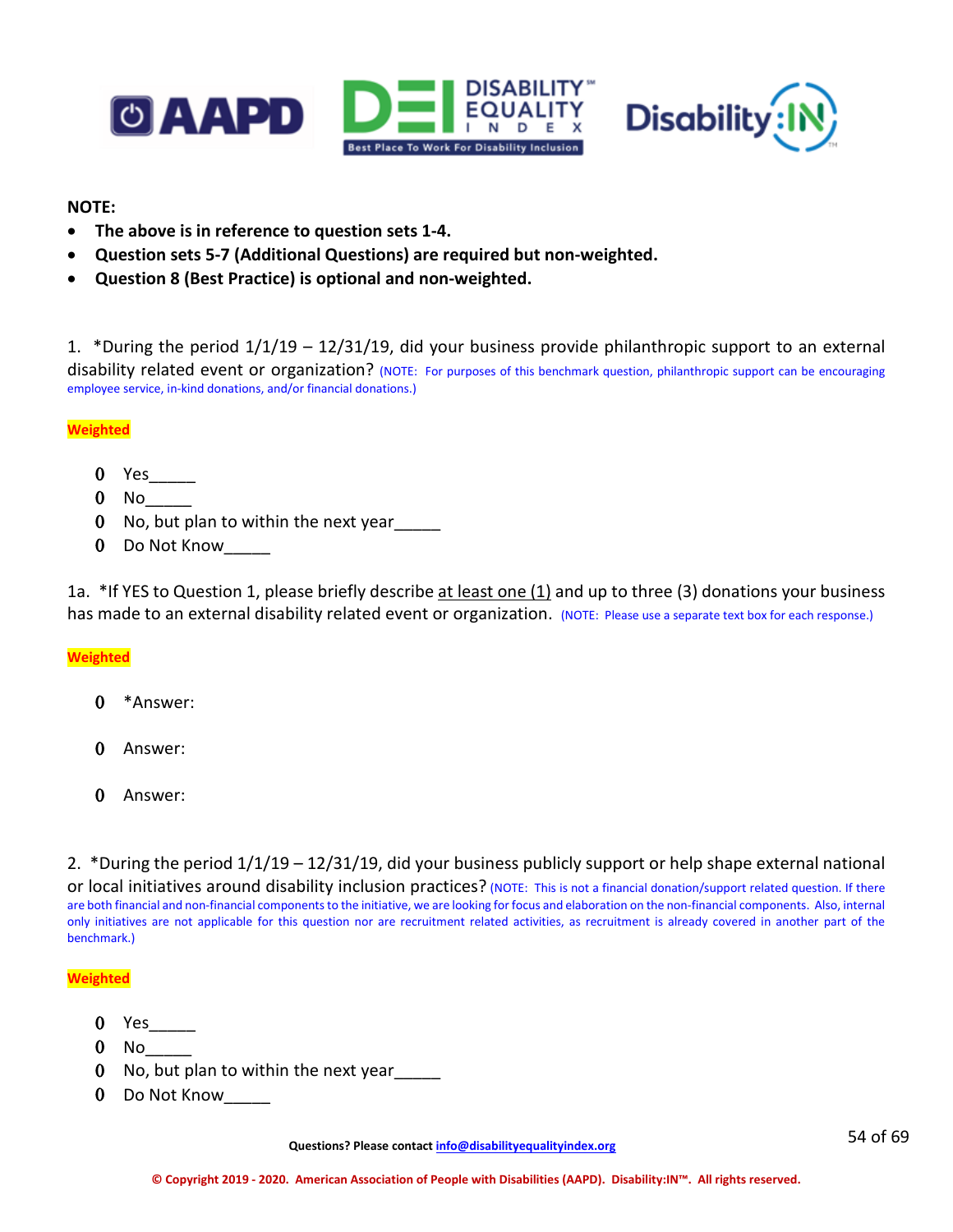



2a. \*If YES to Question 2, please select all that apply (at least one (1) required).

#### **Weighted**

- 0 Participated in an external national event or initiative that supported inclusion\_\_\_\_\_
- 0 Participated in an external local event or initiative that supported inclusion\_\_\_\_\_

2b. \*If YES to Question 2, please briefly describe at least one (1) and up to three (3) initiatives around disability inclusion practices that your business has publicly supported or helped shape. (NOTE: Please use a separate text box for each response.)

### **Weighted**

- 0 \*Answer:
- 0 Answer:
- 0 Answer:
- 3. \*Does your business have a formal program(s) in place to understand how to address the needs of the

disability community? (NOTE: A formal program could be a focus group, market research, work with a disability consultant or expert, or usability studies. The use of an internal employee group such as an Employee Resource Group (ERG), Affinity group, or Diversity Council is also acceptable; however, we are looking for specifics on what activities the group engages in to better understand the external disability community.)

#### **Weighted**

- 0 Yes
- $0$  No
- 0 No, but plan to within the next year\_\_\_\_\_
- 0 Do Not Know\_\_\_\_\_

3a. \*If YES to Question 3, please select all that apply (at least one (1) required).

### **Weighted**

- 0 Focus Group
- 0 Market Research
- 0 Work with a disability consultant or expert\_\_\_\_\_
- 0 Usability studies
- 0 Employee Resource Group or Affinity Group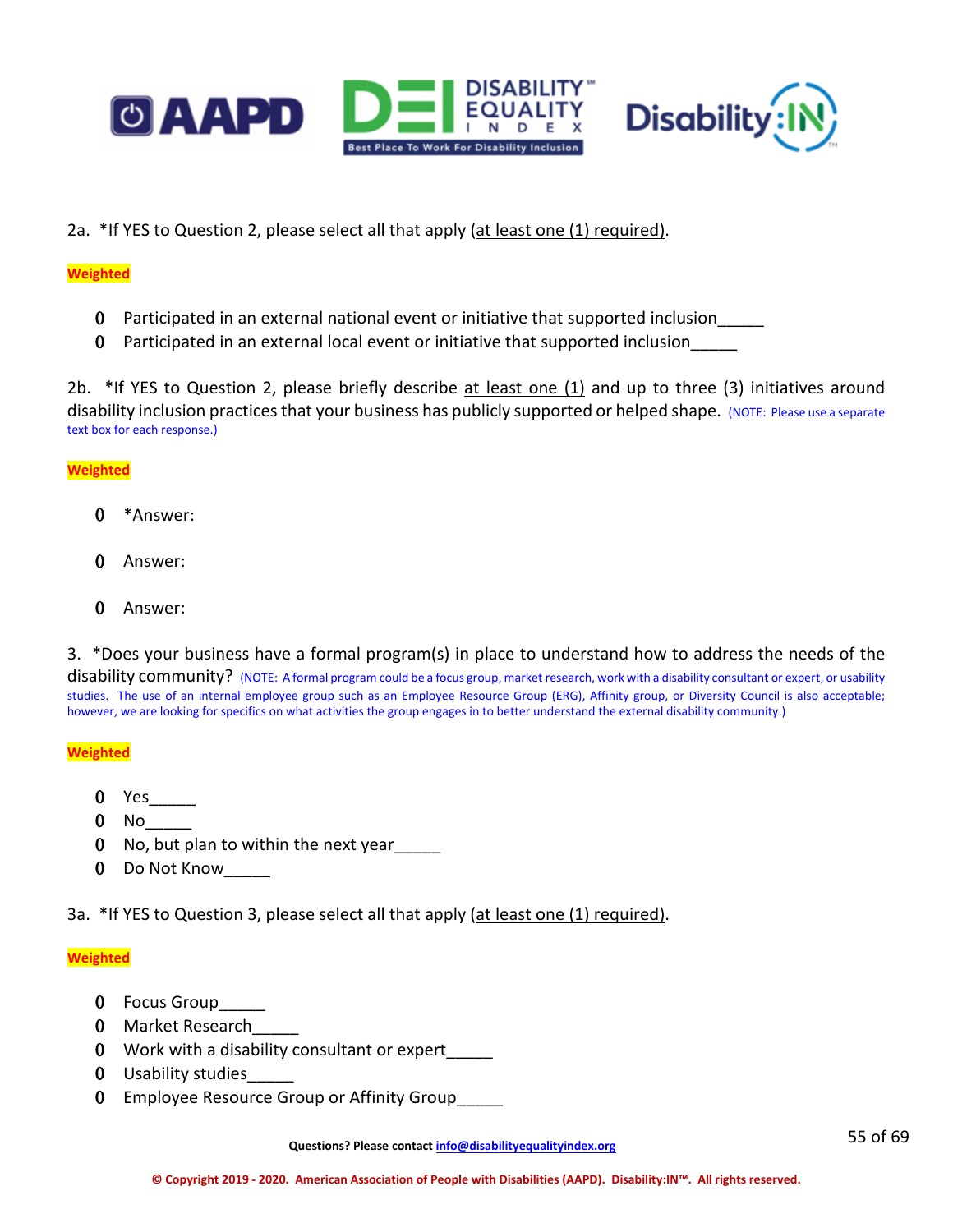



- 0 Diversity Council\_\_\_\_\_
- 0 Other (please specify):  $\frac{1}{2}$

3b. \*If YES to Question 3, please briefly describe one (1) of the formal programs. Include information about how the program is utilized to better understand the needs of the disability community.

#### **Weighted**

0 Answer:

4. \*Does your business have a process in place to ensure that all contractors and subcontractors that you

work with pay all of their employees at least Local, State, or Federal minimum wage – whichever is highest? (NOTE: 14c certificates allow employers to pay workers with disabilities less than Federal minimum wage. Answer "No" to this question if your business does not have a process in place to ensure that all contractors and subcontractors that you work with do not hold a 14c certificate. Work such as restaurant servers, unpaid internships, and other work that offers tips or commission for people who may not have a disability is not applicable for this question.) (Resource: [http://www.dol.gov/whd/workerswithdisabilities/about.htm\)](http://www.dol.gov/whd/workerswithdisabilities/about.htm) (Resource: [http://www.dol.gov/whd/minwage/q](http://www.dol.gov/whd/minwage/q-a.htm#learn)[a.htm#learn\)](http://www.dol.gov/whd/minwage/q-a.htm#learn)

#### **Weighted**

- 0 Yes<sup>1</sup>
- $0$  No
- 0 No, but plan to within the next year
- 0 Do Not Know

4a. \*If YES to Question 4, please briefly describe the process that is in place to ensure that all of your contractors and subcontractors pay all of their employees at least Local, State, or Federal minimum wage – whichever is highest.

#### **Weighted**

0 Answer:

### **ADDITIONAL QUESTIONS (required but not weighted)**

- 5. \*Does your business have a smart-phone app available for use by the public?
	- $0$  Yes
	- $0$  No
	- 0 No, not-applicable, our business doesn't work directly with the public\_\_\_\_\_
	- 0 No, but plan to within the next year
	- 0 Do Not Know\_\_\_\_\_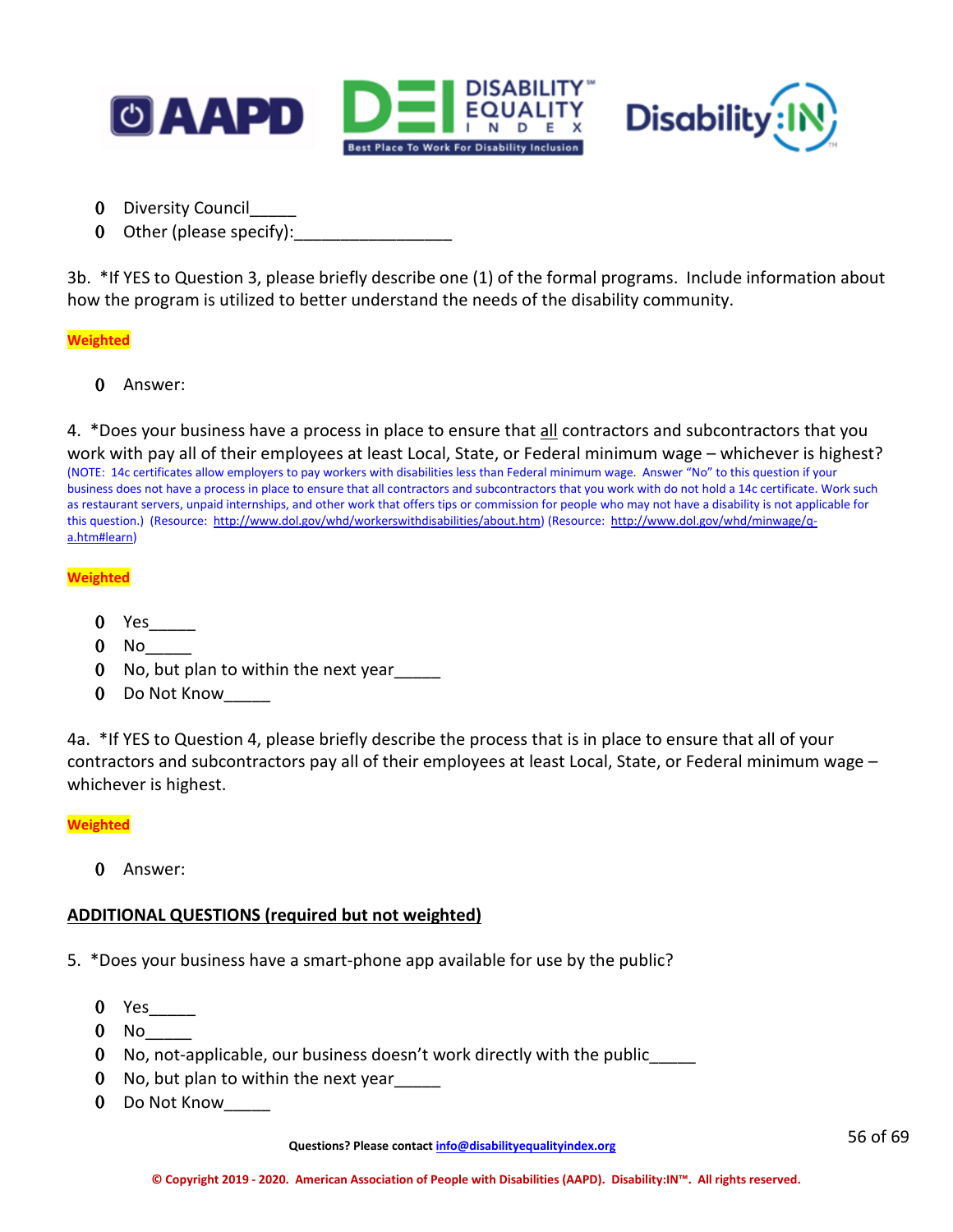



5a. \*If YES to Question 5, has your business audited your smart-phone app for accessibility under the World Wide Web Consortium's Web Content Accessibility Guidelines 2.1 (W3C WCAG 2.1)? (NOTE: You may need to contact your IT usability, product development, or government relations area for assistance with this question.) (Resource: [http://www.w3.org/TR/WCAG21/\)](http://www.w3.org/TR/WCAG21/)

- 0 Yes
- $0$  No
- 0 No, but plan to within the next year
- 0 Do Not Know\_\_\_\_\_

6. \*Does your business market directly to the disability community by depicting people with disabilities in your internal or external marketing and/or advertising materials? (NOTE: Marketing and/or advertising could be internal or external and in electronic or print format. Examples of internal communications that could depict people with disabilities are benefit open enrollment materials, recruiting materials, or similar type materials. Examples of external communications that could depict people with disabilities are commercials, billboards, recruitment materials, or other similar materials.)

- 0 Yes\_\_\_\_\_
- 0 No\_\_\_\_\_
- 0 No, but plan to within the next year\_\_\_\_\_
- 0 Do Not Know\_\_\_\_\_

6a. \*If YES to Question 6, please briefly describe at least one (1) and up to three (3) marketing and/or advertising materials that have depicted people with disabilities. (NOTE: Please use a separate text box for each response.)

- 0 \*Answer:
- 0 Answer:
- 0 Answer:

7. \*Does your business have a plan in place to ensure social media postings are accessible? (e.g. For example, a plan to ensure that photos are well described and videos are captioned.)

- 0 Yes\_\_\_\_\_
- 0 No\_\_\_\_\_
- 0 No, but plan to within the next year\_\_\_\_\_
- 0 Do Not Know

7a. \*If YES to Question 7, please briefly describe the social media accessibility plan that you have in place.

0 Answer: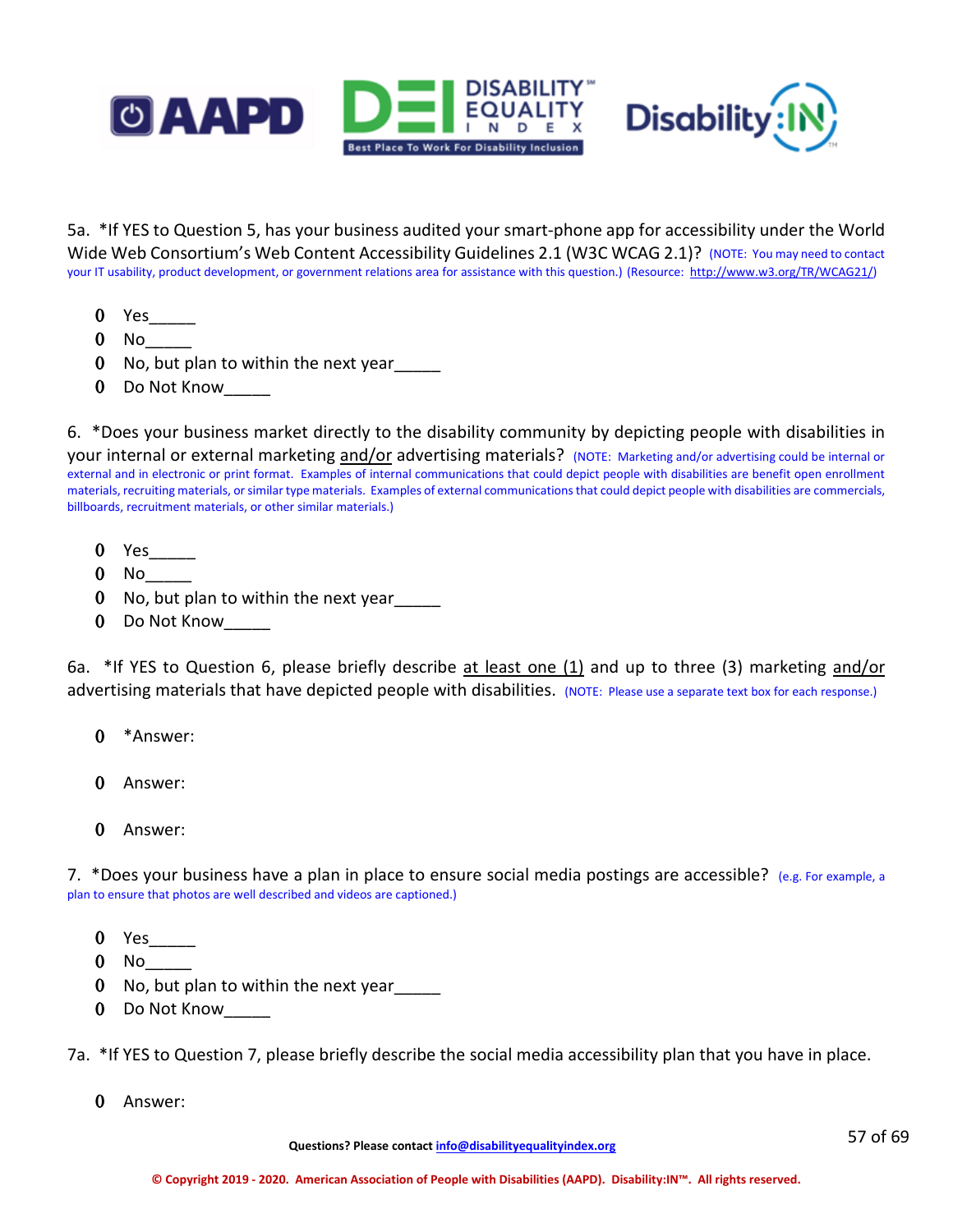



# **BEST PRACTICE (optional)**

8. Does your business have an innovative disability-focused practice related to "Community Engagement" that you would like to tell us about? If so, please describe it in three (3) to five (5) sentences. NOTE: Information you provide in this section may be shared in the DEI report or other similar publications at the joint discretion of AAPD and Disability:IN. Make sure to review best practice submissions for accuracy, spelling, grammar, etc. (NOTE: Please provide up to three (3) practices. Use a separate text box for each response.)

- 0 Answer:
- 0 Answer:
- 0 Answer:

\_ \_ \_ \_ \_ \_ \_ \_ \_ \_ \_ \_ \_ \_ \_ \_ \_ \_ \_ \_ \_ \_ \_ \_ \_ \_ \_ \_ \_ \_ \_ \_ \_ \_ \_ \_ \_ \_ \_ \_ \_ \_ \_ \_ \_ \_ \_ \_ \_ \_ \_ \_ \_ \_ \_ \_ \_ \_

**Weighted = Weighted Question (\* indicates a required question / field)**

# **SUPPLIER DIVERSITY (10 points)**

### **Supplier Diversity (10 points)**

**Businesses commit to and demonstrate supplier diversity practices that fully include and utilize disability owned, veteran–disability owned businesses and service-disabled veteran owned businesses, including at least two (2) of the following six (6) elements:**

# **(Must answer "yes" to at least two (2) of the six (6) weighted question sets and provide the required information in the affirmative for all weighted sub-questions within those question sets in order to receive 10 points for the Supplier Diversity category.)**

### **NOTE:**

- **The above is in reference to question sets 1-6.**
- **Question sets 7-8 (Additional Questions) are required but non-weighted.**
- **Question 9 (Best Practice) is optional and non-weighted.**
- 1. \*Does your business have a supplier diversity program?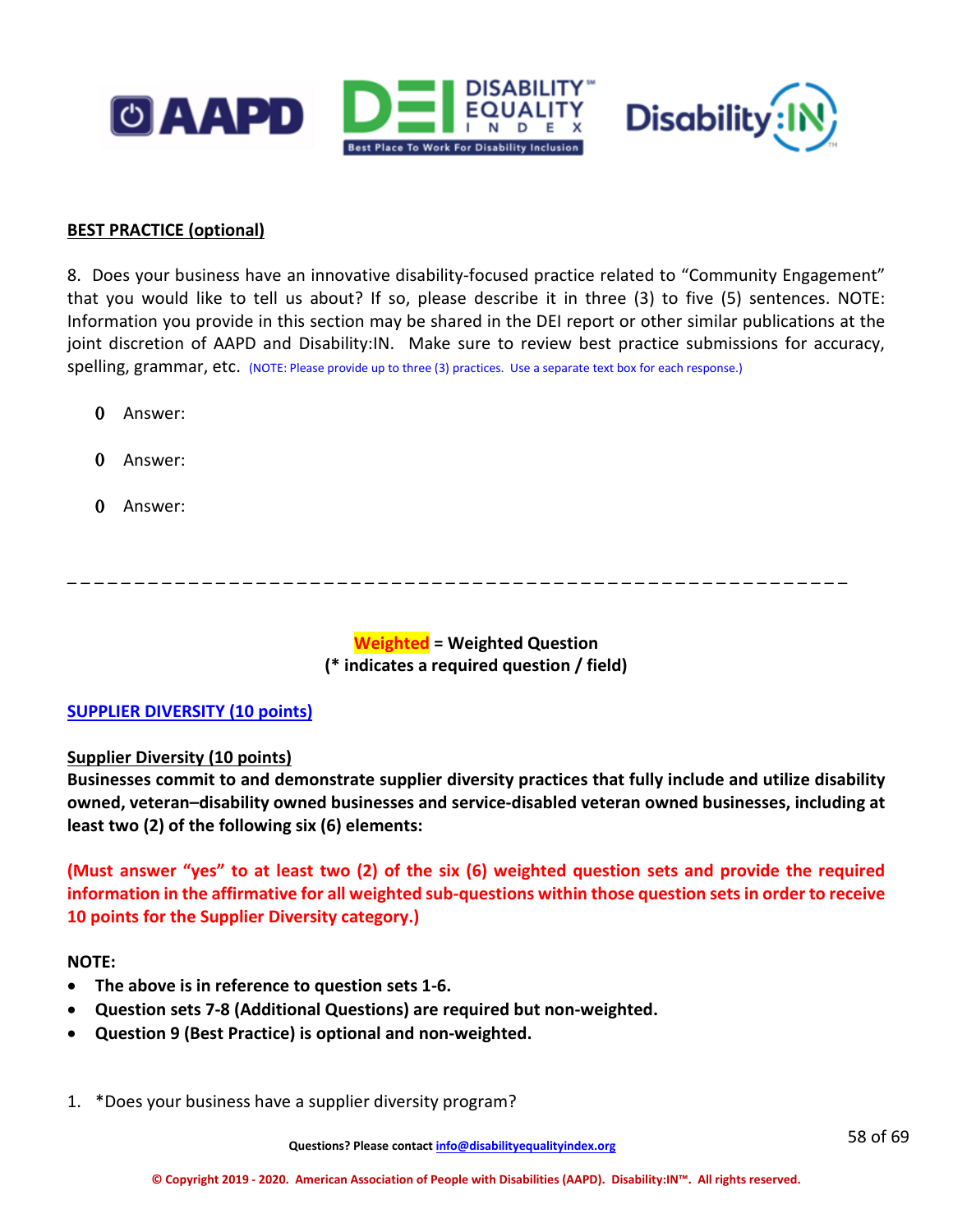



### **Weighted**

- 0 Yes
- $0$  No $\_\_$
- 0 No, but plan to within the next year\_\_\_\_\_
- 0 Do Not Know

1a. \*If YES to Question 1, does your business have a written supplier diversity statement of commitment from a member of your senior executive team (CEO or within first two layers of CEO)?

### **Weighted**

- 0 Yes
- 0 No\_\_\_\_\_
- 0 No, but plan to within the next year\_\_\_\_\_
- 0 Do Not Know

1b. \*If YES to Question 1a, does the written statement of commitment specifically mention disability?

### **Weighted**

- 0 Yes
- $0$  No
- 0 No, but plan to within the next year
- 0 Do Not Know

1c. \*If YES to Question 1b, is your written statement of commitment communicated to employees?

### **Weighted**

- 0 Yes\_\_\_\_\_\_\_
- $0$  No $\_\_$
- 0 No, but plan to within the next year
- 0 Do Not Know

1d. \*If YES to Question 1c, please briefly describe how the statement of commitment is communicated to employees.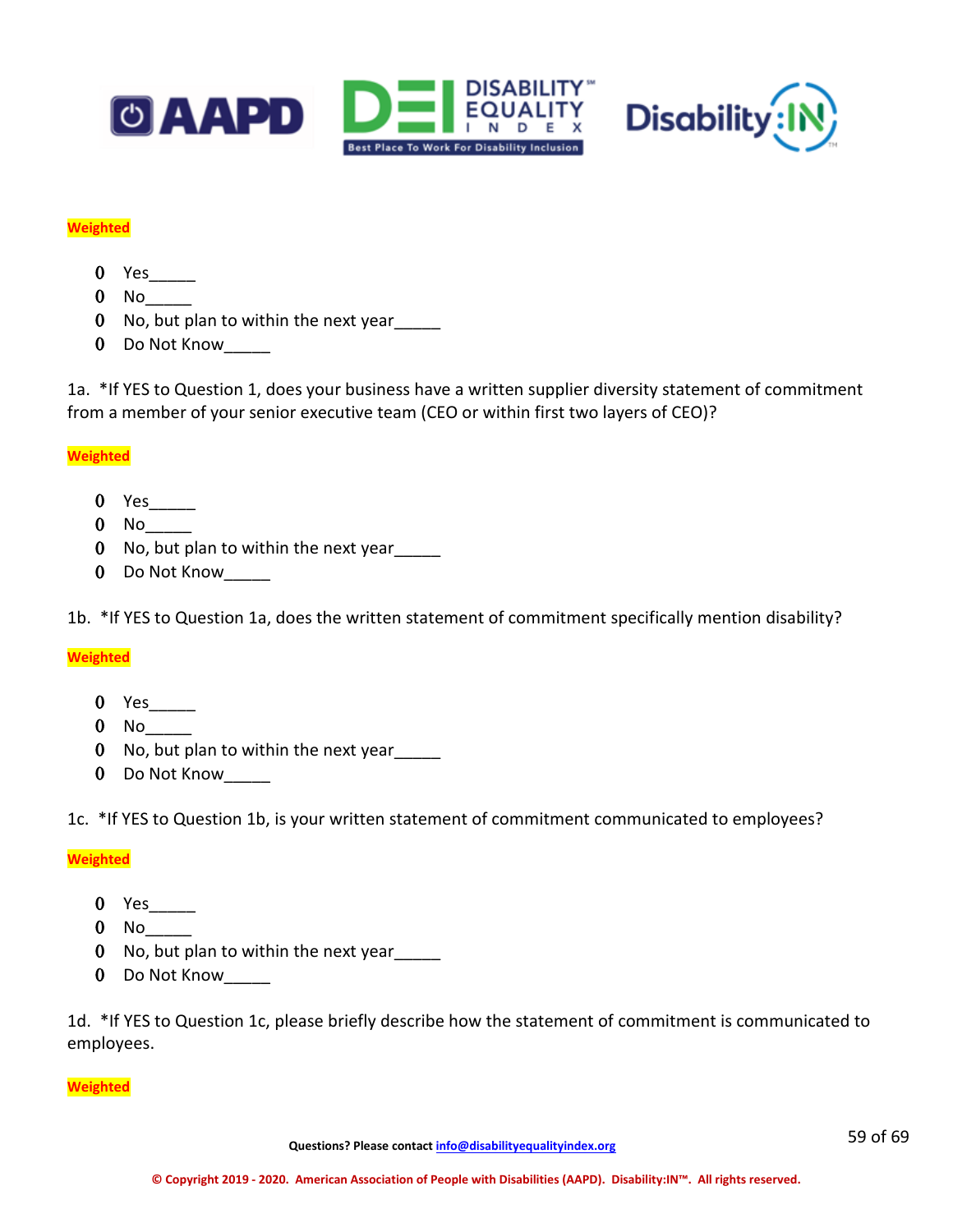



0 Answer:

1e. \*If YES to Question 1b, is your written statement of commitment posted externally on your publicfacing website?

# **Weighted**

- 0 Yes\_\_\_\_\_\_
- 0 No<sub>\_\_\_</sub>
- 0 No, but plan to within the next year\_\_\_\_\_
- 0 Do Not Know

1f. \*If YES to Question 1e, please provide the specific web page address (URL) where the statement of commitment is displayed.

### **Weighted**

0 URL Link: e.g. http://www.company.com/supplierdiversity

1g. \*If you provided a URL for Question 1f, please copy and paste the paragraph/section of the statement within the website URL that specifically mentions disability.

### **Weighted**

0 Copy of wording:

1h. \*If YES to Question 1b, does the written statement of commitment specifically mention which department within your organization is responsible for overseeing supplier diversity?

- 0 Yes\_\_\_\_\_
- 0 No<sub>\_\_</sub>\_\_\_
- 0 No, but plan to within the next year\_\_\_\_\_
- 0 Do Not Know

2. \*During the period 1/1/19 – 12/31/19, did your business have expenditures with disability-owned businesses? (NOTE: Disability-owned businesses include disability owned businesses, veteran-disability owned businesses, and service-disabled veteran-owned businesses.)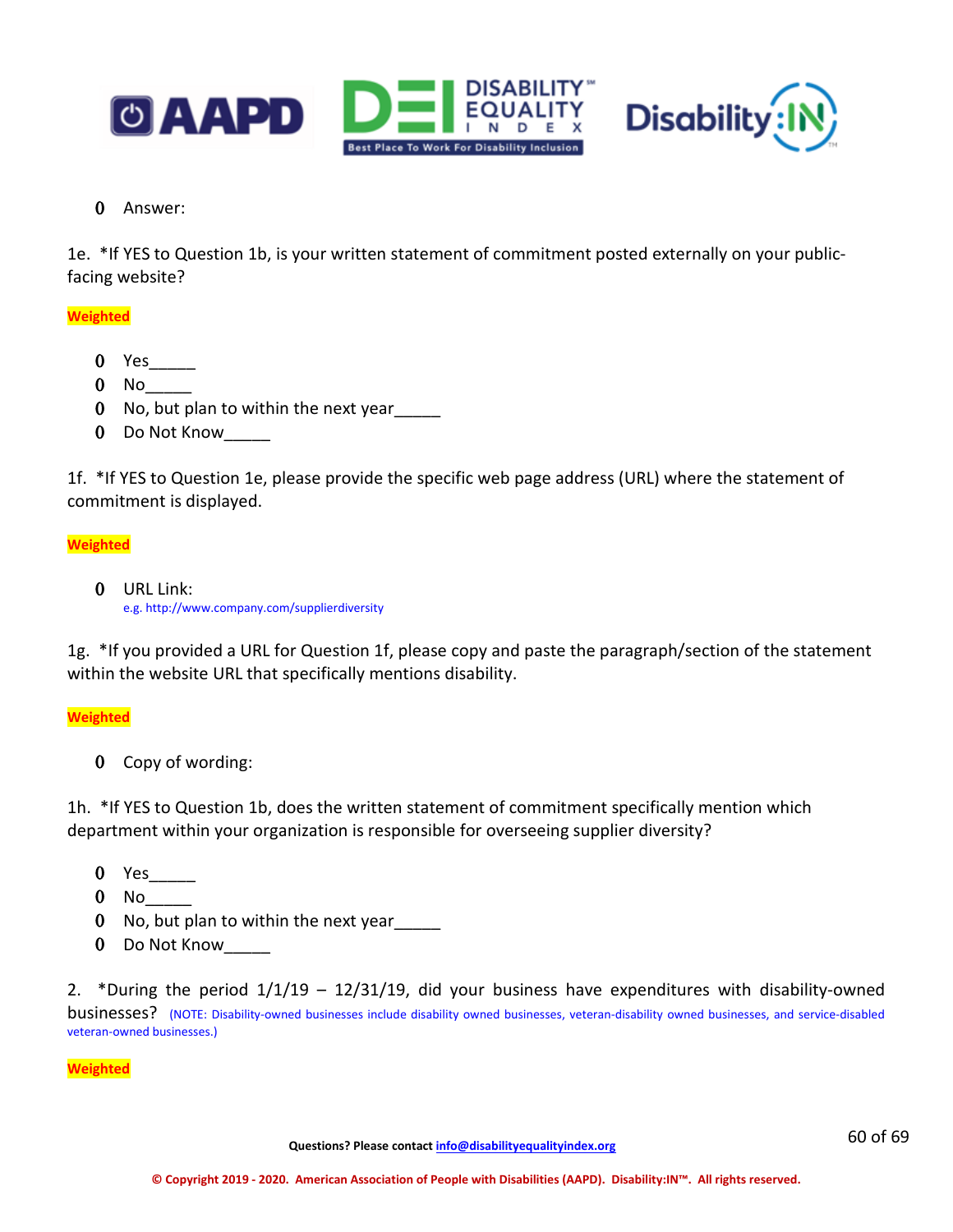



- 0 Yes\_\_\_\_\_
- $0$  No
- 0 No, but plan to within the next year
- 0 Do Not Know

2a. \*If YES to Question 2, during the period  $1/1/19 - 12/31/19$ , did your business have expenditures with certified/verified disability-owned businesses? (NOTE: Disability-owned businesses include disability owned businesses, veterandisability owned businesses, and service-disabled veteran-owned businesses. Certified/verified means that the businesses have been certified/verified by an independent third-party that certifies/verifies businesses that are disability-owned.)

#### **Weighted**

- $0$  Yes $\_\_$
- 0 No\_\_\_\_\_
- 0 No, but plan to within the next year
- 0 Do Not Know\_\_\_\_\_
- 3. \*Does your business have a dedicated Supplier Diversity Manager/Leader(s) in place who oversees supplier diversity initiatives for your business?

#### **Weighted**

- 0 Yes\_\_\_\_\_
- $0$  No
- 0 No, but plan to within the next year
- 0 Do Not Know

3a. \*If YES to Question 3, what is the job title and department of the Supplier Diversity Manager/Leader?

#### **Weighted**

- **Job Title:** 
	- e.g. Supplier Diversity Director
- Department: e.g. Procurement/Supply Chain
- 4. \*Does your business have a supplier diversity webpage on your external public-facing company website?

#### **Weighted**

0 Yes\_\_\_\_\_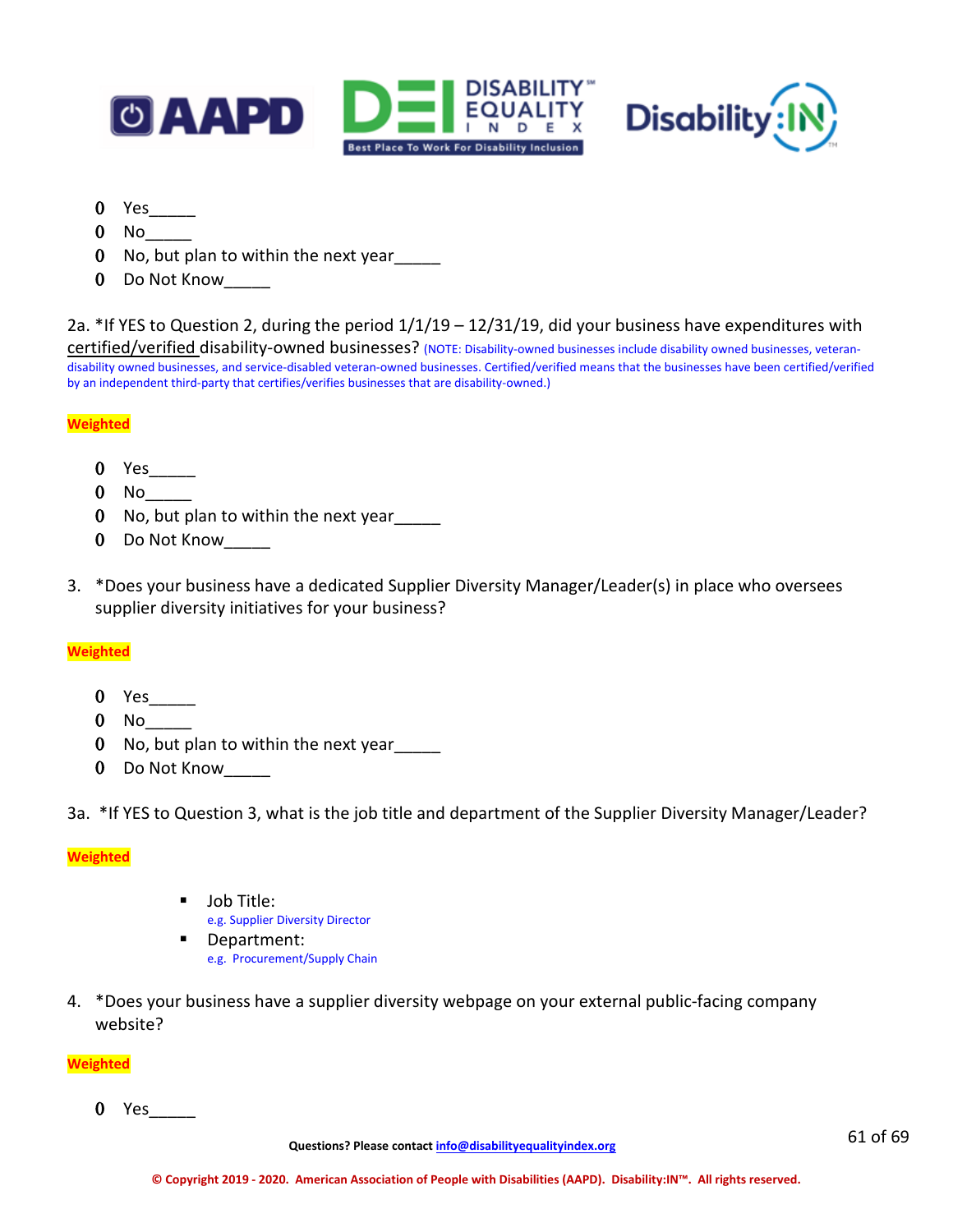



- $0$  No
- 0 No, but plan to within the next year
- 0 Do Not Know

4a. \*If YES to Question 4, does your business specify/list preferred third-party certification/verification organizations/agencies on your supplier diversity site?

### **Weighted**

- 0 Yes\_\_\_\_\_
- $0$  No
- 0 No, but plan to within the next year\_\_\_\_\_
- 0 Do Not Know\_\_\_\_\_

4b. \*If YES to Question 4a, does the list of preferred third-party certification/verification organizations/agencies include at least one that certifies/verifies disability-owned businesses?

### **Weighted**

- 0 Yes\_\_\_\_\_
- $0$  No
- 0 No, but plan to within the next year
- 0 Do Not Know\_\_\_\_\_

4c. \*If YES to Question 4b, please provide the specific webpage address (URL) where the preferred thirdparty organizations/agencies are displayed.

0 URL Link: e.g. http://www.company.com/supplierdiversity

4d. \*If you provided a URL link for Question 4c, please copy and paste the paragraph/section within the website URL that specifically mentions the third-party organizations/agencies.

0 Copy of wording:

4e. \*If YES to Question 4, does your business list diverse supplier classifications recognized by your organization on your supplier diversity site? (NOTE: For example, classifications could include but are not necessarily limited to businesses such as the following: disability-owned, veteran-owned, women-owned, LGBT-owned, and minority-owned. For purposes of the DEI, diverse suppliers are businesses that are at least 51% owned, operated, and controlled by one or more persons from these groups.)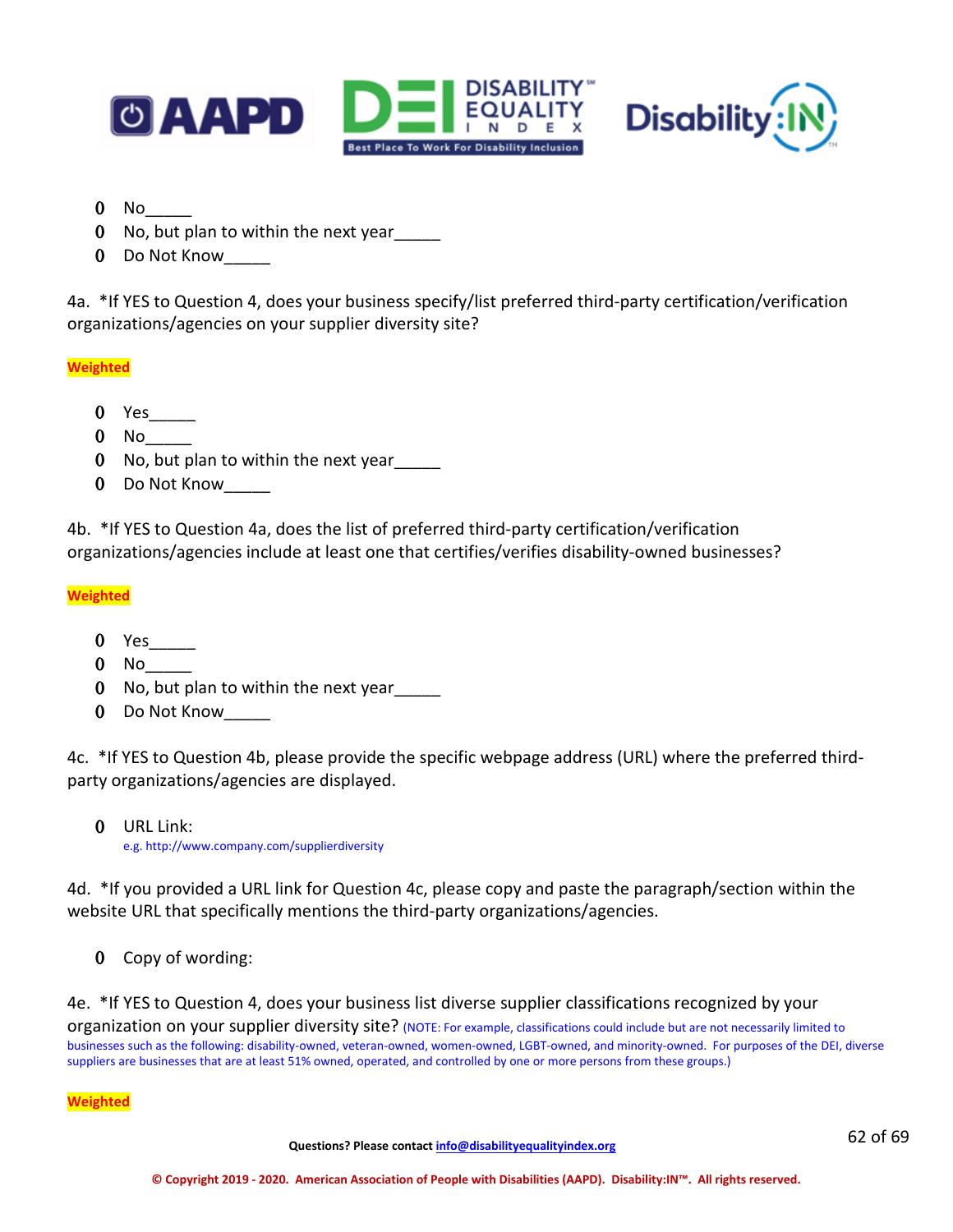



- 0 Yes\_\_\_\_\_
- 0 No\_\_\_\_\_
- 0 No, but plan to within the next year\_\_\_\_\_
- 0 Do Not Know\_\_\_\_\_

4f. \*If YES to Question 4e, does the list of diverse supplier classifications specifically mention all three (3) of the following types of businesses: 1) disability owned, 2) veteran-disability owned, and 3) service-disabled veteran-owned? (NOTE: Language about sheltered workshops, AbilityOne, and businesses employing people with disabilities are not applicable for this question.)

- 0 Yes\_\_\_\_\_
- $0$  No  $-$
- 0 No, but plan to within the next year
- 0 Do Not Know

4g. \*If YES to Question 4f, please provide the specific webpage address (URL) where the disability-owned business language is displayed.

0 URL Link: e.g. http://www.company.com/supplierdiversity

4h. \*If you provided a URL link for Question 4g, please copy and paste the paragraph/section within the website URL that specifically mentions these three types of businesses.

0 Copy of wording:

5. \*When bidding out all contracts to third party firms, does your business include language about diversity and inclusion? (NOTE: For example, when doing Requests for Information (RFI), Requests for Proposal (RFP), and Requests for Quote (RFQ).)

# **Weighted**

- 0 Yes\_\_\_\_\_
- $0$  No  $-$
- 0 No, but plan to within the next year
- 0 Do Not Know

5a. \*If YES to Question 5, does the language specifically mention disability supplier inclusion?

0 Yes\_\_\_\_\_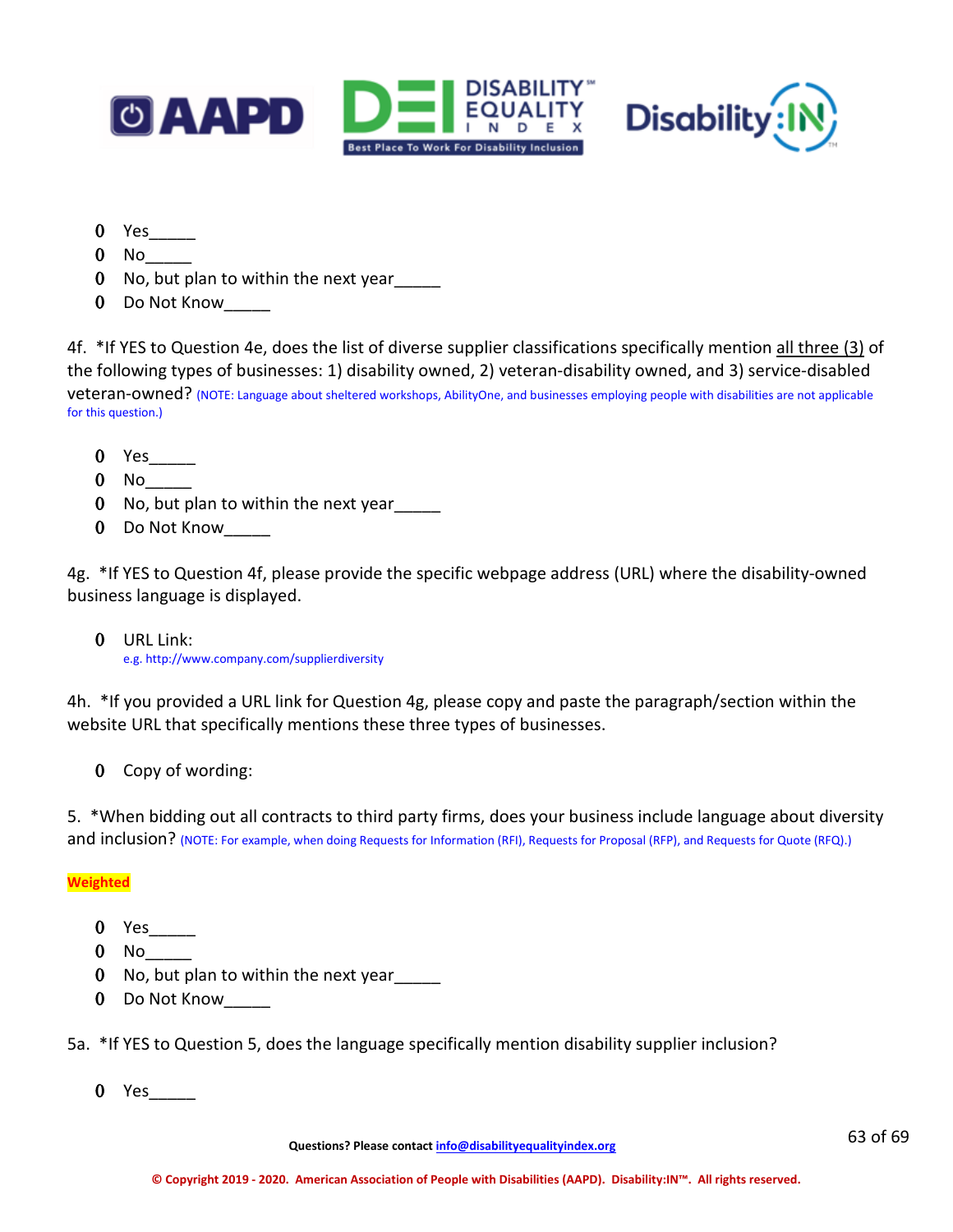



- $0$  No  $-$
- 0 No, but plan to within the next year
- 0 Do Not Know

5b. \*If YES to Question 5a, please briefly describe how disability supplier inclusion is incorporated into contract bid documents.

0 Answer:

6. \*Does your business have a second-tier (Tier 2) supplier diversity program? (NOTE: Tier 2 suppliers are subcontractors/vendors who work with your direct suppliers.)

### **Weighted**

- 0 Yes\_\_\_\_\_
- $0$  No
- 0 No, but plan to within the next year
- 0 Do Not Know

6a. \*If YES to Question 6, do you require at least some of your prime suppliers to have expenditures with disability-owned businesses? (NOTE: For purposes of this question, prime suppliers are your Tier 1 suppliers. Disability-owned businesses include disability owned businesses, veteran-disability owned businesses, and service-disabled veteran-owned businesses.)

### **Weighted**

- 0 Yes\_\_\_\_\_\_
- $0$  No
- 0 No, but plan to within the next year
- 0 Do Not Know

# **ADDITIONAL QUESTIONS (required but not weighted)**

7. \*Does your business have a company-wide disability-focused goal(s) in place for supplier diversity and inclusion?

- 0 Yes\_\_\_\_\_
- $0$  No
- 0 No, but plan to within the next year\_\_\_\_\_
- 0 Do Not Know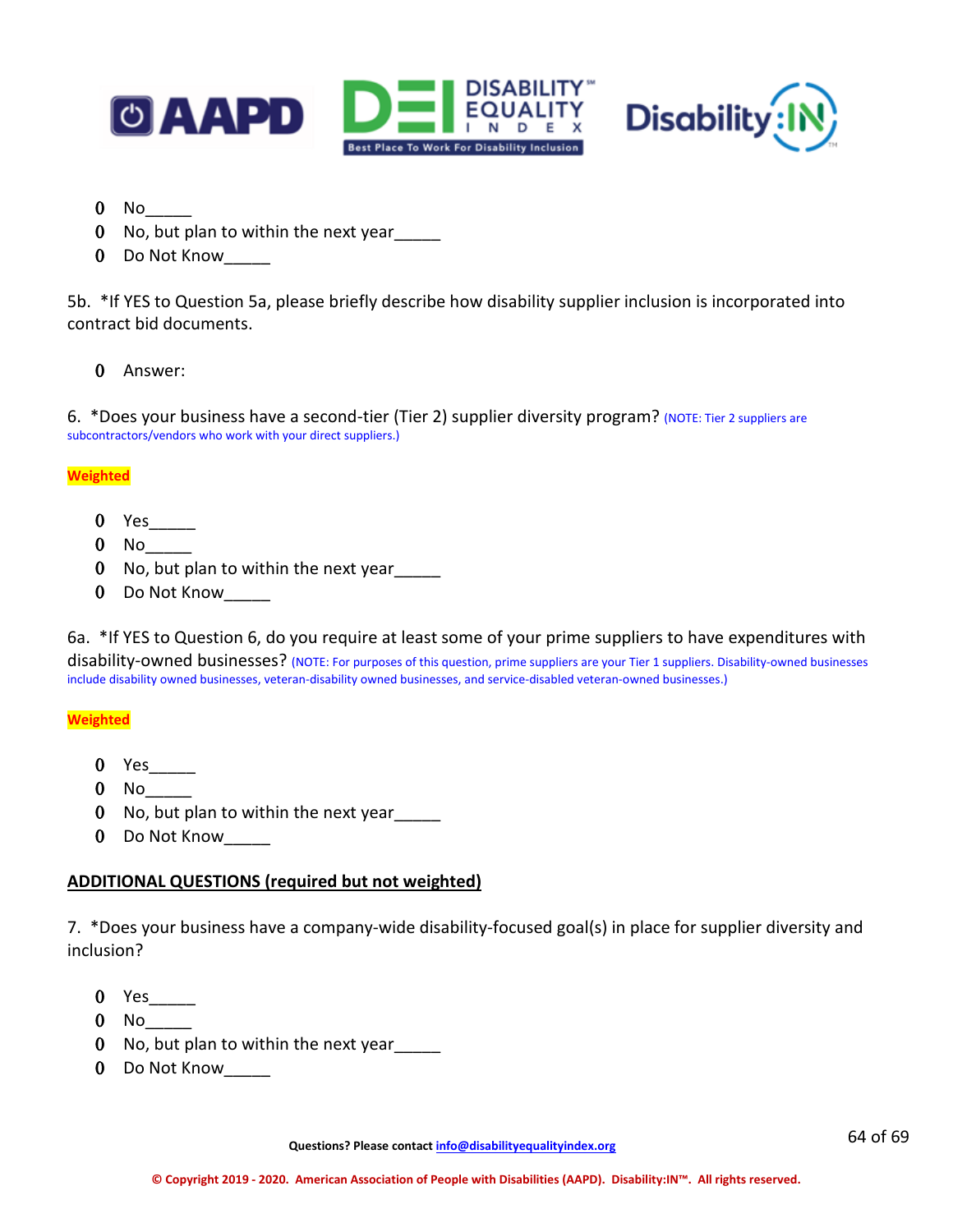

7a. \*If YES to Question 7, please briefly describe one of your business' disability-focused supplier diversity goals.

0 Answer:

7b. \*If YES to Question 7, is progress measured against the goal described in Question 7a?

- 0 Yes\_\_\_\_\_
- $0$  No
- 0 No, but plan to within the next year\_\_\_\_\_
- 0 Do Not Know

7c. \*If YES to Question 7b, is the CEO of your business briefed on the progress against the goal?

- 0 Yes
- $0$  No
- 0 No, but plan to within the next year\_\_\_\_\_
- 0 Do Not Know
- 8. \*Does your business have a supplier diversity council or committee?
	- 0 Yes, company-wide\_\_\_
	- 0 Yes, in one or more subsidiaries, but not company-wide
	- 0 No<sub>\_\_</sub>
	- 0 No, but plan to within the next year
	- 0 Do Not Know

8a. \*If YES to Question 8, does your supplier diversity council or committee have a written mission statement?

- 0 Yes\_\_\_\_\_
- $0$  No  $-$
- 0 No, but plan to within the next year
- 0 Do Not Know

8b. \*If YES to Question 8a, does your supplier diversity council or committee's mission specifically include disability inclusion as an area of focus?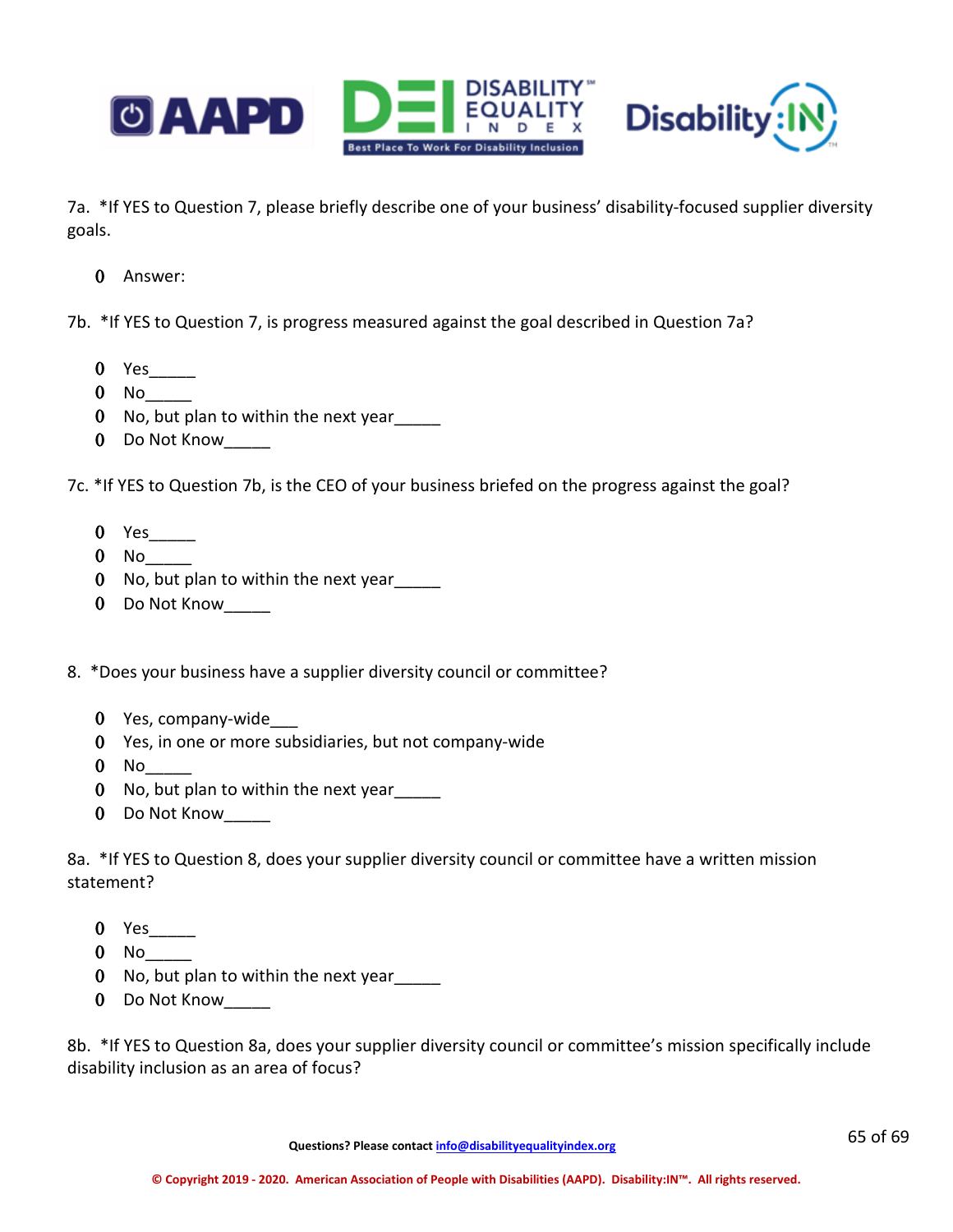



- $0$  Yes $\_\_$
- $0$  No
- 0 No, but plan to within the next year
- 0 Do Not Know

8c. \*If YES to Question 8, does the supplier diversity council or committee have a member who is publicly open about being a person with a disability and/or as an ally/supporter for people with disabilities? (NOTE: For example, an ally/supporter could be, but isn't necessarily limited to, someone from your disability ERG, if you have a disability ERG.)

- 0 Yes\_\_\_\_\_
- $0$  No
- 0 No, but plan to within the next year
- 0 Do Not Know\_\_\_\_\_

# **BEST PRACTICE (optional)**

9. Does your business have an innovative disability-focused practice related to "Supplier Diversity" that you would like to tell us about? If so, please describe it in three (3) to five (5) sentences. NOTE: Information you provide in this section may be shared in the DEI report or other similar publications at the joint discretion of AAPD and Disability:IN. Make sure to review best practice submissions for accuracy, spelling, grammar, etc. (NOTE: Please provide up to three (3) practices. Use a separate text box for each response.)

- 0 Answer:
- 0 Answer:
- 0 Answer:

# **NON-U.S. OPERATIONS**

# **Non-U.S. Operations (required but not weighted)**

**Businesses commit to and demonstrate non-U.S. practices that fully incorporate and include individuals with disabilities.**

- 1. \*Does your business have operations outside of the United States?
	- 0 Yes
	- 0 No
	- 0 Do Not Know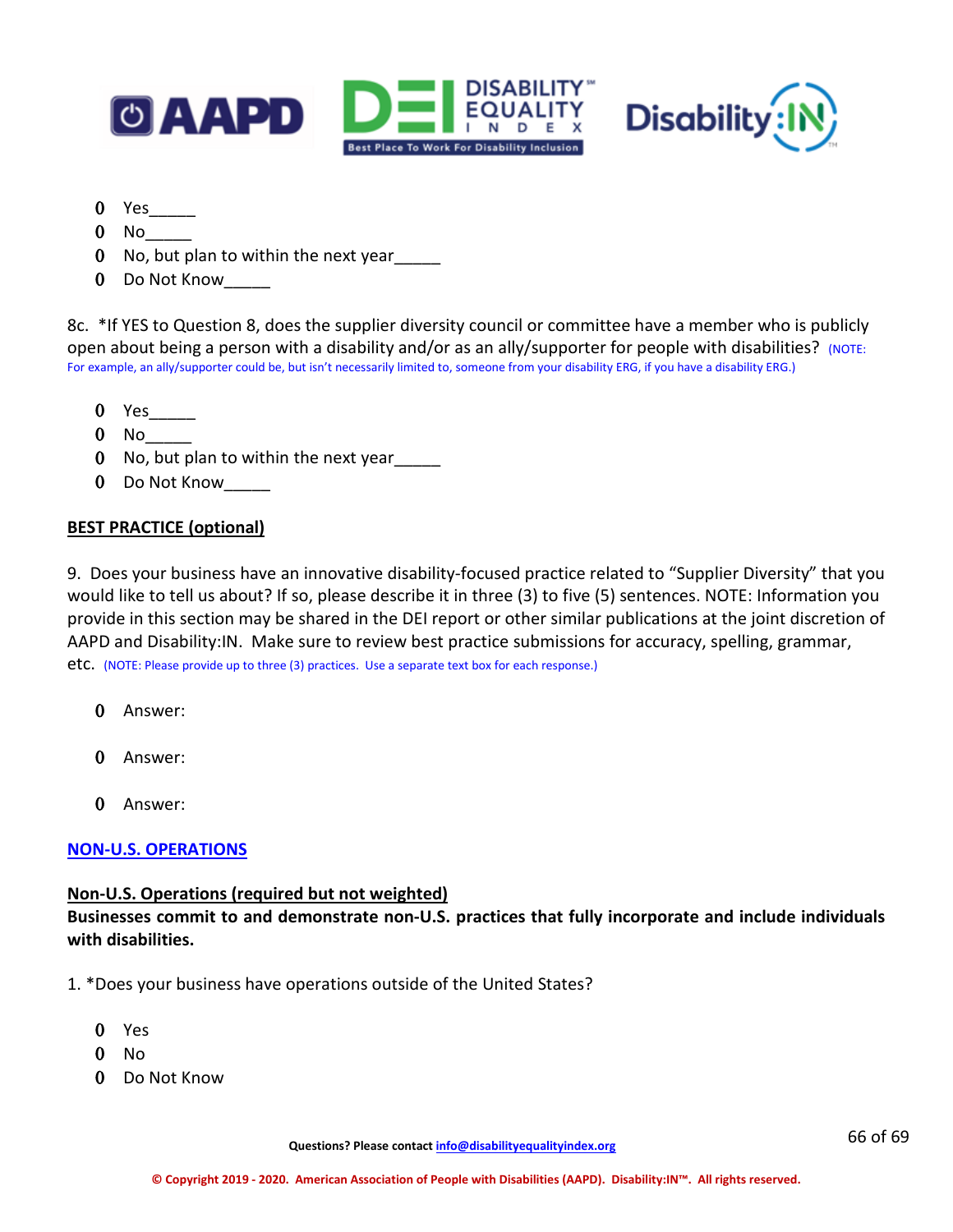

2. \*Do you have standards of non-discrimination in the workplace that apply to all employees outside of the United States, in all countries and municipalities in which you do business?

- Yes
- No
- No, but plan to within the next year
- Do Not Know

2a. \*If YES to Question 2, are these standards of non-discrimination in the workplace a global companywide policy?

- Yes, company-wide
- No
- No, but plan to within the next year
- Do Not Know

2b. \*If YES to Question 2a, please copy and paste the policy.

- Copy of wording:
- 2c. \*If YES to Question 2a, does the policy specifically include "disability"?
	- Yes
	- No
	- No, but plan to within the next year
	- Do Not Know

3. \*Are there established chapters of your disability-focused Employee Resource Group (ERG) or Affinity Group in your non-U.S. operations?

- Yes
- No
- No, but plan to within the next year
- Do Not Know

3a. \*Please upload a copy of a document indicating the locations outside of the United States where disability-focused Employee Resource Groups (ERG) or Affinity Groups have been established.

Upload here: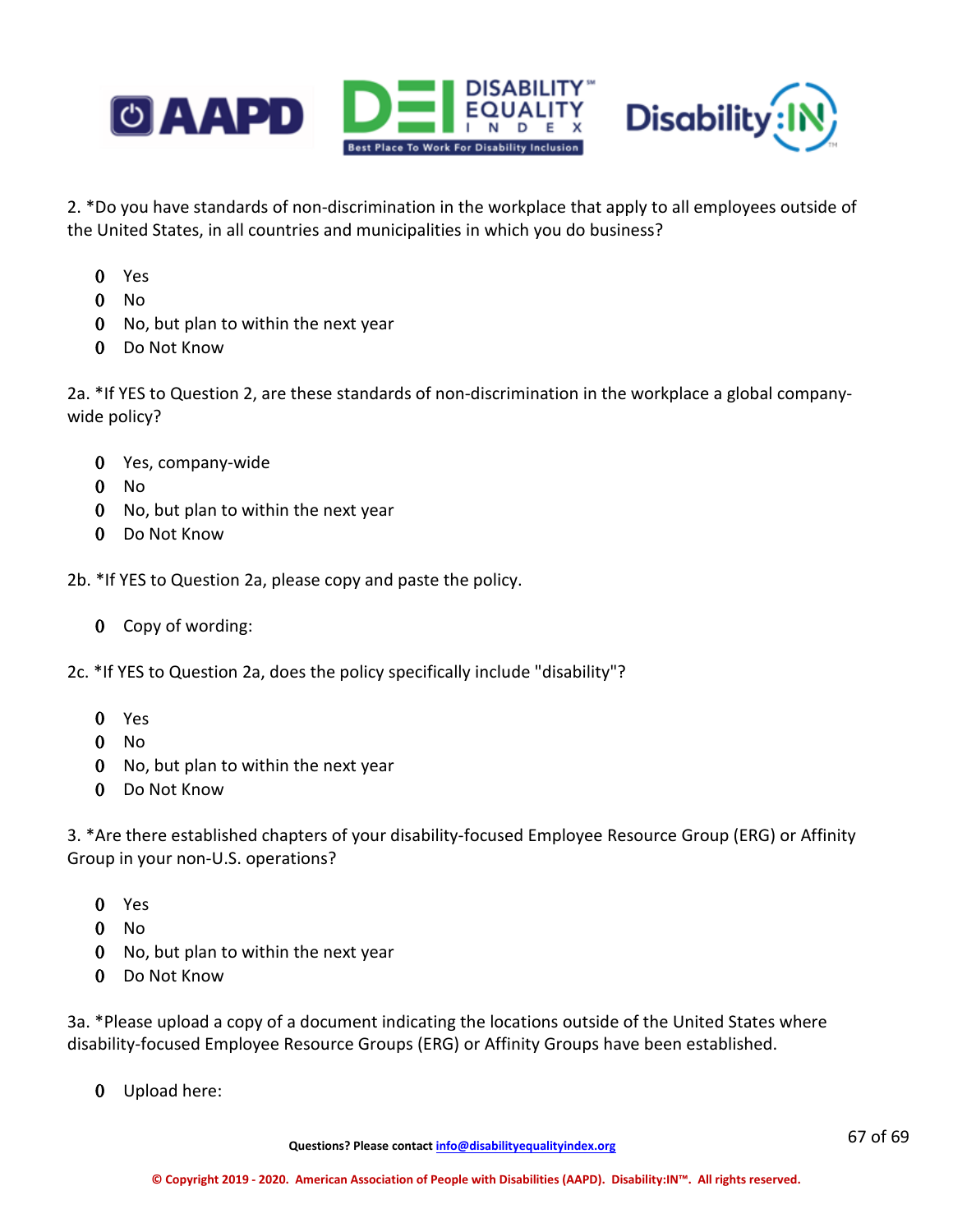



# **BEST PRACTICE (OPTIONAL)**

4. If your business has operations outside of the U.S., are there any innovative disability-focused practices you have undertaken to promote disability inclusion outside of the U.S.? If so, please describe it in three (3) to five (5) sentences. NOTE: Information you provide in this section may be shared in the DEI report or other similar publications at the joint discretion of AAPD and Disability:IN. Make sure to review for accuracy, spelling, grammar, etc. (NOTE: Please provide up to three (3) practices. Use a separate text box for each response.)

- 0 Answer:
- 0 Answer:
- 0 Answer:

# **ADDITIONAL INFORMATION (optional)**

1. Please include any other information that you would like to share with us about your disability inclusion efforts. This could include information on innovative business practices, products or services that affect the disability community; notable employee programs; notable partnerships with disability organizations, or other similar practices. NOTE: Information you provide in this section may be shared in the DEI report or other similar publications at the joint discretion of AAPD and Disability:IN. Make sure to review for accuracy, spelling, grammar, etc. (NOTE: Please provide up to three (3) practices. Use a separate text box for each response.)

- 0 Answer:
- 0 Answer:
- 0 Answer:

2. Please upload any additional information or supporting documents you would like to submit. (NOTE: Acceptable file formats include Rich Text Format (.rtf), Microsoft Word (.doc or .docx), Adobe Acrobat (.pdf), and compressed files (.zip) for multiple documents. For assistance with making a compressed file, visi[t www.wikihow.com/Make-a-Zip-File.](http://www.wikihow.com/Make-a-Zip-File) Also, if you need to delete or replace the file that you uploaded, click the "Next" button then the "Back" button and the "Delete File" button will populate.)

0 Upload here:

3. "OPT-IN" FOR SHARING OF UPLOADED DOCUMENTS: Please select which documents you authorize AAPD and Disability:IN to have the option to share. If you do not put a checkmark next to the document, that document will be kept confidential. If you opt-in to share a document(s), AAPD/Disability:IN may use the